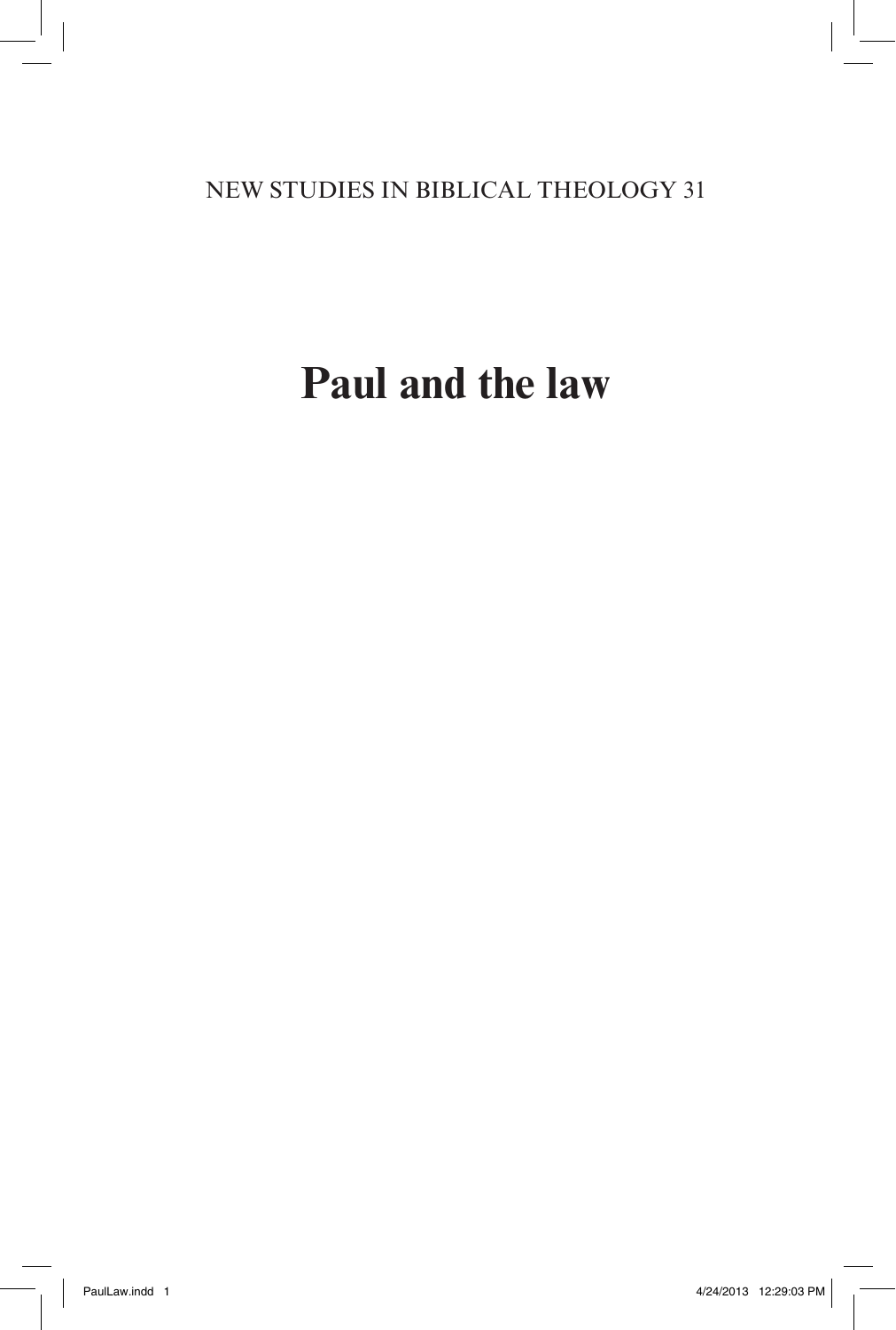Titles in this series:

- *Possessed by God*, David Peterson
- *God's Unfaithful Wife*, Raymond C. Ortlund, Jr.
- *Jesus and the Logic of History*, Paul W. Barnett
- *Hear, My Son*, Daniel J. Estes
- *Original Sin*, Henri Blocher
- *Now Choose Life*, J. Gary Millar
- *Neither Poverty Nor Riches*, Craig L. Blomberg
- *Slave of Christ*, Murray J. Harris
- *Christ, Our Righteousness*, Mark A. Seifrid
- *Five Festal Garments*, Barry G. Webb
- *Salvation to the Ends of the Earth*, Andreas J. Köstenberger and Peter T. O'Brien
- *Now My Eyes Have Seen You*, Robert S. Fyall
- *Thanksgiving*, David W. Pao
- *From Every People and Nation*, J. Daniel Hays
- *Dominion and Dynasty*, Stephen G. Dempster
- *Hearing God's Words*, Peter Adam
- *The Temple and the Church's Mission*, G. K. Beale
- *The Cross from a Distance*, Peter G. Bolt
- *Contagious Holiness*, Craig L. Blomberg
- *Shepherds After My Own Heart*, Timothy S. Laniak
- *A Clear and Present Word*, Mark D. Thompson
- *Adopted into God's Family*, Trevor J. Burke
- *Sealed with an Oath*, Paul R. Williamson
- *Father, Son and Spirit*, Andreas J. Köstenberger and Scott R. Swain
- *God the Peacemaker*, Graham A. Cole
- *A Gracious and Compassionate God*, Daniel C. Timmer
- *The Acts of the Risen Lord Jesus*, Alan J. Thompson
- *The God Who Makes Himself Known*, W. Ross Blackburn
- *A Mouth Full of Fire*, Andrew G. Shead
- *The God Who Became Human*, Graham A. Cole
- *Paul and the Law*, Brian S. Rosner

An index of Scripture references for all the volumes may be found at http://www.thegospelcoalition.org/resources/nsbt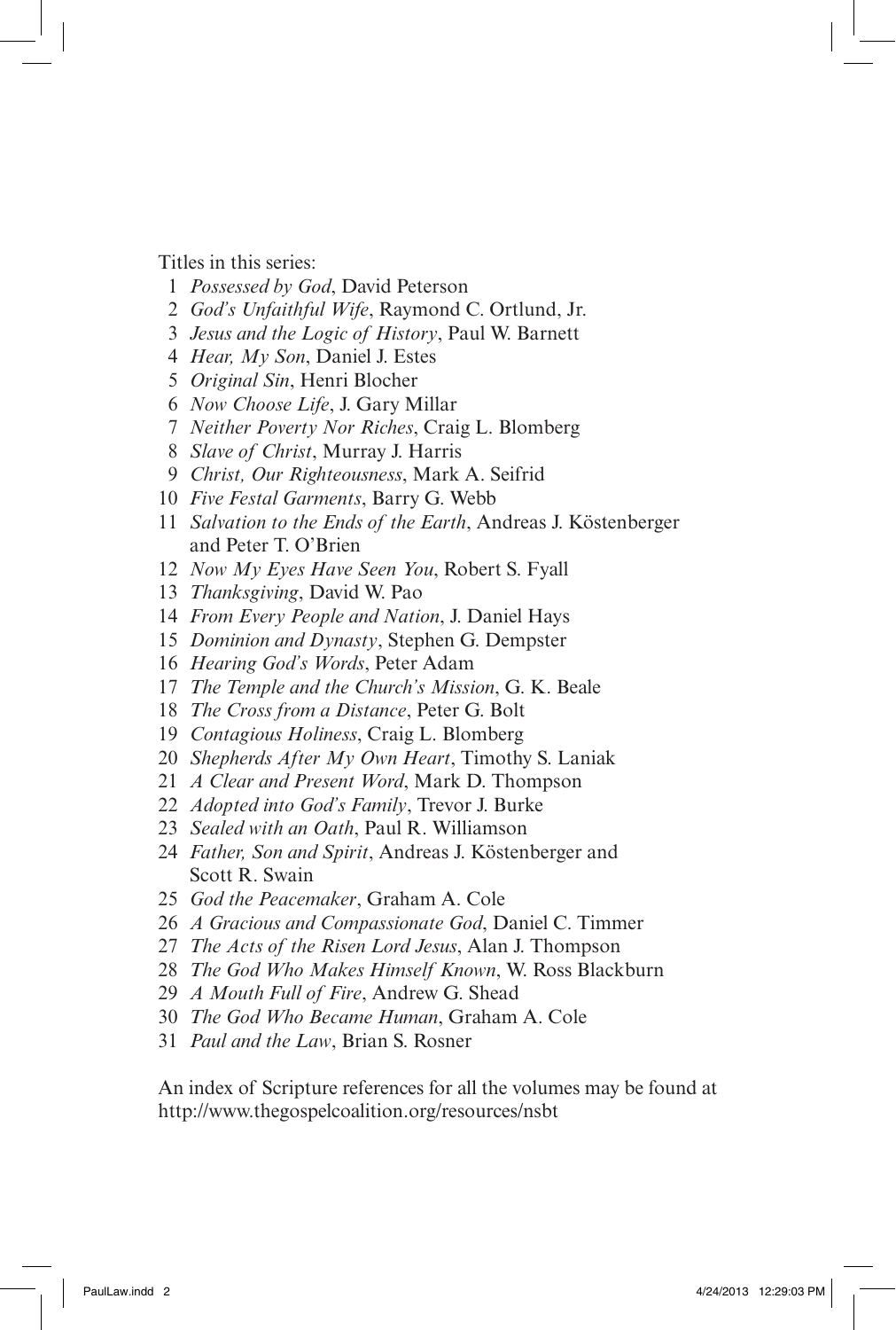NEW STUDIES IN BIBLICAL THEOLOGY 31

*Series editor: D. A. Carson*

# **Paul and the law**

## KEEPING THE COMMANDMENTS OF GOD

*Brian S. Rosner*



Apollos

## InterVarsity Press

DOWNERS GROVE, ILLINOIS 60515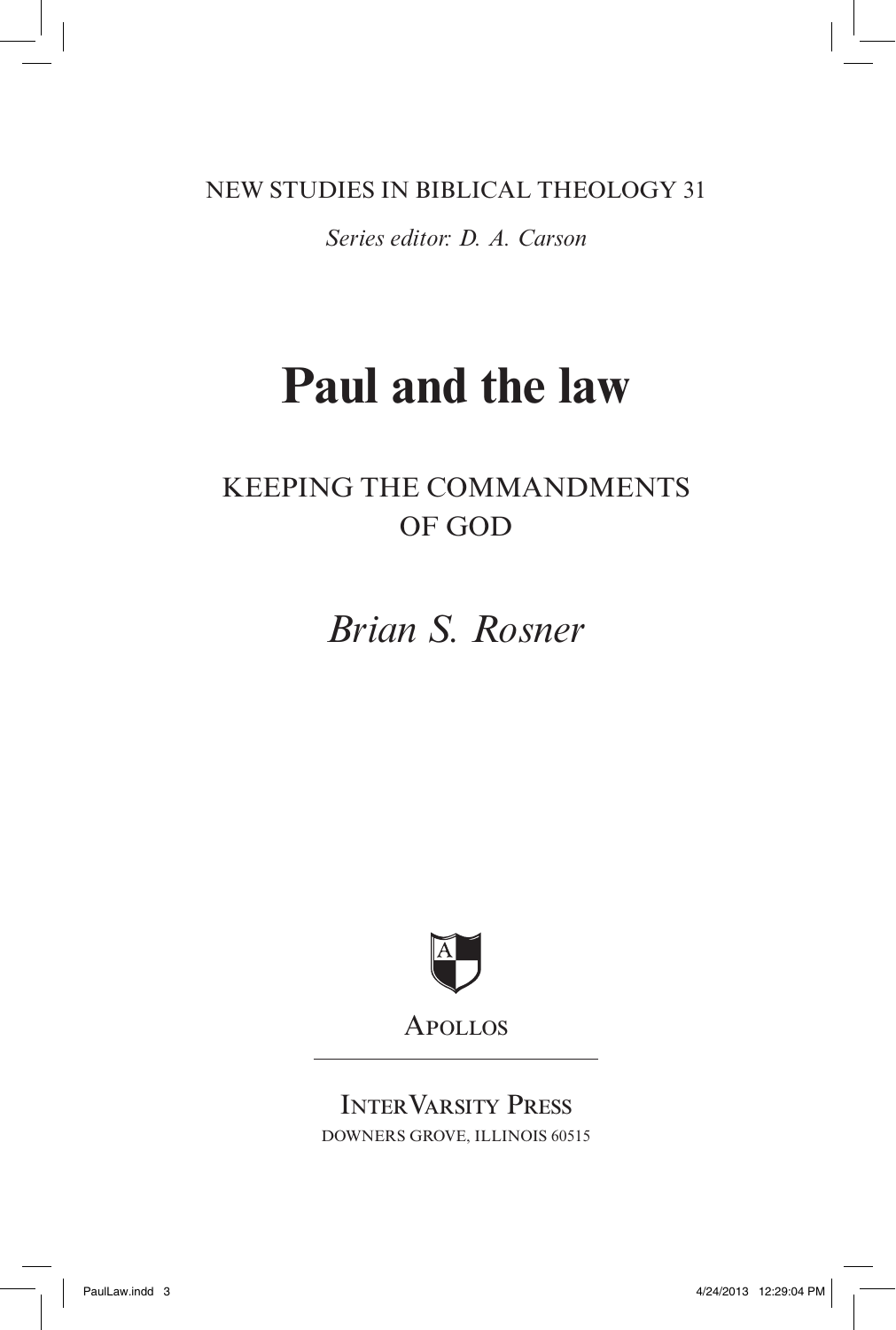*APOLLOS InterVarsity Press, USA An imprint of Inter-Varsity Press, England Norton Street Downers Grove, IL 60515-1426, USA Nottingham NG7 3HR, England Website: www.ivpress.com Website: www.ivpbooks.com Email: email@ivpress.com Email: ivp@ivpbooks.com*

© *Brian S. Rosner 2013*

*Brian S. Rosner has asserted his right under the Copyright, Designs and Patents Act, 1988, to be identified as Author of this work.*

*All rights reserved. No part of this publication may be reproduced, stored in a retrieval system, or transmitted, in any form or by any means, electronic, mechanical, photocopying, recording or otherwise, without the prior permission of the publisher or the Copyright Licensing Agency.*

*InterVarsity Press®, USA, is the book-publishing division of InterVarsity Christian Fellowship/USA® <www.intervarsity.org> and a member movement of the International Fellowship of Evangelical Students.* 

*Inter-Varsity Press, England, is closely linked with the Universities and Colleges Christian Fellowship, a student movement connecting Christian Unions throughout Great Britain, and a member movement of the International Fellowship of Evangelical Students. Website: www.uccf.org.uk*

*Unless stated otherwise, Scripture quotations are from the* New Revised Standard Version of the Bible, *Anglicized Edition, copyright* © *1989, 1995 by the Division of Christian Education of the National Council of the Churches of Christ in the USA. Used by permission. All rights reserved.*

*Scripture quotations marked ESV are from* The Holy Bible, English Standard Version, *published by HarperCollins Publishers © 2001 by Crossway Bibles, a division of Good News Publishers. Used by permission. All rights reserved.*

*Scripture quotations marked HCSB are from* The Holman Christian Standard Bible © *copyright 2000 by Holman Bible Publishers. Used by permission.* 

*Scripture quotations marked NIV are taken from the* Holy Bible, New International Version*®* NIV*®*. *Copyright © 1973, 1978, 1984, 2011 by Biblica, Inc. All rights reserved worldwide. Used by permission.*

*Scripture quotations marked TNIV are taken from the* Holy Bible, Today's New International Version. *Copyright © 2004 by International Bible Society. Used by permission of Hodder & Stoughton Publishers, a division of Hodder Headline Ltd. All rights reserved. 'TNIV' is a registered trademark of International Bible Society.* 

*Scripture quotations marked NASB are from the* New American Standard Bible. *Copyright © 1960, 1962, 1963, 1968, 1971, 1972, 1973, 1975, 1977, 1995 by the Lockman Foundation.*

*Scripture quotations marked NET are from the* New English Translation *(The NET Bible ®), copyright © 1996, 1997, 1998, 1999, 2000, 2001 by Biblical Studies Press, L. L. C. Used by permission. www.bible.org. First published 2013*

*Set in Monotype Times New Roman*

*Typeset in Great Britain by CRB Associates, Potterhanworth, Lincolnshire*

*Printed in the United States of America* ♾

*USA ISBN 978-0-8308-2632-2 UK ISBN: 978-1-84474-891-4*

 $5^{\mathrm{press}}$ 

*As a member of the Green Press Initiative, InterVarsity Press is committed to protecting the environment and to the responsible use of natural resources. To learn more, visit greenpressinitiative.org.*

#### **British Library Cataloguing in Publication Data**  *A catalogue record for this book is available from the British Library.*

#### **Library of Congress Cataloging-in-Publication Data**

*Rosner, Brian S.* 

*Paul and the law : keeping the commandments of God / Brian S. Rosner. pages cm.—(New studies in biblical theology ; 31) Includes bibliographical references and index. ISBN 978-0-8308-2632-2 (pbk. : alk. paper) 1. Bible. Epistles of Paul—Criticism, interpretation, etc. 2. Law (Theology)—Biblical teaching. 3. Jewish law. I. Title. BS2655.L35R67 2013 227'.06—dc23*

*2013015280*

|  |  |  |  |  | <b>P</b> 19 18 17 16 15 14 13 12 11 10 9 8 7 6 5 4 3 |  |  |  |  |
|--|--|--|--|--|------------------------------------------------------|--|--|--|--|
|  |  |  |  |  | Y 29 28 27 26 25 24 23 22 21 20 19 18 17 16 15 14    |  |  |  |  |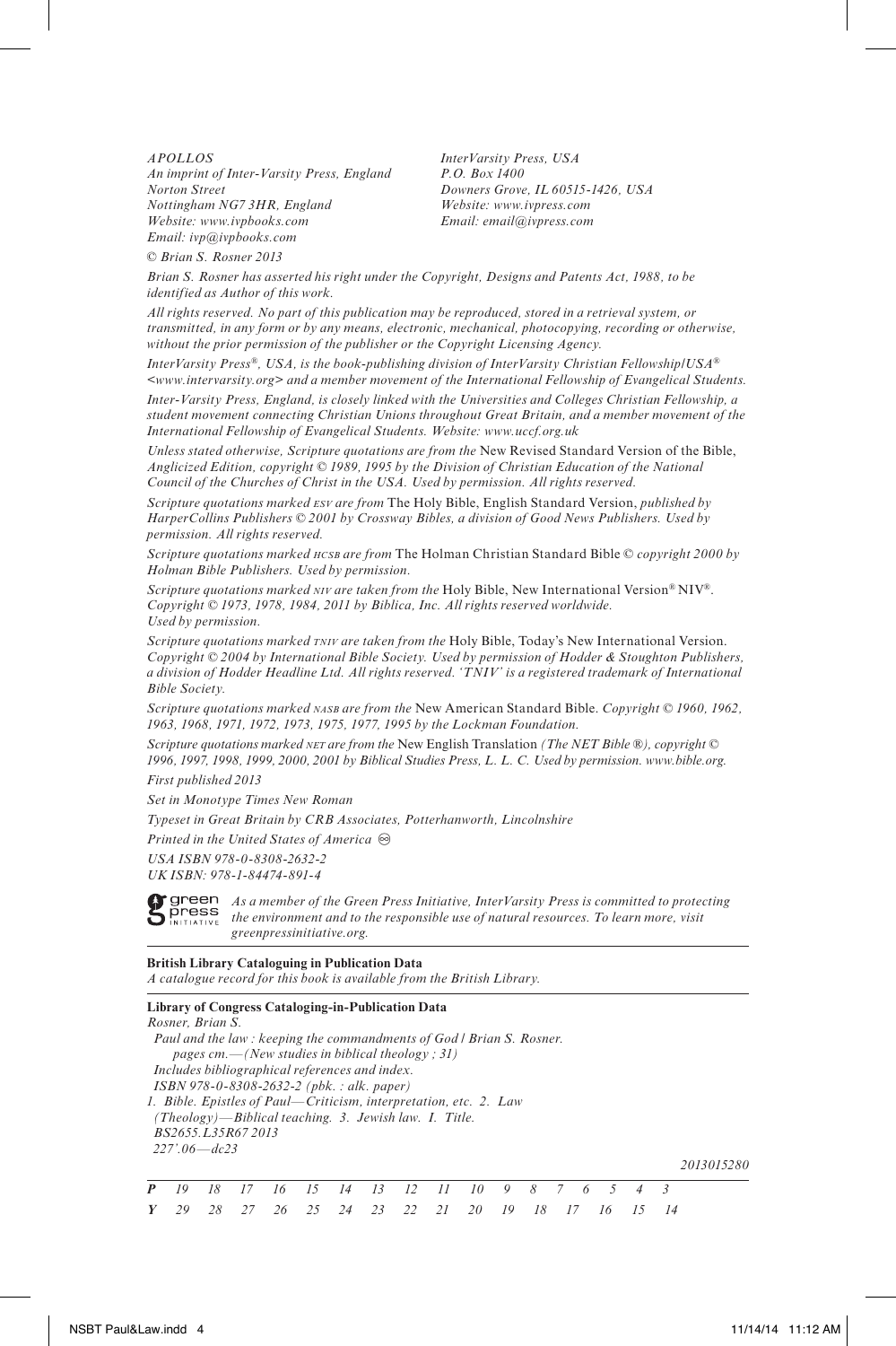To Andrew Cameron, Richard Gibson and Philip Kern

 $\begin{array}{c} \hline \end{array}$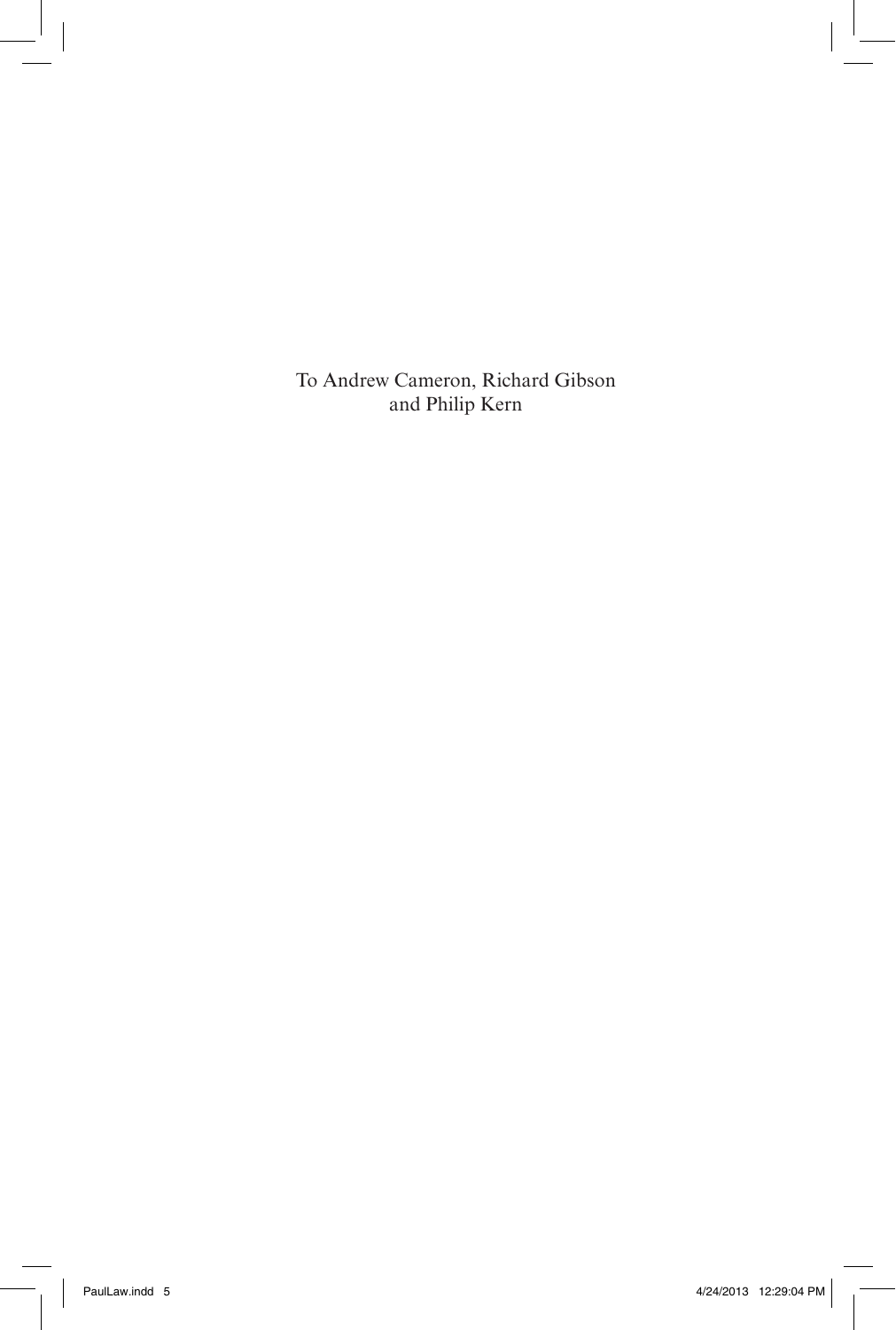$\overline{\phantom{0}}$ 

 $\overline{\phantom{a}}$ 

 $\mathbb{R}$  $\begin{array}{c} \hline \end{array}$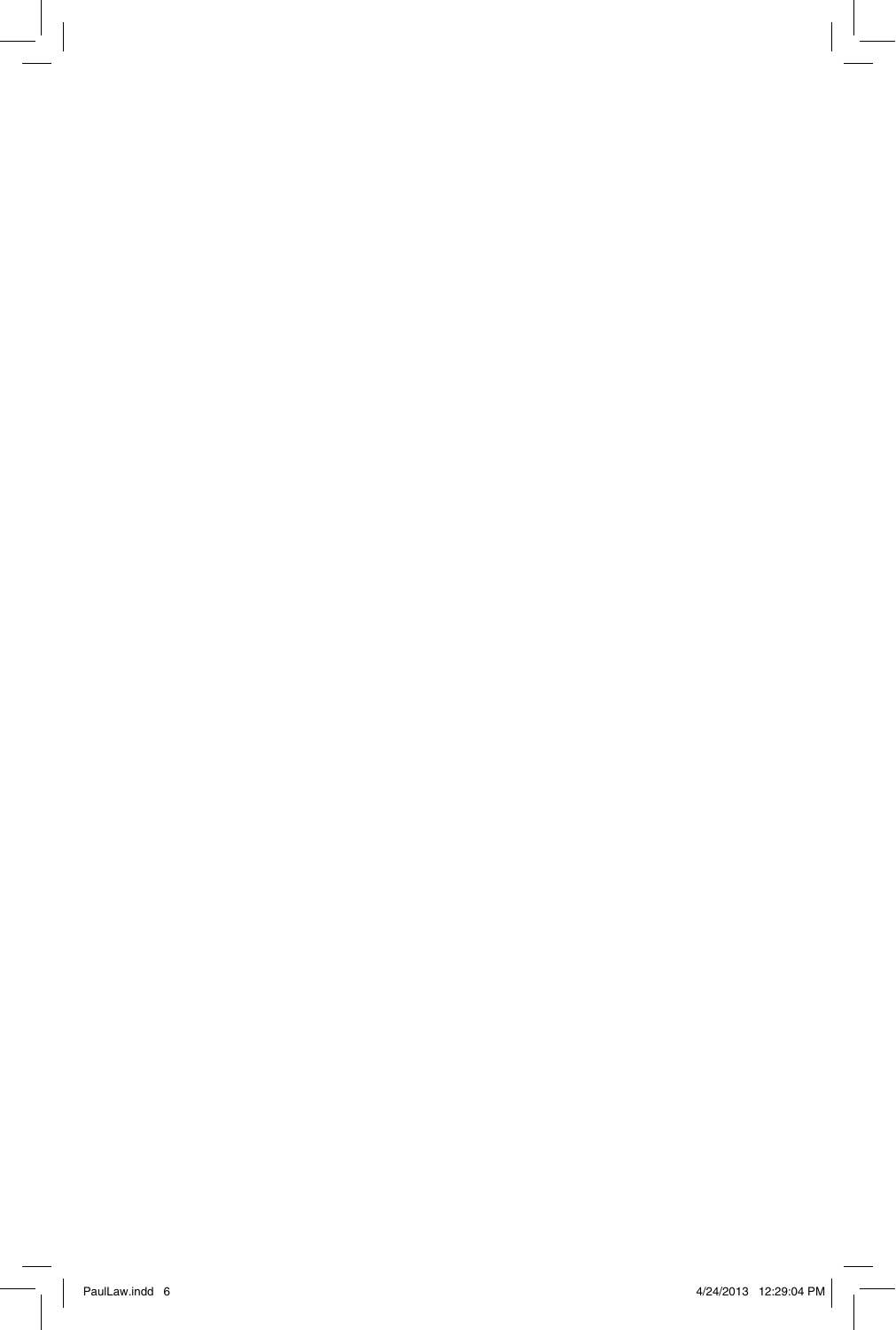# **Contents**

| List of tables                                              | 9   |
|-------------------------------------------------------------|-----|
| Series preface                                              | 11  |
| Author's preface                                            | 13  |
| Abbreviations                                               | 15  |
| 1 'Circumcision is nothing': The puzzle of Paul and the law | 19  |
| Paul's apparent inconsistency                               | 24  |
| Definition of terms: 'Paul', 'law' and 'believer'           | 25  |
| An initial sounding: 1 Corinthians 7:19                     | 33  |
| Three moves                                                 | 39  |
| The way forward                                             | 41  |
| A hermeneutical solution                                    | 43  |
| 2 'Not under the law': Explicit repudiation of the law      |     |
| as law-covenant                                             | 45  |
| Not under the law                                           | 47  |
| The law as a failed path to life                            | 59  |
| Clarification and confirmation                              | 73  |
| The origin of Paul's view                                   | 79  |
| In Paul's own words (a summary and paraphrase)              | 81  |
| 3 Not 'walking according to the law': Implicit repudiation  |     |
| of the law as law-covenant                                  | 83  |
| The absence of 'walk according to the law' in Paul's ethics | 85  |
| Jewish identity and the law in Romans 2:17–29               | 88  |
| The omission of other terms in connection with the law      | 101 |
| Paul's selective use of texts from Deuteronomy              | 106 |
| Paul's labels for the law as law-covenant                   | 108 |
| Not in Paul's own words (a summary and paraphrase)          | 109 |
| 4 'Under the law of Christ': Replacement of the law         | 111 |
| The Christ-Torah antitheses                                 | 114 |
| Law of Moses substitutes                                    | 115 |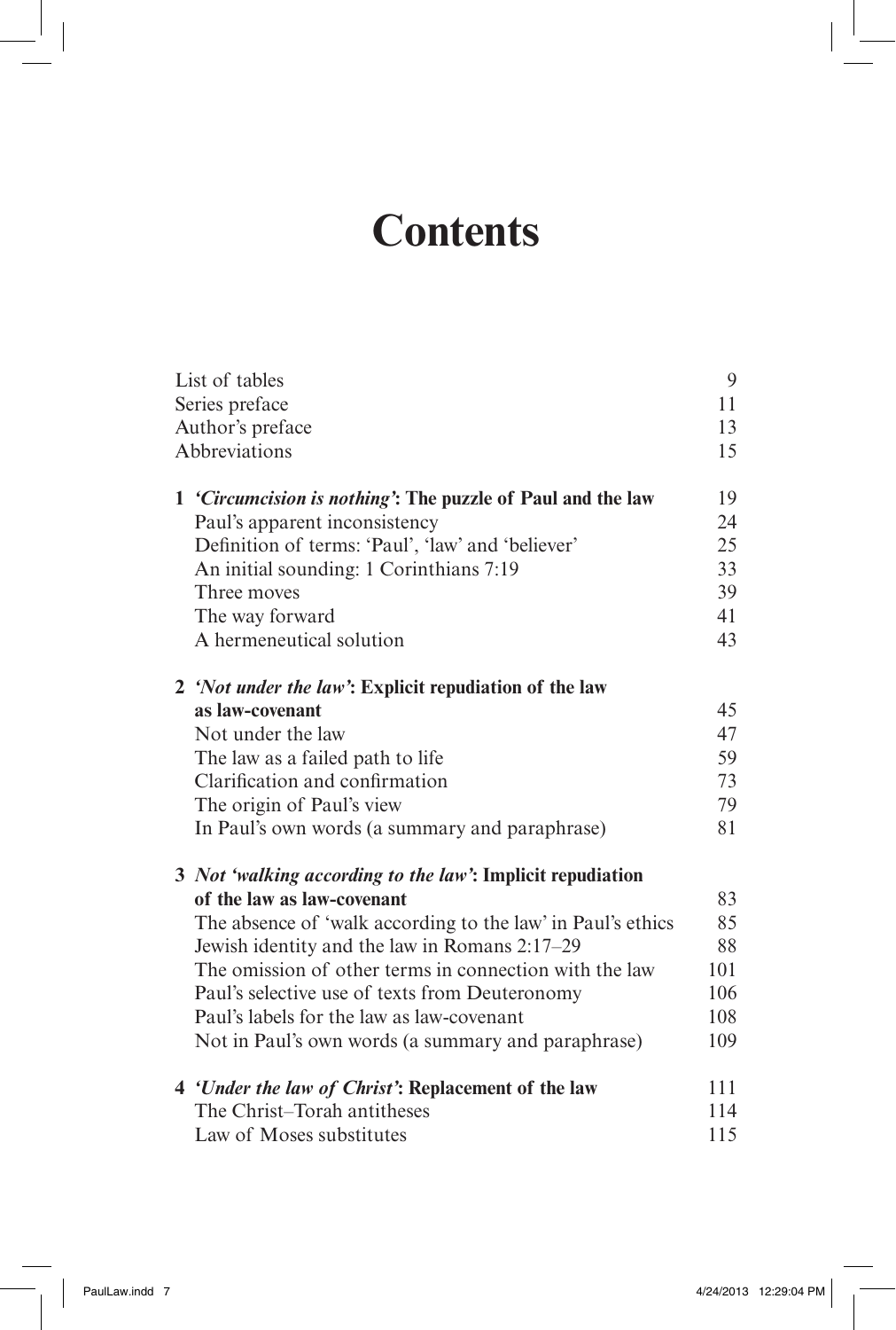| Fulfilling the law                                          | 121 |  |  |
|-------------------------------------------------------------|-----|--|--|
| Walking in newness of life                                  | 124 |  |  |
| The language of newness                                     | 127 |  |  |
| 'Circumcision is nothing' complements                       | 128 |  |  |
| The centre of Paul's theology                               | 133 |  |  |
| In Paul's own words (a summary and paraphrase)              | 134 |  |  |
| 5 'Witness to the gospel': Reappropriation of the law       |     |  |  |
| as prophecy                                                 | 135 |  |  |
| Deuteronomy 9:4 and $30:11-14$ in Romans $10:6-9$           | 139 |  |  |
| The 'prophetic' character of the law                        | 142 |  |  |
| The law as prophecy in Romans                               | 148 |  |  |
| In Paul's own words (a summary and paraphrase)              | 157 |  |  |
| 6 'Written for our instruction': Reappropriation of the law |     |  |  |
| as wisdom                                                   | 159 |  |  |
| Paul, Scripture and ethics                                  | 160 |  |  |
| The use of the law in the Psalms                            | 165 |  |  |
| The 'wisdom' character of the law                           | 174 |  |  |
| Paul the wisdom teacher                                     | 181 |  |  |
| The law as wisdom in precept                                | 183 |  |  |
| The law as wisdom in practice                               | 188 |  |  |
| In Paul's own words (a summary and paraphrase)              | 205 |  |  |
| 7 'Keeping the commandments of God': A hermeneutical        |     |  |  |
| solution                                                    | 207 |  |  |
| A hermeneutical solution                                    | 208 |  |  |
| The three signature steps across Paul's letters             | 209 |  |  |
| Paul and the pillars of Judaism                             | 216 |  |  |
| The usefulness of the law                                   | 218 |  |  |
| In Paul's own words (a summary and paraphrase)              | 220 |  |  |
| Bibliography                                                | 223 |  |  |
| Index of authors                                            | 237 |  |  |
| Index of Scripture references                               |     |  |  |

 $\begin{array}{c} \hline \end{array}$ 

 $\begin{array}{c} \hline \end{array}$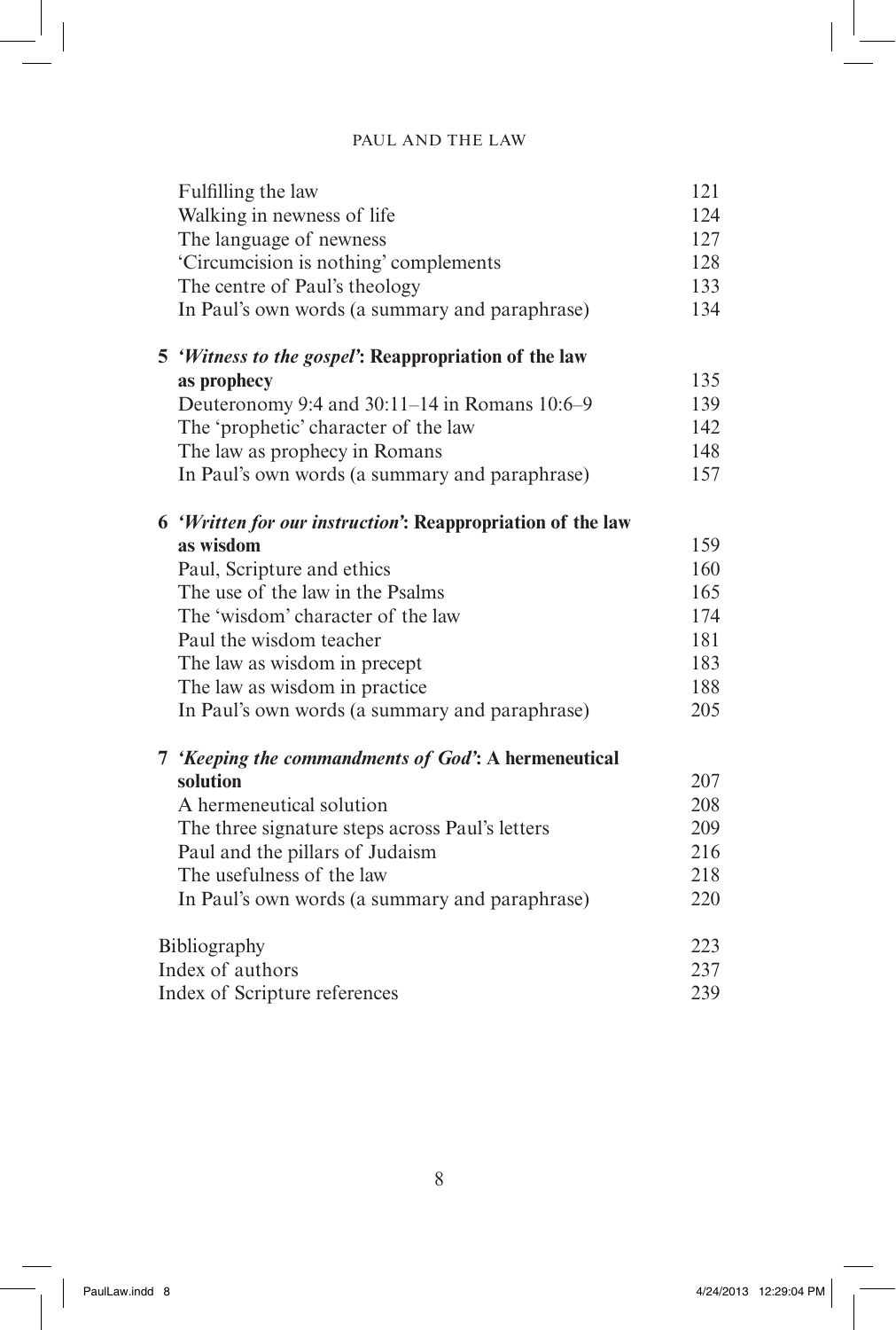# **Tables**

| 1.1 Paul and the law in 1 Corinthians          | 42  |
|------------------------------------------------|-----|
| 2.1 The law and Paul's apocalyptic perspective | 69  |
| 7.1 Paul and the law in Romans                 | 210 |
| 7.2 Paul and the law in 1 Corinthians          | 211 |
| 7.3 Paul and the law in 2 Corinthians          | 212 |
| 7.4 Paul and the law in Galatians              | 213 |
| 7.5 Paul and the law in Ephesians              | 214 |
| 7.6 Paul and the law in Philippians            | 214 |
| 7.7 Paul and the law in Colossians             | 215 |
| 7.8 Paul and the law in 1 and 2 Timothy        | 216 |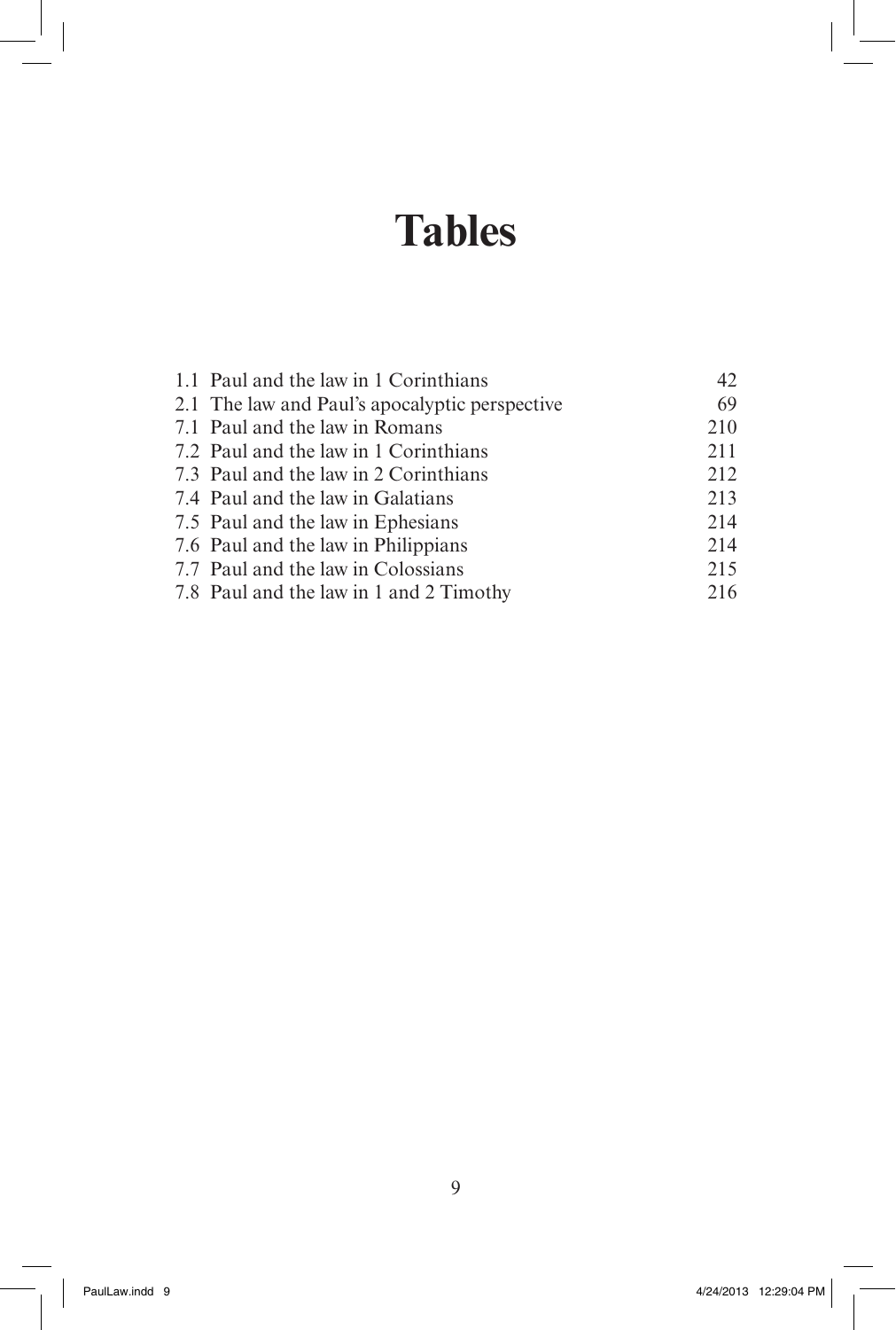$\overline{\phantom{0}}$ 

 $\overline{\phantom{a}}$ 

 $\begin{array}{c} \hline \end{array}$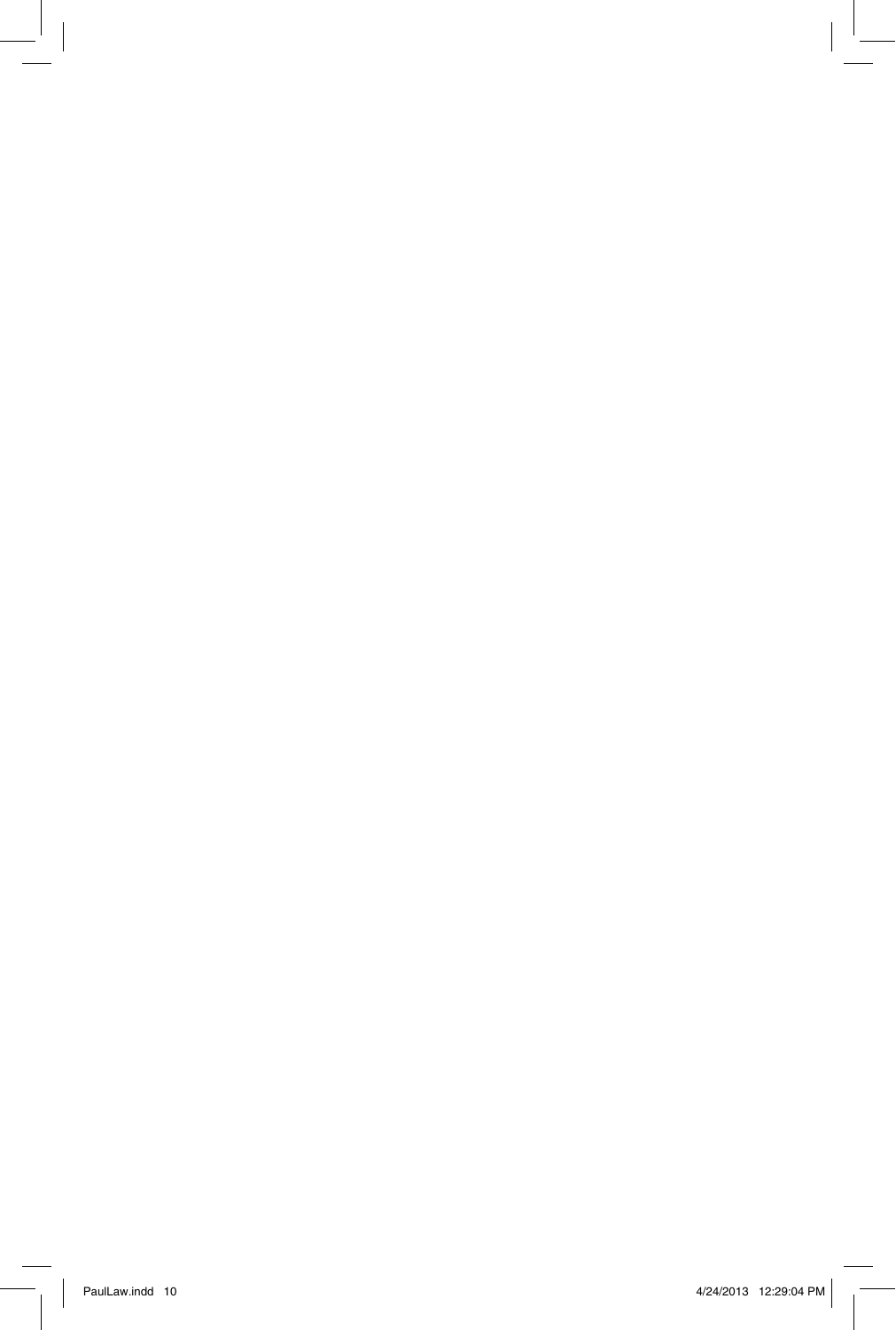# **Series preface**

*New Studies in Biblical Theology* is a series of monographs that address key issues in the discipline of biblical theology. Contributions to the series focus on one or more of three areas: (1) the nature and status of biblical theology, including its relations with other disciplines (e.g. historical theology, exegesis, systematic theology, historical criticism, narrative theology); (2) the articulation and exposition of the structure of thought of a particular biblical writer or corpus; and (3) the delineation of a biblical theme across all or part of the biblical corpora.

Above all, these monographs are creative attempts to help thinking Christians understand their Bibles better. The series aims simultaneously to instruct and to edify, to interact with the current literature, and to point the way ahead. In God's universe, mind and heart should not be divorced: in this series we will try not to separate what God has joined together. While the notes interact with the best of scholarly literature, the text is uncluttered with untransliterated Greek and Hebrew, and tries to avoid too much technical jargon. The volumes are written within the framework of confessional evangelicalism, but there is always an attempt at thoughtful engagement with the sweep of the relevant literature.

Anyone who follows long-standing debates over Paul and the law, over the use of the Old Testament in the New (especially in Paul), over the cogency or otherwise of various theological systems (e.g. Lutheranism, various forms of covenant theology, dispensationalism), over the origins of the common tripartite classifcation of biblical law (moral, civil and ceremonial), knows that Paul's understanding of the law lurks behind many other theological debates. Add to the topics already mentioned the relationships between Christian Jews and Christian Gentiles, the unity of the new humanity in Christ, Paul's apparent fexibility when he evangelizes Jews in Jerusalem and Corinthians in Achaia, and, in historical theology, the validity or otherwise of the 'third use' of the law, not to mention the sheer avalanche of books and articles on these and related topics, and one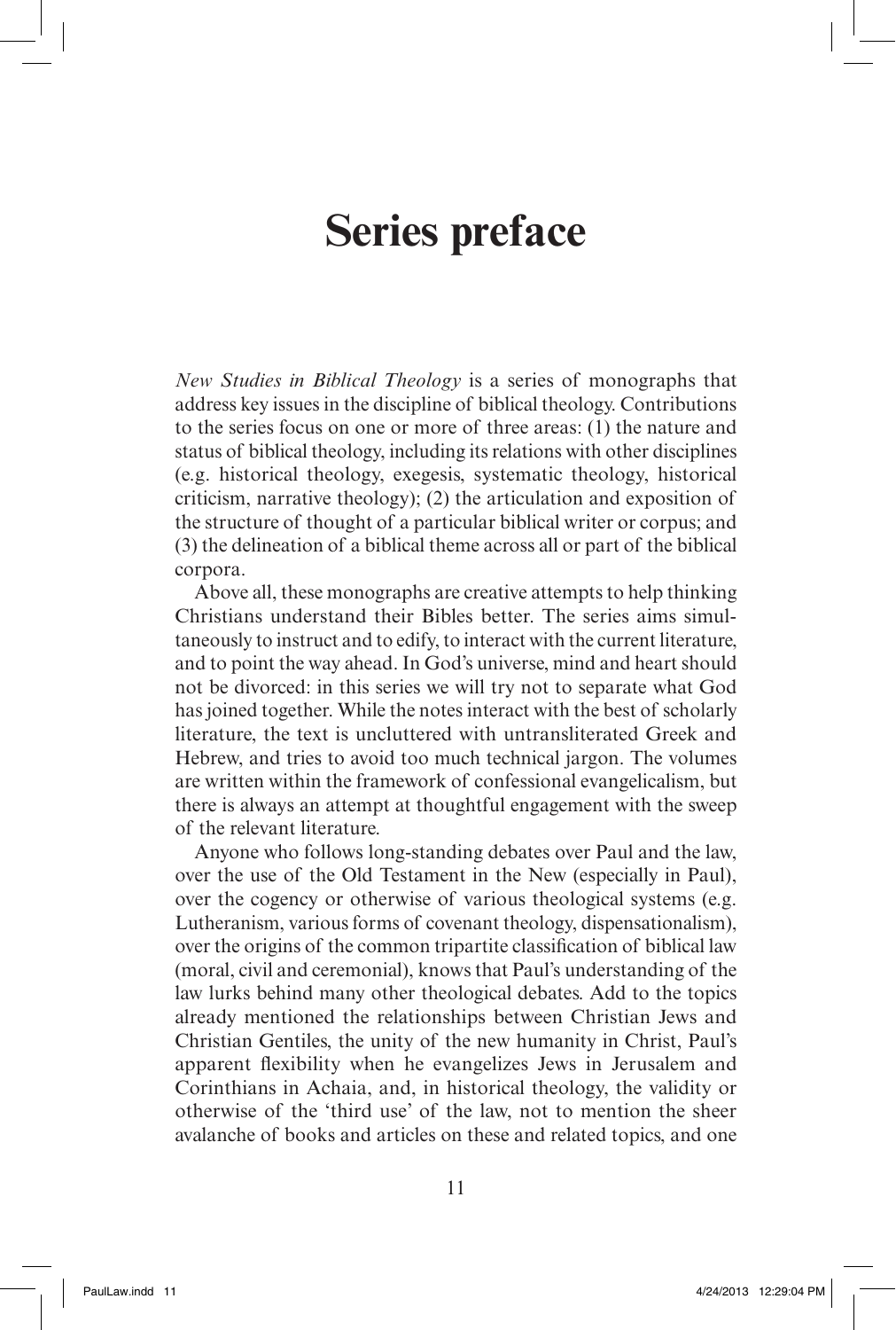readily perceives why a book on Paul and the law is likely to be of perennial interest.

So what is the distinctive contribution of the volume you are holding in your hand? Brian Rosner's strength lies in showing with patience and clarity how the apostle Paul articulates an array of complementary but quite diferent stances towards the law. That these diverse stances can be integrated he does not deny, but his focus is on letting the crucial passages in Paul speak for themselves. Whether one is persuaded by each exegesis is not as important as listening attentively to the diversity of emphases within Paul's own writings, before attempting the grand synthesis. This is a book to read slowly and appreciatively, a book to ponder.

> *D. A. Carson Trinity Evangelical Divinity School*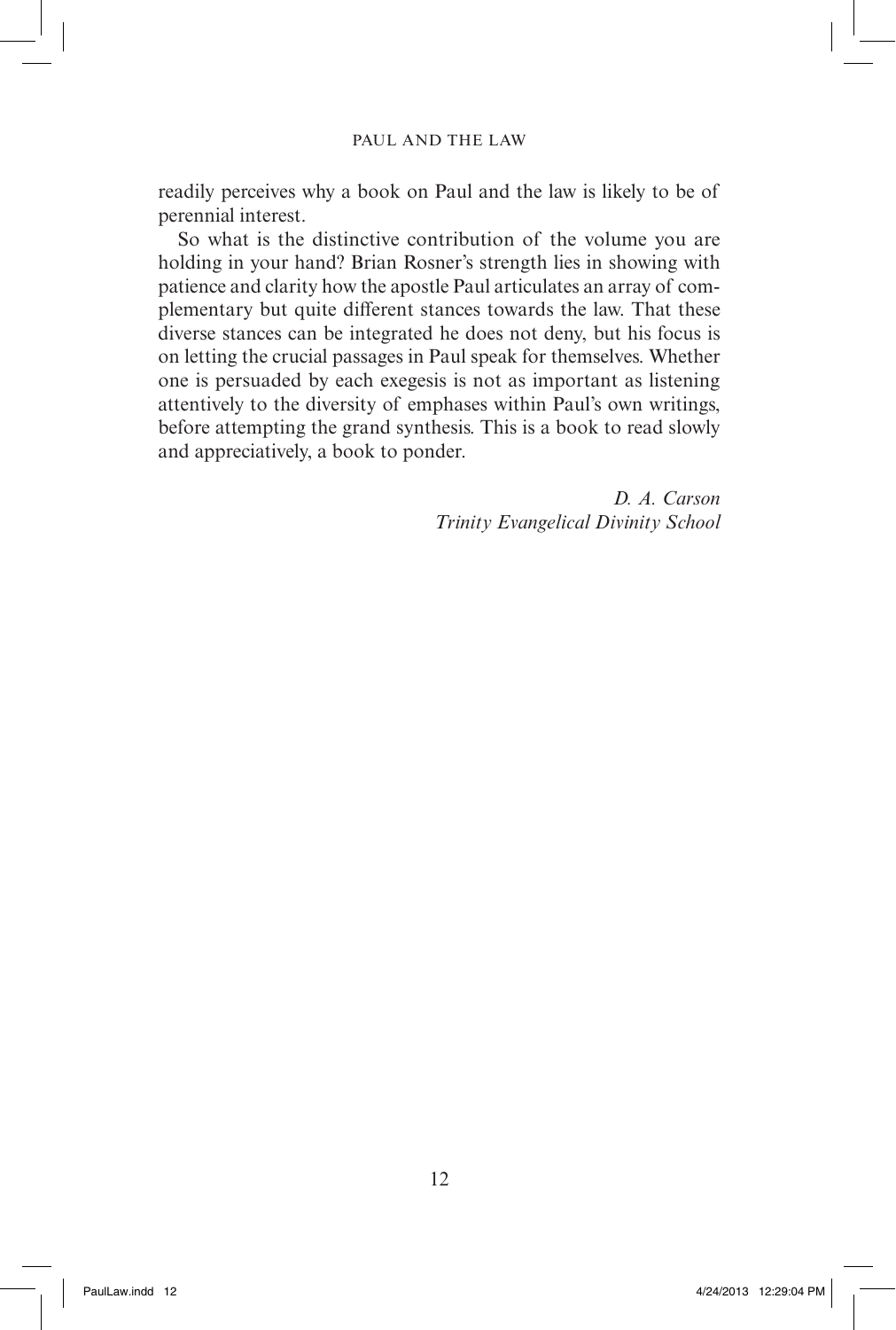# **Author's preface**

Most scholars come at Paul and the law as interpreters of Romans and Galatians. My background and perspective are somewhat diferent. Although I have taught the exegesis of both letters, most of my research has been in three diferent areas: 1 Corinthians, Paul's ethics, and the Jewish background to Paul's letters. With these interests to the fore, I am as much concerned about what Paul does with the law, especially for questions of conduct, as I am with what Paul says about the law.

I have been pondering the subject since the beginning of my doctoral studies in the late 1980s and in one sense this book is an attempt to complete that project. As one reviewer of my published dissertation complained, *Paul, Scripture and Ethics* 'does not account for Paul's approach to the Mosaic law'.

My goal is to bring some neglected evidence to the discussion and to defend some proposals that sharpen and build on the work of others. I have sought to write something fresh and readable, which examines enough trees to sketch a reliable guide to the wood, along with a map of the broader lie of the land (for subjects related to the law, like justifcation and ethics).

The book's ideas have been test run in a variety of settings and my indebtedness to others is too big to spell out in full. Special thanks are due to Roy Ciampa and Michael Bird, who kindly read and commented on parts of the manuscript. Don Carson, the editor of the *NSBT* series, provided invaluable guidance from the outset. Phil Duce of IVP was supportive along the way. Eldo Barkhuizen's copyediting was done with painstaking care and diligence. My wife, Natalie, gave encouragement at every stage.

I am especially grateful to Moore Theological College for the privilege of giving the 2011 Annual Moore College Lectures on Paul and the law. The book's fnal test run was in that context. The book was largely completed in my last semester at Moore before moving to Ridley Melbourne, where I am now happily ensconced. It is dedicated to three of my closest Moore colleagues and friends, Andrew Cameron, Richard Gibson and Philip Kern.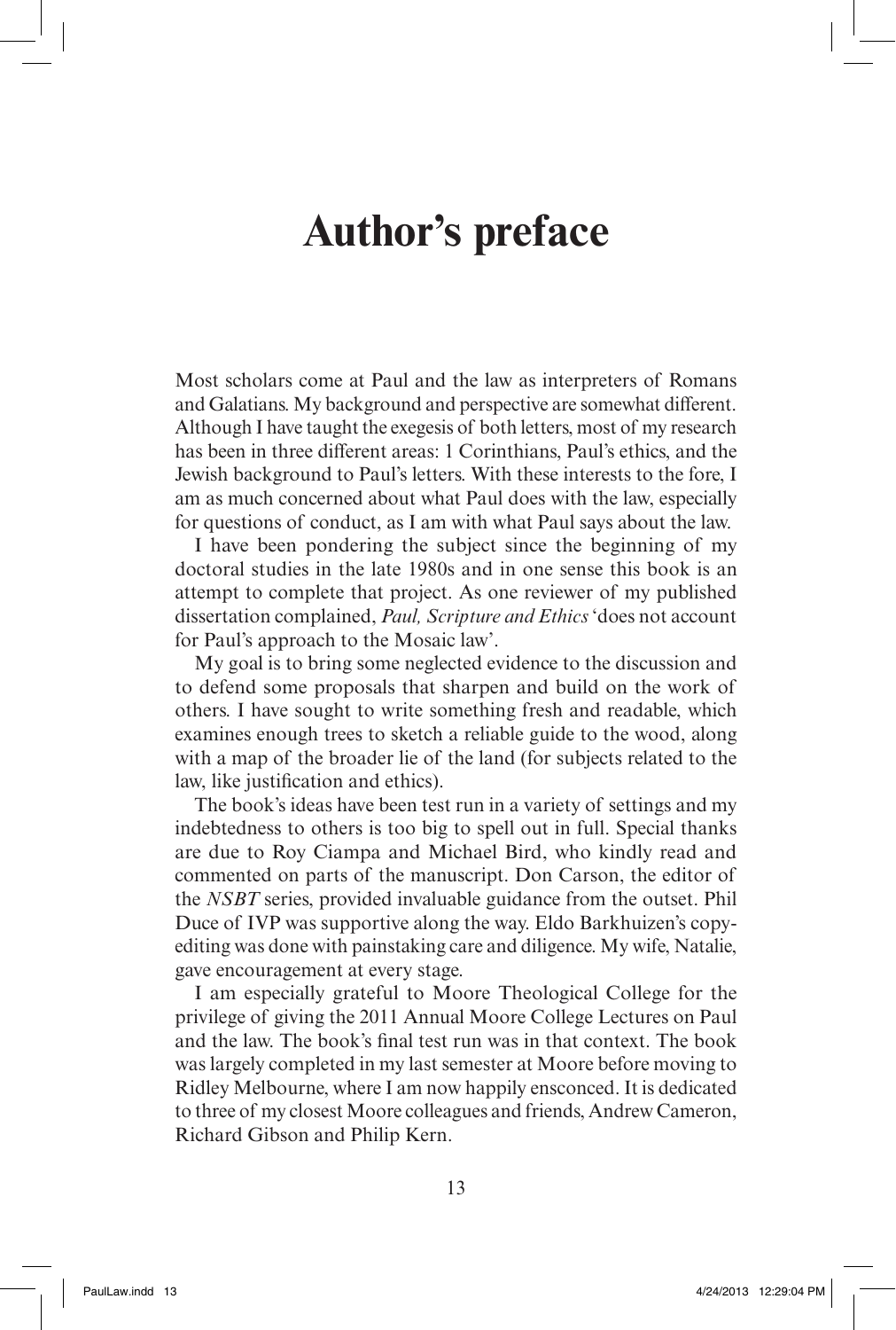The subject of Paul and the law is notoriously complex. Nonetheless, I am convinced that the hermeneutical solution to the puzzle of Paul and the law that this book expounds is exegetically compelling, takes Paul's historical context into account and retains at full strength Paul's twin emphases on the free grace of God in salvation and the demand of God for holy living.

A revised and expanded version of my 2010 article 'Paul and the Law: What He Did Not Say', *JSNT* 32: 405–419, appears in chapter 3 and is used with permission.

*Brian S. Rosner*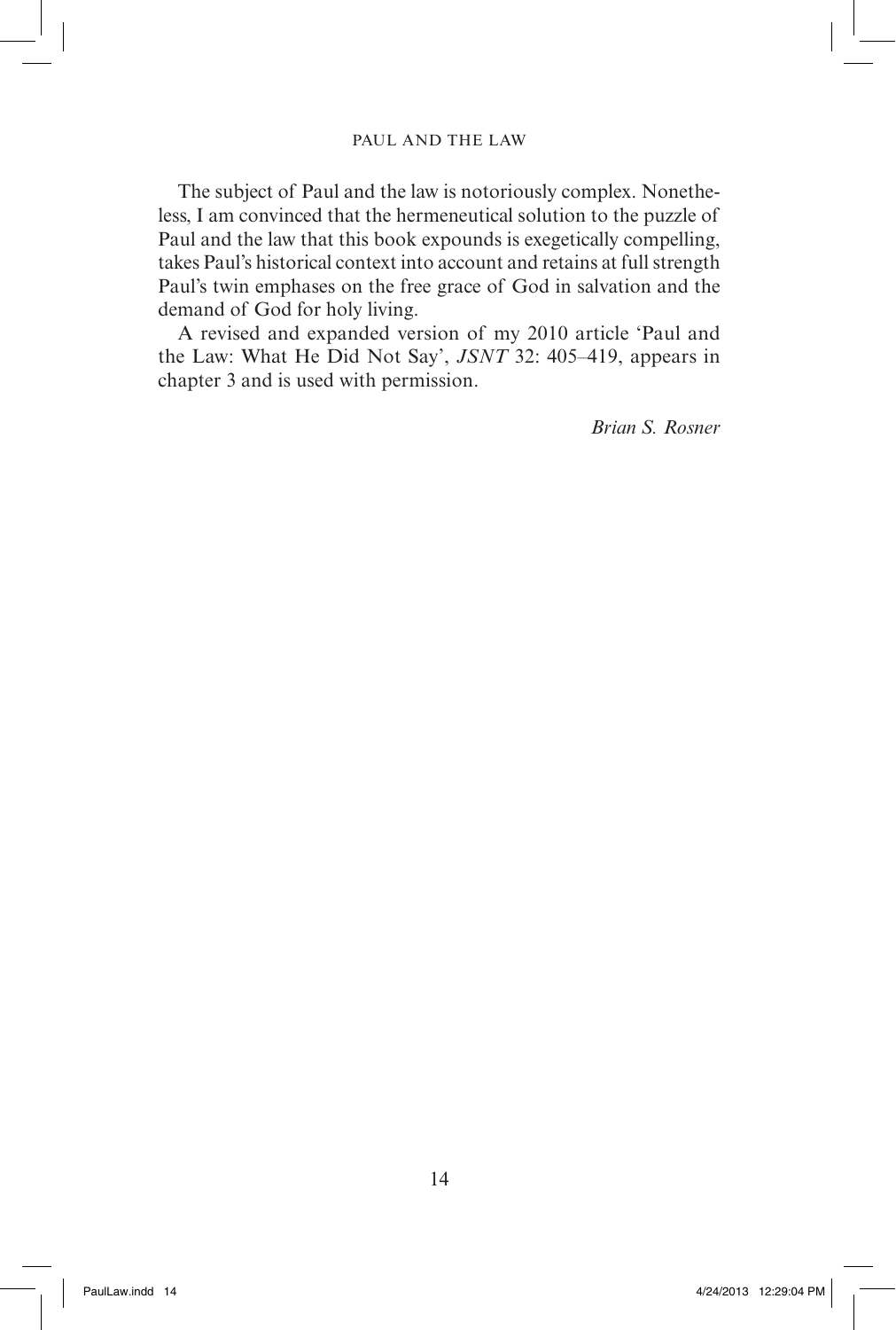# **Abbreviations**

| 1QS            | Community Rule / Manual of Discipline (Dead Sea     |  |  |  |  |
|----------------|-----------------------------------------------------|--|--|--|--|
|                | Scrolls)                                            |  |  |  |  |
| 4Q266          | Damascus Document <sup>a</sup> (Dead Sea Scrolls)   |  |  |  |  |
| 4Q525          | Beatitudes / The Demons of Death (Dead Sea Scrolls) |  |  |  |  |
|                | 'Abot R. Nat 'Abot de Rabbi Nathan                  |  |  |  |  |
| AB             | Anchor Bible                                        |  |  |  |  |
| ABRL           | Anchor Bible Reference Library                      |  |  |  |  |
| AD             | Anno Domini (after Christ)                          |  |  |  |  |
| <b>AGAJU</b>   | Arbeiten zur Geschichte des antiken Judentums und   |  |  |  |  |
|                | des Urchristentums                                  |  |  |  |  |
| $Ag.$ Ap.      | <b>Against Apion (Josephus)</b>                     |  |  |  |  |
| Alleg. Interp. | Allegorical Interpretation (Philo)                  |  |  |  |  |
| Ant.           | Antiquities of the Jews (Josephus)                  |  |  |  |  |
| AV             | Authorized (King James) Version                     |  |  |  |  |
| Bar.           | Baruch                                              |  |  |  |  |
| <b>BBR</b>     | <b>Bulletin for Biblical Research</b>               |  |  |  |  |
| <b>BC</b>      | before Christ                                       |  |  |  |  |
| <b>BDAG</b>    | W. Bauer, F. W. Danker, W. F. Arndt and W. F.       |  |  |  |  |
|                | Gingrich, A Greek-English Lexicon of the New        |  |  |  |  |
|                | Testament and Other Early Christian Literature,     |  |  |  |  |
|                | 3rd ed., Chicago: University of Chicago Press, 2000 |  |  |  |  |
| <b>BECNT</b>   | Baker Exegetical Commentary on the New              |  |  |  |  |
|                | Testament                                           |  |  |  |  |
| BZ.            | <b>Biblische Zeitschrift</b>                        |  |  |  |  |
| <b>BZNW</b>    | Beihefte zur Zeitschrift für die neutestamentliche  |  |  |  |  |
|                | Wissenschaft                                        |  |  |  |  |
| CBQ            | Catholic Biblical Quarterly                         |  |  |  |  |
| CD             | Damascus Document (Dead Sea Scrolls)                |  |  |  |  |
| Dec.           | On the Decalogue (Philo)                            |  |  |  |  |
| Dial.          | Dialogue with Trypho (Justin Martyr)                |  |  |  |  |
| <b>DPHL</b>    | Dictionary of Paul and His Letters, ed. G. F.       |  |  |  |  |
|                | Hawthorne and R. P. Martin, Downers Grove: IVP;     |  |  |  |  |
|                | Leicester: IVP, 1993                                |  |  |  |  |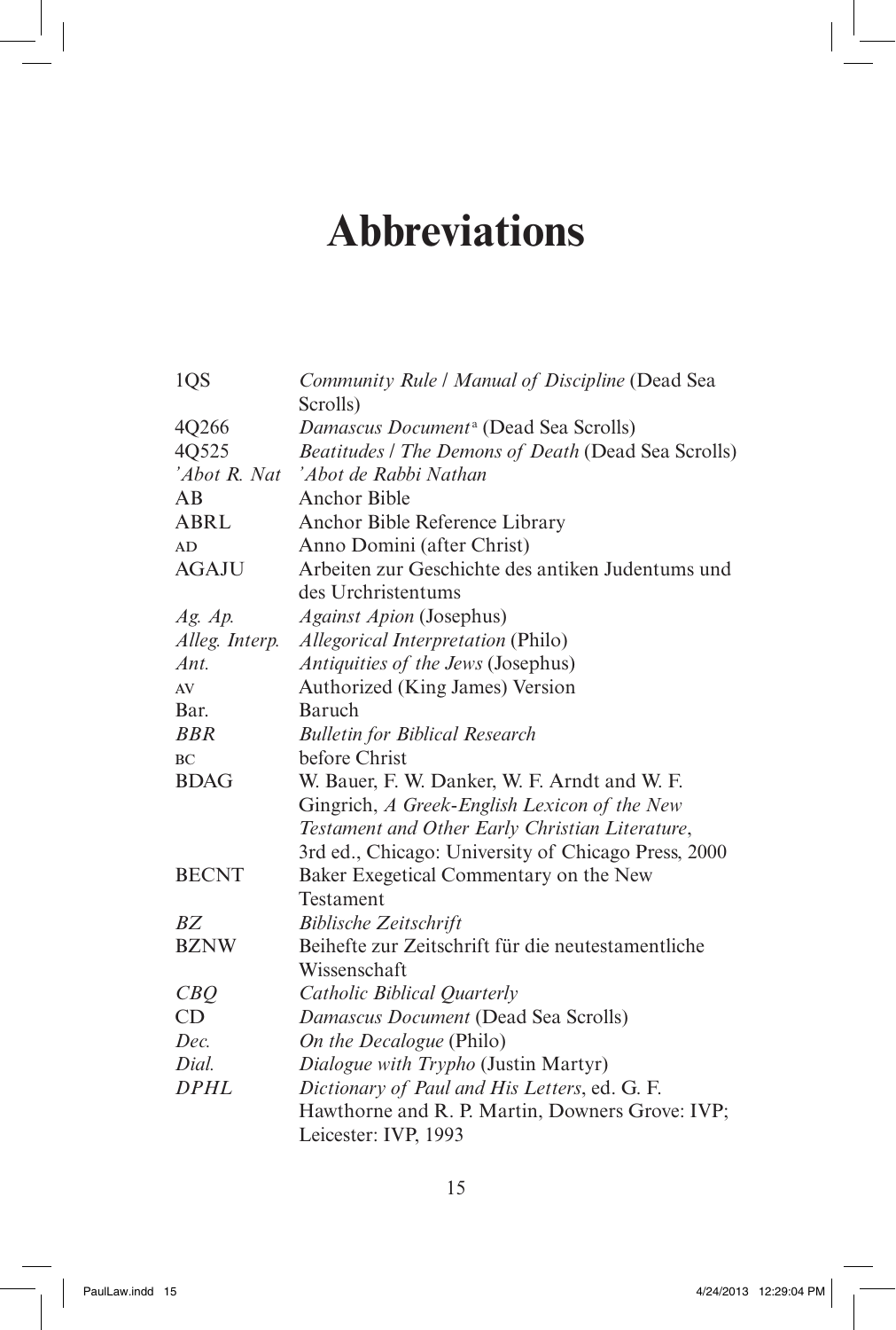| Dreams         | On Dreams (Philo)                                   |
|----------------|-----------------------------------------------------|
| Embassy        | On the Embassy to Gaius (Philo)                     |
| Esd.           | Esdras                                              |
| <b>ESV</b>     | <b>English Standard Version</b>                     |
| ExpTim         | <b>Expository Times</b>                             |
| Gk.            | Greek                                               |
| <b>HBT</b>     | Horizons in Biblical Theology                       |
| <b>HCSB</b>    | Holman Christian Standard Bible                     |
| Hebr.          | Hebrew                                              |
| Hist. eccl.    | Historia ecclesiastica (Eusebius)                   |
| ICC            | <b>International Critical Commentary</b>            |
| <b>IJST</b>    | International Journal of Systematic Theology        |
| <b>JETS</b>    | Journal of the Evangelical Theological Society      |
| JJS            | Journal of Jewish Studies                           |
| <b>JSNTSup</b> | Journal for the Study of the New Testament,         |
|                | <b>Supplement Series</b>                            |
| <b>JTS</b>     | Journal of Theological Studies                      |
| <b>LCL</b>     | Loeb Classical Library                              |
| lit.           | literally                                           |
| <b>LXX</b>     | Septuagint                                          |
| Macc.          | Maccabees                                           |
| Migr.          | On the Migration of Abraham (Philo)                 |
| Moses          | On the Life of Moses (Philo)                        |
| MT             | Masoretic Text                                      |
| <b>Names</b>   | On the Change of Names (Philo)                      |
| <b>NAB</b>     | New American Bible                                  |
| <b>NASB</b>    | New American Standard Bible                         |
| <i>NDBT</i>    | New Dictionary of Biblical Theology: Exploring the  |
|                | Unity and Diversity of Scripture, ed. B. S. Rosner, |
|                | T. D. Alexander, G. Goldsworthy and D. A. Carson,   |
|                | Downers Grove: IVP; Leicester: IVP, 2000            |
| <b>NET</b>     | New English Translation                             |
| <b>NICNT</b>   | New International Commentary on the New             |
|                | Testament                                           |
| <i>NIDOTTE</i> | New International Dictionary of Old Testament       |
|                | Theology and Exegesis, ed. W. A. VanGemeren,        |
|                | 5 vols., Grand Rapids: Zondervan; Carlisle:         |
|                | Paternoster, 1997                                   |
| NIGTC          | New International Greek Testament Commentary        |
| <b>NIV</b>     | New International Version                           |
| <b>NJB</b>     | New Jerusalem Bible                                 |

 $\overline{\phantom{a}}$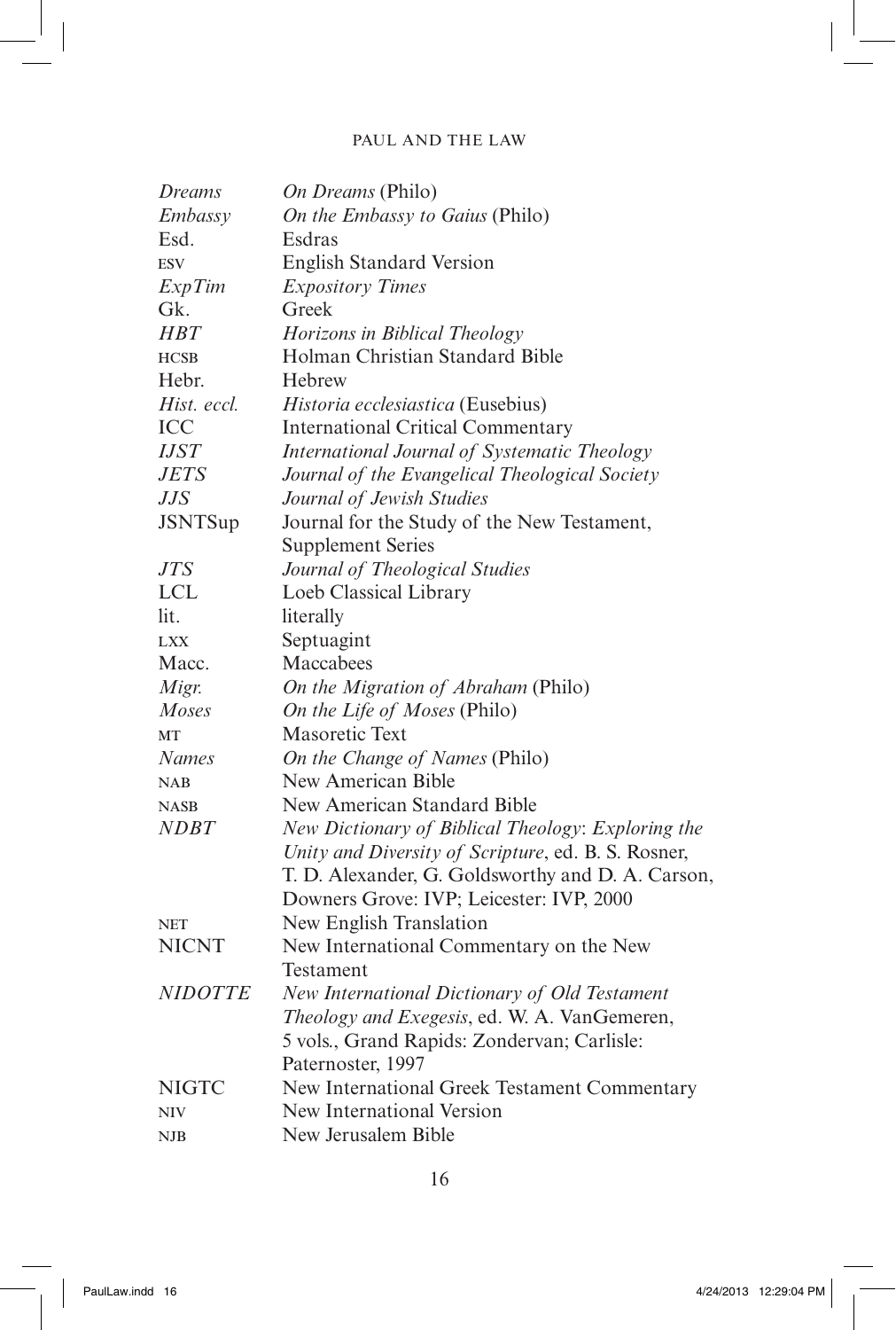### ABBREVIATIONS

| <b>NLT</b>               | New Living Translation                                |  |  |  |  |
|--------------------------|-------------------------------------------------------|--|--|--|--|
| NovT                     | Novum Testamentum                                     |  |  |  |  |
| NovTSup                  | Novum Testamentum Supplements                         |  |  |  |  |
| <b>NRSV</b>              | New Revised Standard Version                          |  |  |  |  |
| NT                       | New Testament                                         |  |  |  |  |
| NTS                      | <b>New Testament Studies</b>                          |  |  |  |  |
| <b>OT</b>                | Old Testament                                         |  |  |  |  |
| <b>PNTC</b>              | Pillar New Testament Commentary                       |  |  |  |  |
| Prov.                    | On Providence (Philo)                                 |  |  |  |  |
| Pss Sol.                 | Psalms of Solomon                                     |  |  |  |  |
| <b>RSV</b>               | <b>Revised Standard Version</b>                       |  |  |  |  |
| Sacrifices               | On the Sacrifices of Cain and Abel (Philo)            |  |  |  |  |
| SBLSymS                  | Society of Biblical Literature Symposium Series       |  |  |  |  |
| Sifre Deut.              | <b>Sifre Deuteronomy</b>                              |  |  |  |  |
| Sifre Num.               | <b>Sifre Numbers</b>                                  |  |  |  |  |
| Sir.                     | Sirach                                                |  |  |  |  |
| SP                       | Sacra pagina                                          |  |  |  |  |
| Spec. Laws               | On the Special Laws (Philo)                           |  |  |  |  |
| <b>TDNT</b>              | Theological Dictionary of the New Testament, ed.      |  |  |  |  |
|                          | G. Kittel and G. Friedrich, tr. G. W. Bromiley,       |  |  |  |  |
|                          | 10 vols., Grand Rapids: Eerdmans, 1964-76             |  |  |  |  |
| T. Jos.                  | Testament of Joseph                                   |  |  |  |  |
| T. Jud.                  | Testament of Judah                                    |  |  |  |  |
| <b>TNIV</b>              | Today's New International Version                     |  |  |  |  |
| TNTC                     | Tyndale New Testament Commentaries                    |  |  |  |  |
| tr.                      | translated, translation                               |  |  |  |  |
| <b>TSAJ</b>              | Texte und Studien zum antiken Judentum                |  |  |  |  |
| TynB                     | Tyndale Bulletin                                      |  |  |  |  |
| UBS4                     | United Bible Societies Greek New Testament            |  |  |  |  |
|                          | Editorial Committee, A Textual Commentary on          |  |  |  |  |
|                          | the Greek New Testament: A Companion Volume           |  |  |  |  |
|                          | to the United Bible Societies' Greek New Testament,   |  |  |  |  |
|                          | 4th rev. ed., Stuttgart: United Bible Societies, 1994 |  |  |  |  |
| $\mathcal{V}\mathcal{C}$ | Vigiliae christianae                                  |  |  |  |  |
| <b>WBC</b>               | Word Biblical Commentary                              |  |  |  |  |
| Wis.                     | Wisdom                                                |  |  |  |  |
| <b>WUNT</b>              | Wissenschaftliche Untersuchungen zum Neuen            |  |  |  |  |
|                          | Testament                                             |  |  |  |  |
| ZNW                      | Zeitschrift für die neutestamentliche Wissenschaft    |  |  |  |  |
|                          | und die Kunde der älteren Kirche                      |  |  |  |  |

 $\overline{\phantom{0}}$ 

L  $\begin{array}{c} \hline \end{array}$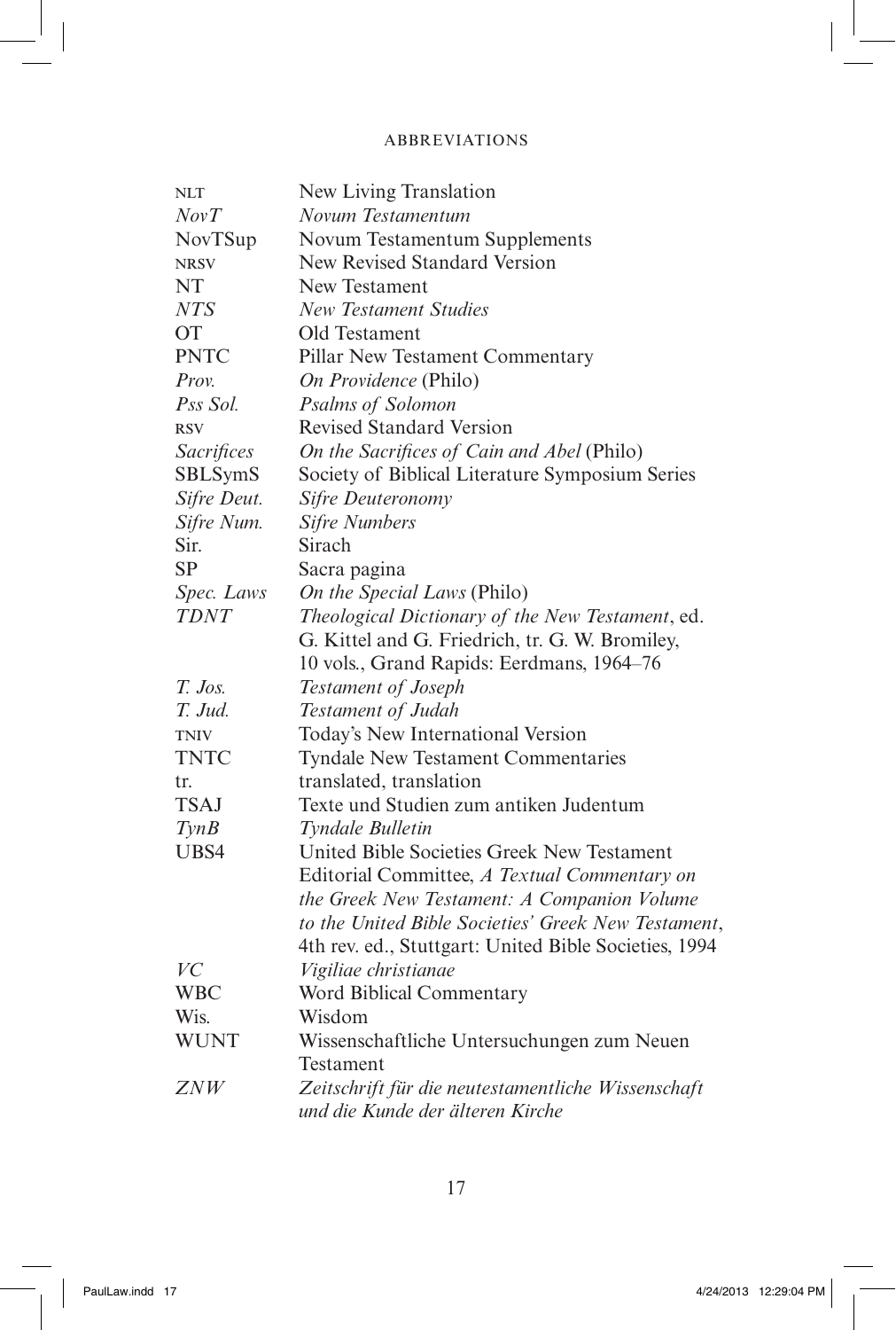$\overline{\phantom{0}}$ 

 $\overline{\phantom{a}}$ 

 $\begin{array}{c} \hline \end{array}$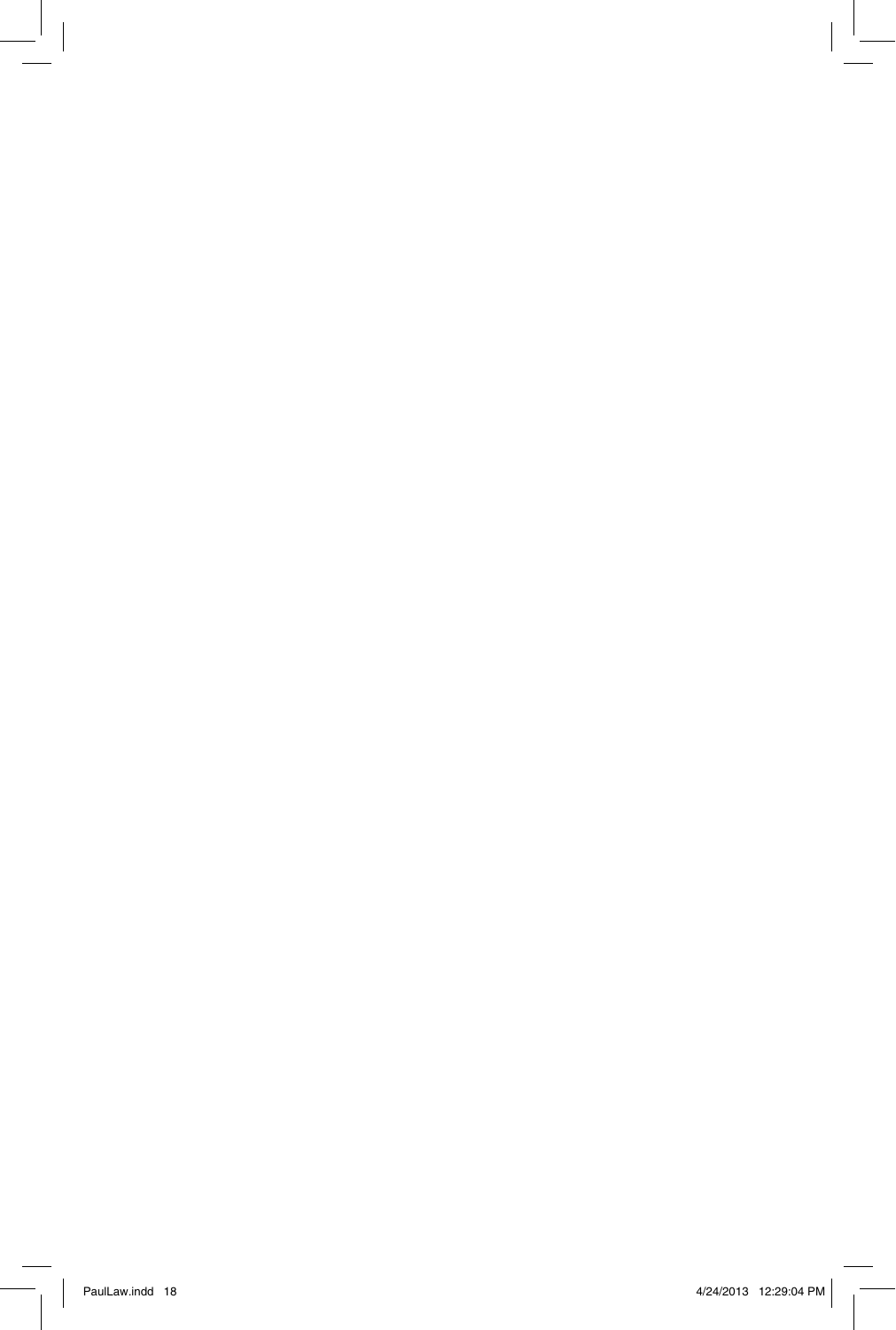## Chapter One

# *'Circumcision is nothing'* **The puzzle of Paul and the law**

Paul's views on the law are *complex*.

(Ben Witherington  $III$ )<sup>1</sup>

Paul and the law – The subject is *complex*. (Donald A. Hagner)2

Current discussion of Paul's view of the law . . . has become extraordinarily *complex*.

(D. A. Carson)3

There is nothing quite so *complex* in Paul's theology as the role and function which he attributes to the law.

(James D. G. Dunn)4

There is a general agreement that Paul's view of the law is a very *complex* and intricate matter which confronts the interpreter with a great many puzzles.

(Heiki Räisänen)<sup>5</sup>

Understanding Paul's relationship to the Law of Moses is fraught with difficulty.<sup>6</sup> Not only is the subject notoriously complex and much studied (some would say studied too much), but major positions are also entrenched. Difficulties begin with questions of definition, of

<sup>1</sup> Witherington 1998: 66, italics added.<br><sup>2</sup> Hagner 2007: 104, italics added.<br><sup>3</sup> Carson 2004a: 393, italics added. Hafemann (1993: 671) has written similarly, 'Paul's understanding of the Law is currently the most debated topic among Pauline

<sup>4</sup> Dunn 2008: 441, italics added.  $\frac{1}{2}$  Räisänen 1987: xii, italics added. Cf. N. T. Wright 1991: 211, commenting on the law in Rom. 8:4, 'This is complex.'

<sup>6</sup> Cf. Kruse 1996: 287: 'Anyone who seeks to understand Paul's approach to the law . . . encounters many problems.'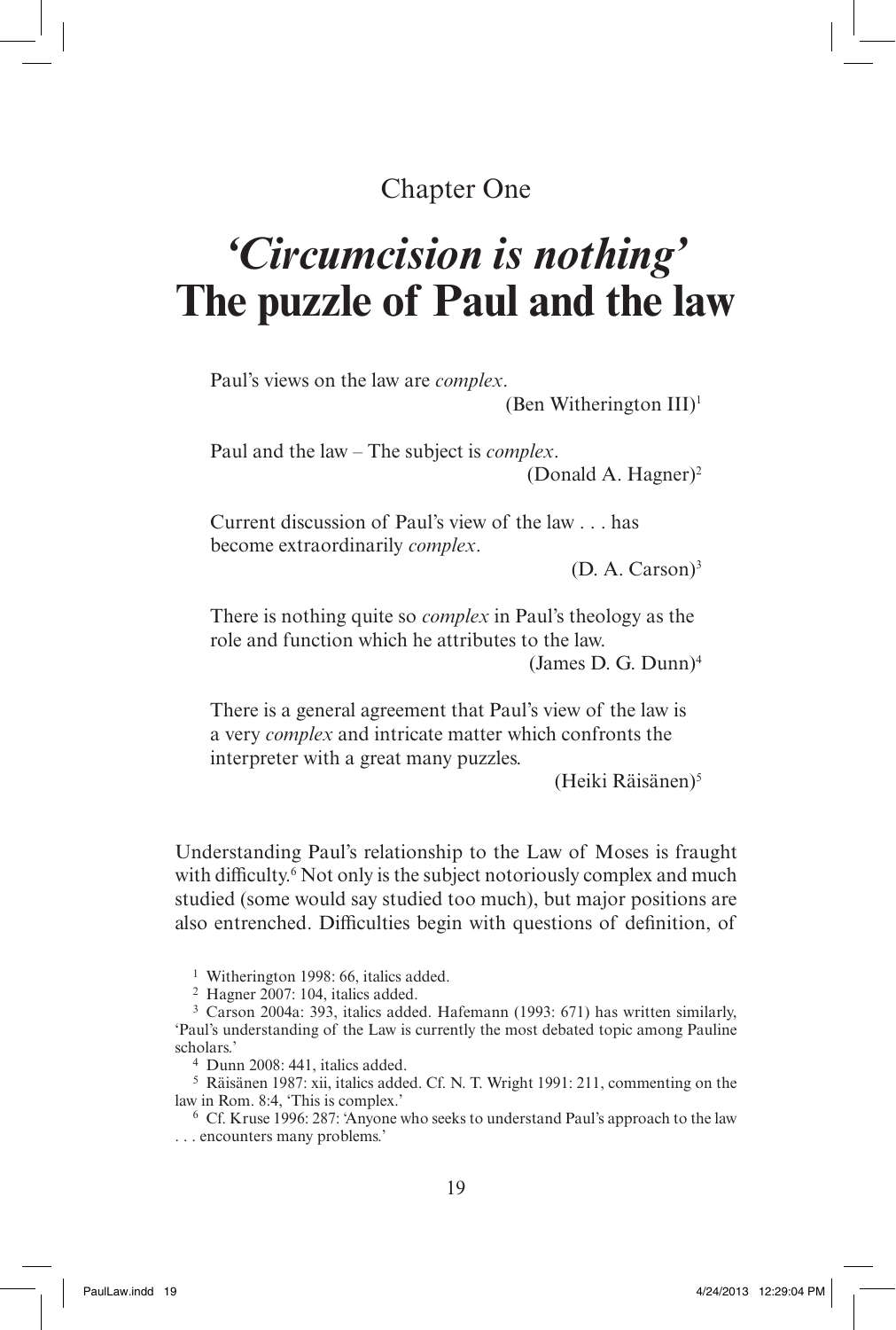both the extent of Paul's corpus and the meanings of 'the law', and are exacerbated with numerous problems of interpretation of the key texts, decisions about which lead to vastly difering syntheses of Paul's teaching. Like a big jigsaw puzzle with most of the pieces missing, and the box lid thrown out, there seem to be numerous possible confgurations, none of which fts every piece. Some doubt whether Paul himself knew what he was talking about.

Those who write about Paul and the law are typically greeted with a barrage of accusations, ranging from unthinking conservatism to complete eccentricity, from advocating licence to imposing legalism, from cheapening grace to ignoring the demands of God.<sup>7</sup> If few scholars know exactly what they think about the subject, most can tell you what they do not think.

Indeed, it is tempting to agree with 1 Timothy 1:7, which judges that those who want to be 'teachers of the law' do 'not know what they are talking about or what they so confidently affirm' (TNIV). Many would counsel with Titus 3:9 that it is best to avoid 'arguments and quarrels about the law, because these are unproftable and useless' (tniv)!8 Those who write on Paul and the law may feel an afnity with Hebrews 5:11: 'We have much to say about this, but it is hard to explain because you are slow to learn' (niv 1984). However, given the failure to arrive at a consensus at many points on the subject this would hardly be a fair retort!

Too much, however, is at stake to ignore the topic. It is not only the study of Paul and his letters that depends on a clear understanding of the apostle to the Gentiles' stance towards the Jewish law; his teaching concerning salvation, salvation history, Israel, the church, anthropology, ethics and eschatology are all inextricably linked to his view of the law. Needless to say, no serious examination of Paul's relationship to the Law of Moses can aford to underestimate the complexity of the subject, which is after all a subset of one of the biggest questions in the study of early Christianity, namely the parting of the ways between the nascent movement and the mother faith.

The reason understanding Paul and the law is so critical to the study of the New Testament is that it touches on the perennial question of the relationship between the grace of God in the gift of salvation and

 $^7$  Cf. Bassler 2007: 'No aspect of Paul's thought is as hotly disputed as his view of the law'

 $8$  These warnings are of course not about valid questions of interpretation but concern false teaching. But the sentiment is frequently expressed in response to the subject of Paul and the law.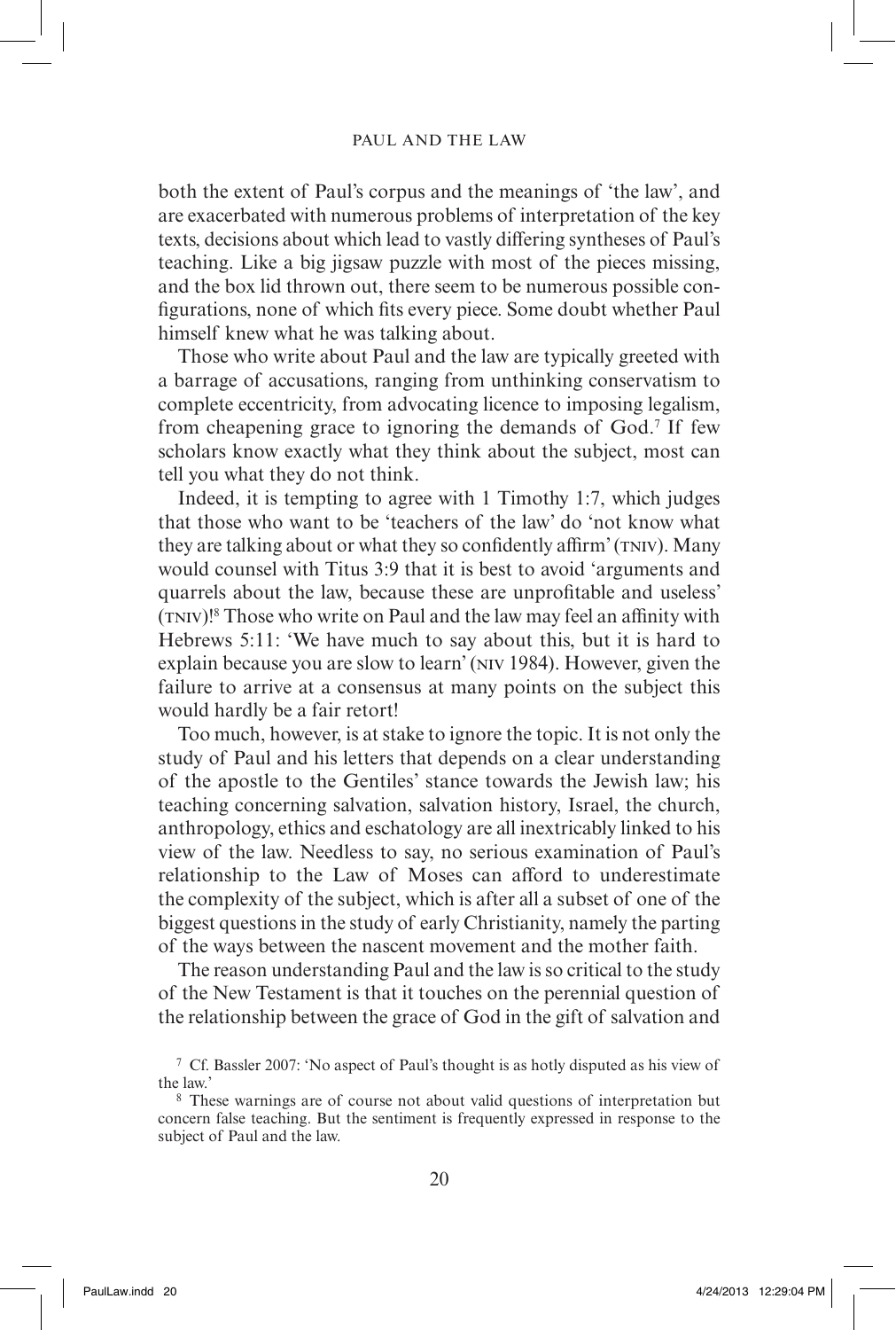the demand of God in the call for holy living. Misunderstanding Paul and the law leads to distortions of one or both. From the beginning, even in Paul's day, his teaching on the law has raised hackles on one of two fronts. People think either that the free gift of salvation has been compromised, or a solid basis for the demand of God for obedience and a holy life has been removed. If justifcation is not by works of the law, does that not lead to licence? If one removes the law, is the result not lawlessness? Do those without the law not end up as outlaws? And if we are still under the law in some sense, does that not compromise the free gift of salvation?

With reference to the history of research, Richard Hays warns, 'Like the stone steps of an ancient university building, the topic of "Paul and the Law" has been worn smooth by the passing of generations of scholars.'9 John W. Martens uses a diferent metaphor to make the same point: 'Scholarship on Paul and the law is a vast array of acres and acres of cultivated felds.'10

Three theological positions in particular have a strong interest in Paul's view of the law. Each tends to focus on an emphasis in Paul's letters that is clearly present, but plays down other aspects of the subject. Broadly speaking, *Lutheranism* holds that Paul believed that Christ abolished the law and that the law is the counterpoint to the gospel. The primary role of the law is to lead us to despair of any hope of obedience leading to God's acceptance and to drive us to seek God's mercy in Christ. For the most part the law is not seen as playing a big role in the Christian life (although Luther himself made efective use of the law in his catechisms). Secondly, the *Reformed* view agrees that salvation is by grace and not by obeying the law, but once saved we are under the moral law and must obey it in order to please God. Thirdly, the so-called New Perspective on Paul, which is really a new perspective on Paul in relation to Judaism, thinks that the problem of the law for Paul is not that salvation is by grace and not works, but that Paul's opposition to the law was simply that it was used by Jews to exclude Gentiles from the people of God; Jewish ethnocentrism is the reason Paul opposed the law. There is something to learn from each of these perspectives. In my view the challenge is to hold on to their valid insights in a manner that does justice to the full range of evidence and, with important qualifcations, does not deny the validity of other perspectives.

<sup>10</sup> Martens 2003: xiii. To me, rather than a well-cultivated feld it feels more like a minefeld!

<sup>9</sup> Hays 1996b: 151.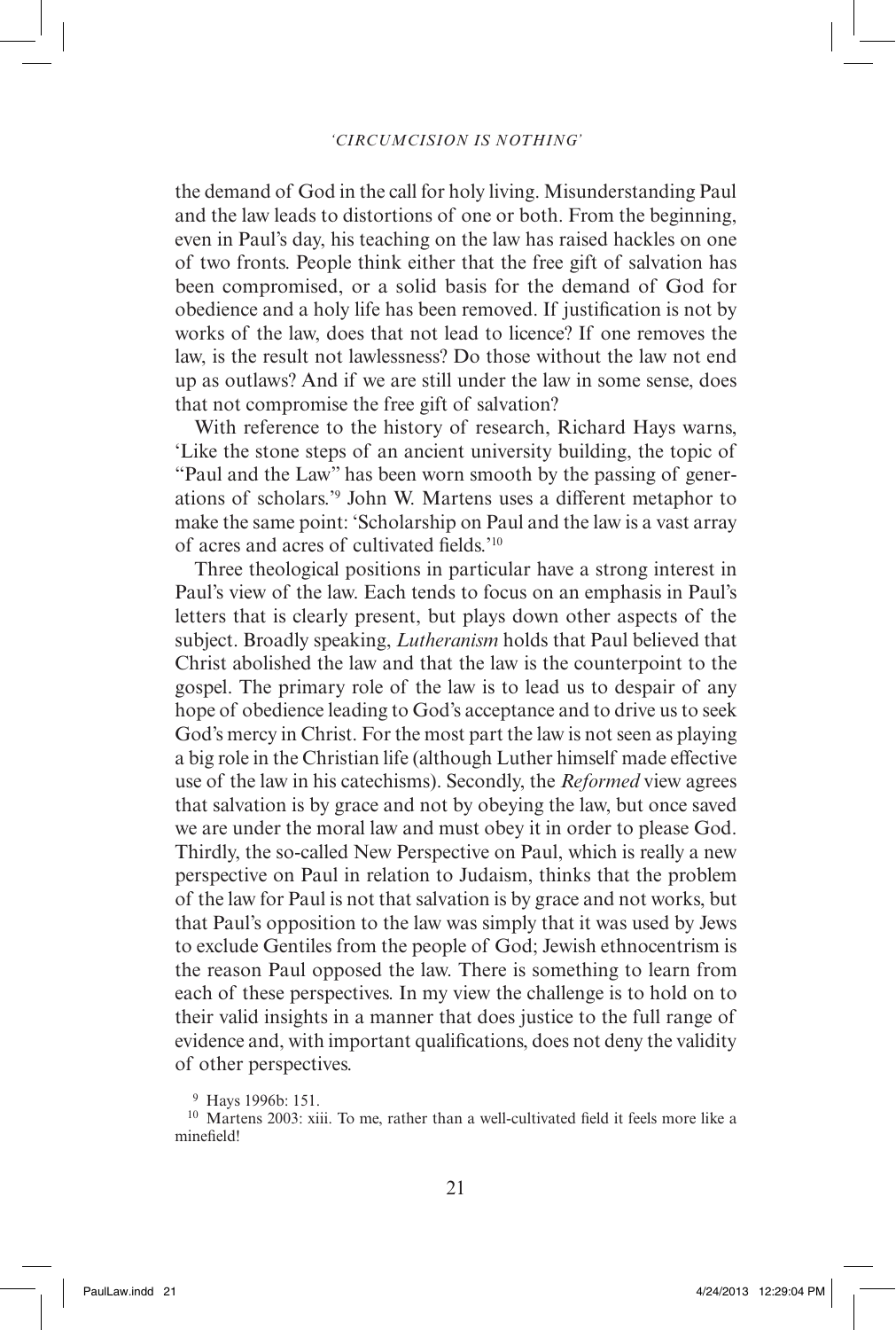However, the present study does not focus on the history of interpretation. Nor do I document the pedigree of every position I defend; this is not merely to avoid the toil and tedium, but to prevent prior treatments obscuring a fresh appraisal of the primary sources themselves. Neither does this book offer a comprehensive investigation and typology of the usage of 'law' in Paul's letters; much can be missed by focusing too tightly and too early on the explicit evidence to the neglect of other lines of enquiry that set such things in context.<sup>11</sup>

Instead, my goal is to bring some neglected evidence to the discussion and to defend some proposals that sharpen and build on the work of others. Every researcher approaches the subject with a particular profle that impacts the shape of his or her investigation. Most scholars come at Paul and the law above all as interpreters of Romans and/or Galatians. This is understandable, given the fact that the vast majority of Paul's references to *nomos* occur in these two letters. To use a metaphor, if the 'law is the main subplot of Romans',12 in Galatians the law is personifed and appears as a main character in the drama.

The exegetical problems in connection with the law in Romans and Galatians alone are well known:

- Is Christ the end of the law or its goal, or both?
- Are we no longer under the law's jurisdiction or just its condemnation?
- Do believers fulfl the law or does Christ do it for us?
- Is 'the law of Christ' the law reconfigured, or a new set of commandments, or something else?
- Are we under the moral law? Must we keep the Ten Commandments?
- Are 'works of the law' identity markers separating Israel from the nations, or works demanded by the law?
- Is Paul's opposition to doing the law just his concern that it marks of Jews from Gentiles?

To make matters worse, the standard positions on these questions are entrenched. Paul and the law is the New Testament studies version of the Battle of the Somme, the 1916 World War One allied attack on

<sup>&</sup>lt;sup>11</sup> Cf. Barclay 2011: 37: 'In the history of scholarship on "Paul and the law" by far the greatest attention has been paid to Paul's theoretical statements on our topic, with numerous attempts to plot the location of the law in relation to faith, Christ, grace and works on the complex map of Pauline theology.'

<sup>12</sup> Dunn 1997: 131.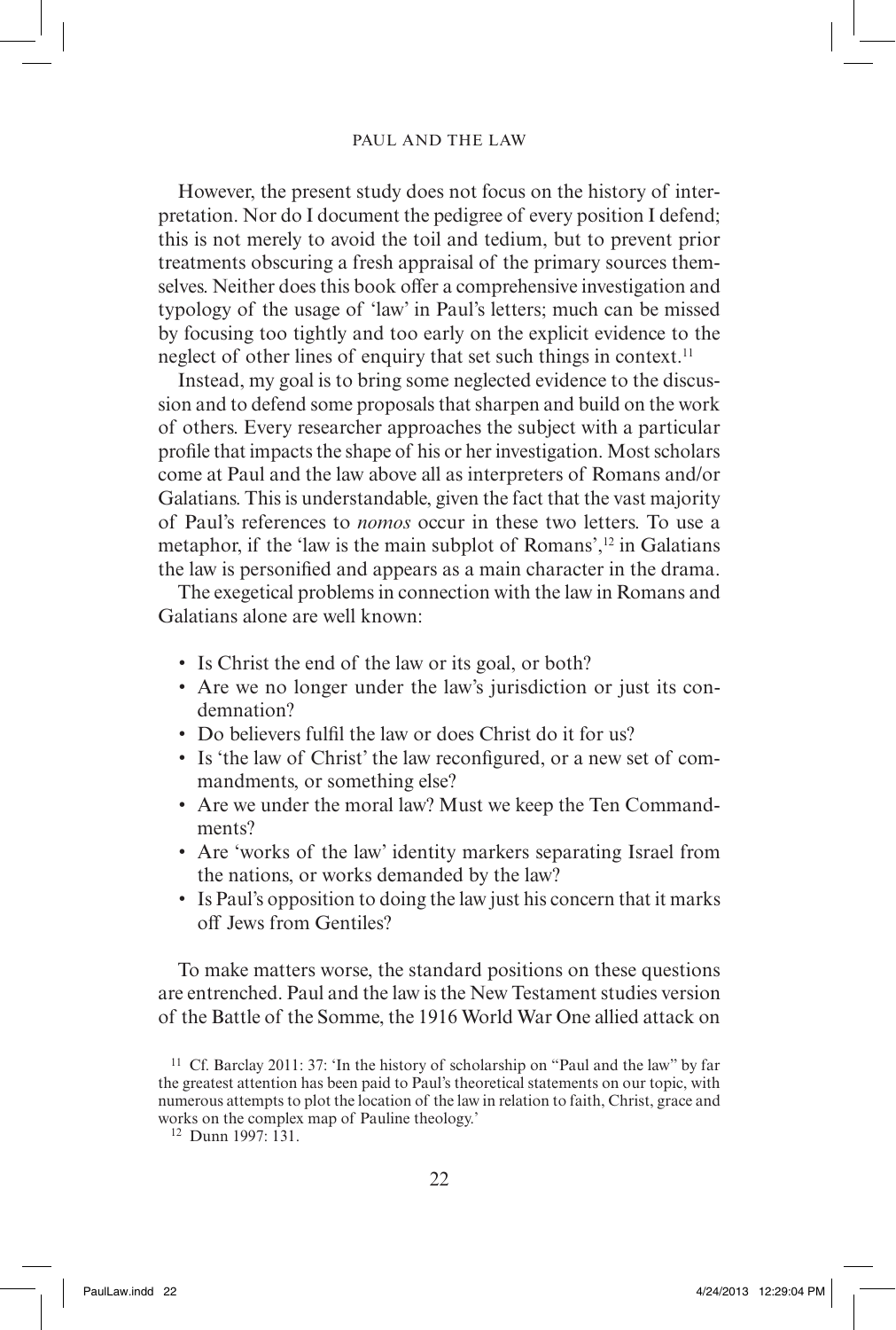#### *'CIRCUMCISION IS NOTHING'*

the Western Front in France: lots of close fghting in trenches, with no clear winners, hardly any progress, many casualties and no sign of an armistice or even a détente. My strategy, to extend the metaphor, is not to enter the fray head on, but to come in from a diferent direction. More precisely, it is not Paul and the law that is the Battle of the Somme, but Paul and the law fought on predictable lines in Romans and Galatians that fts this unfattering description. There is much vital evidence that has been neglected. Many books on the subject concentrate exclusively on what I cover just in chapter 2!

My background and perspective are somewhat diferent. Although I have taught the exegesis of both Romans and Galatians, most of my research has been in three diferent areas: 1 Corinthians, Paul's ethics, and the Jewish background to Paul's letters.13 With these interests to the fore, I am as much concerned about what Paul does with the law, especially for questions of conduct, as I am about what Paul says concerning the law (the exclusive focus of many studies). Driving the investigation is the question, according to Paul, *how does the law relate to the issue of how to walk and please God* (cf. 1 Thess. 4:1)? Even if Paul's answer may at frst sight seem very un-Jewish, the question itself sits comfortably in a frst-century Jewish setting.

Many book-length investigations of Paul and the law seek to be exhaustive in their treatment of the relevant Pauline texts and/or the history of interpretation. An unintended consequence of this is that they are also exhausting to read, and ironically readers are put of developing a comprehensive grasp of the subject. On the other hand, chapters on Paul and the law in various textbooks, while concise, tend to skip over the problems and are therefore unsatisfying. Even the most casual readers of Paul's letters recognize real difficulties in understanding the subject and object to simplistic generalizations and a selective review of the evidence. Most students and ministers, and even scholars, cannot remember what they think about the key texts, let alone have an idea of how they all fit together. The result is often an inconsistent approach to interpreting Paul when he discusses the law and a confusion that hinders a confdent Christian reading of the Law of Moses. My aim is to write something fresh and readable,

<sup>&</sup>lt;sup>13</sup> In responding to my book on Paul's use of Scripture for ethics, published in 1994, Witherington (2010: 608) offers a four-point critique, culminating with the objection that my approach 'does not account for Paul's approach to the Mosaic law'. He is right that a high view of the importance of Torah for Pauline ethics does require some explanation as to how this fts with Paul's view of the law, especially Paul's negative critique of the law. The present study takes up the challenge.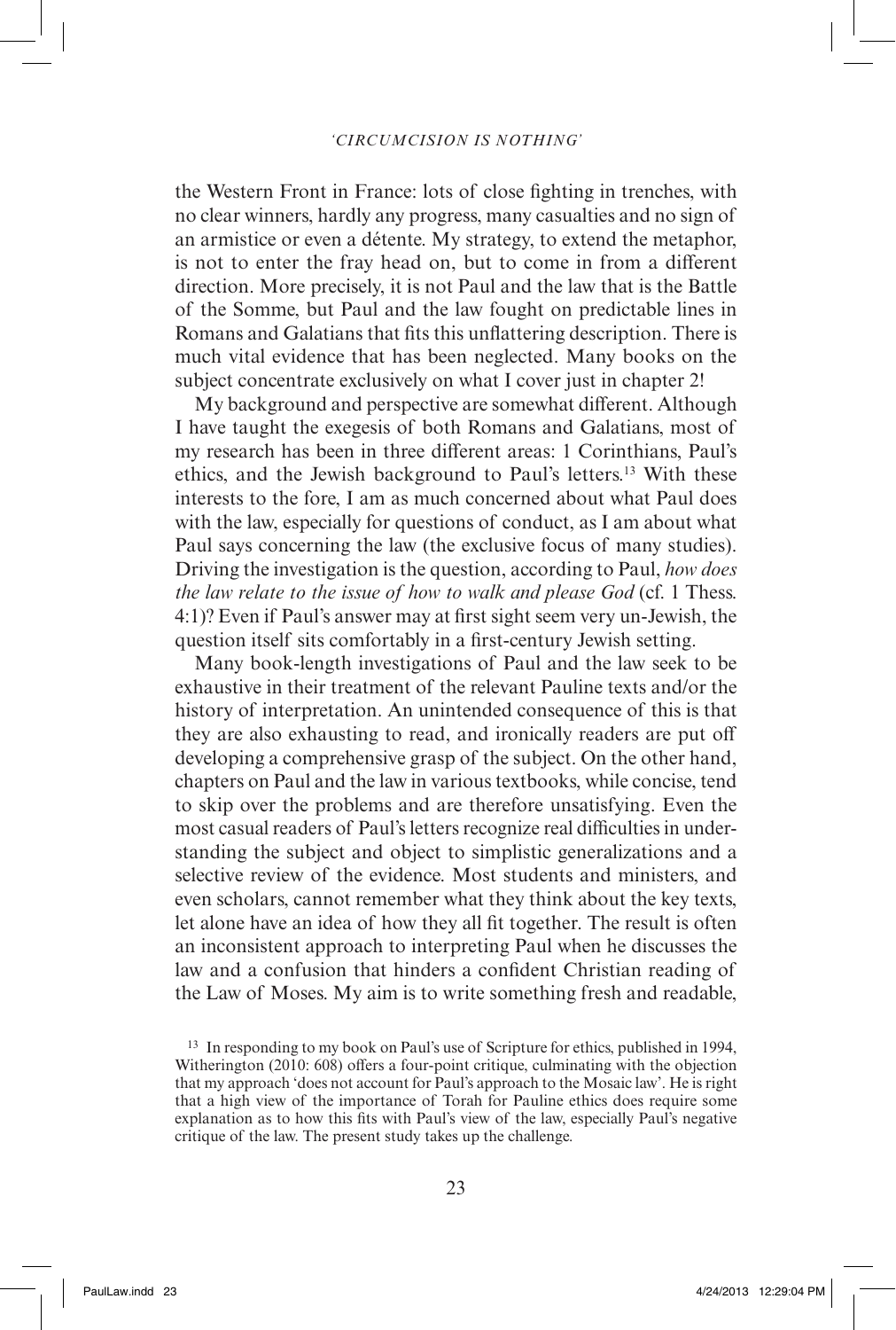which examines enough trees to sketch a reliable guide to the wood, along with a map of the broader lie of the land (for subjects related to the law, like justifcation and ethics).

## Paul's apparent inconsistency

The crux of the problem of Paul and the law is the fact that his letters present both negative critique and positive approval of the law. James Dunn makes this observation with reference to Romans and Galatians: 'Paul does not hesitate to describe it [the law] as "holy, just and good" (Rom. 7.12), a very positive gift of God (Rom. 9.4). . . . On the other hand, he clearly speaks of the law as an enslaving power, increasing trespass and used by sin to bring about death (Gal. 4.1–10; Rom. 5.20; 7.5).'14 Some specifc examples in Ephesians and Romans underline the problem. (An apparent contradiction in a single verse appears in 1 Corinthians 7:19 and will be dealt with in detail in a following section of this chapter.)

Ephesians 2:15 is a clear example of negative critique of the law: Christ has 'abolished the law with its commandments and ordinances'.15 The sheer redundancy of the expression 'the law with its commandments and ordinances', typical of the style of Ephesians, indicates that Paul intends to refer to the entire Law of Moses. The precise syntax is not the point so much as the impression left by the repetition: Christ has abolished every last bit of the law.

The words in question echo the introduction to the Shema in Deuteronomy 6:1: 'This is the command – the statutes and ordinances – the Lord your God has instructed me' (HCSB). 'Command' (Hebr. *miswâ*) in the singular is often interpreted as the law-covenant in its entirety, and the plural, 'statutes and ordinances', sums up the contents of the law-covenant.16

The verb 'to abolish', *katargeō*, is equally unambiguous. BDAG's (526a) glosses include 'abolish, wipe out, set aside'. A survey of Pauline usage confrms the strength of the term, along with frequent apocalyptic overtones. The following translations appear in the nrsv: 'nullify' (Rom. 3:3; 4:14; Gal. 3:17); 'discharge' (Rom. 7:2, 6); 'reduce to nothing' (1 Cor. 1:28); 'doom to perish' (1 Cor. 2:6); 'destroy' (1 Cor. 6:13; 15:24, 26); 'come to an end' (1 Cor. 13:8 [2×], 10–11); 'set aside' (2 Cor. 3:7, 11, 13–14); 'cut of' (Gal. 5:4); 'remove' (Gal.

<sup>14</sup> Dunn 1997: 328–329.

<sup>&</sup>lt;sup>15</sup> See the section in chapter 2, 'Clarification and confirmation', for a full discussion. <sup>16</sup> I am indebted to Dr Andrew Shead for this observation.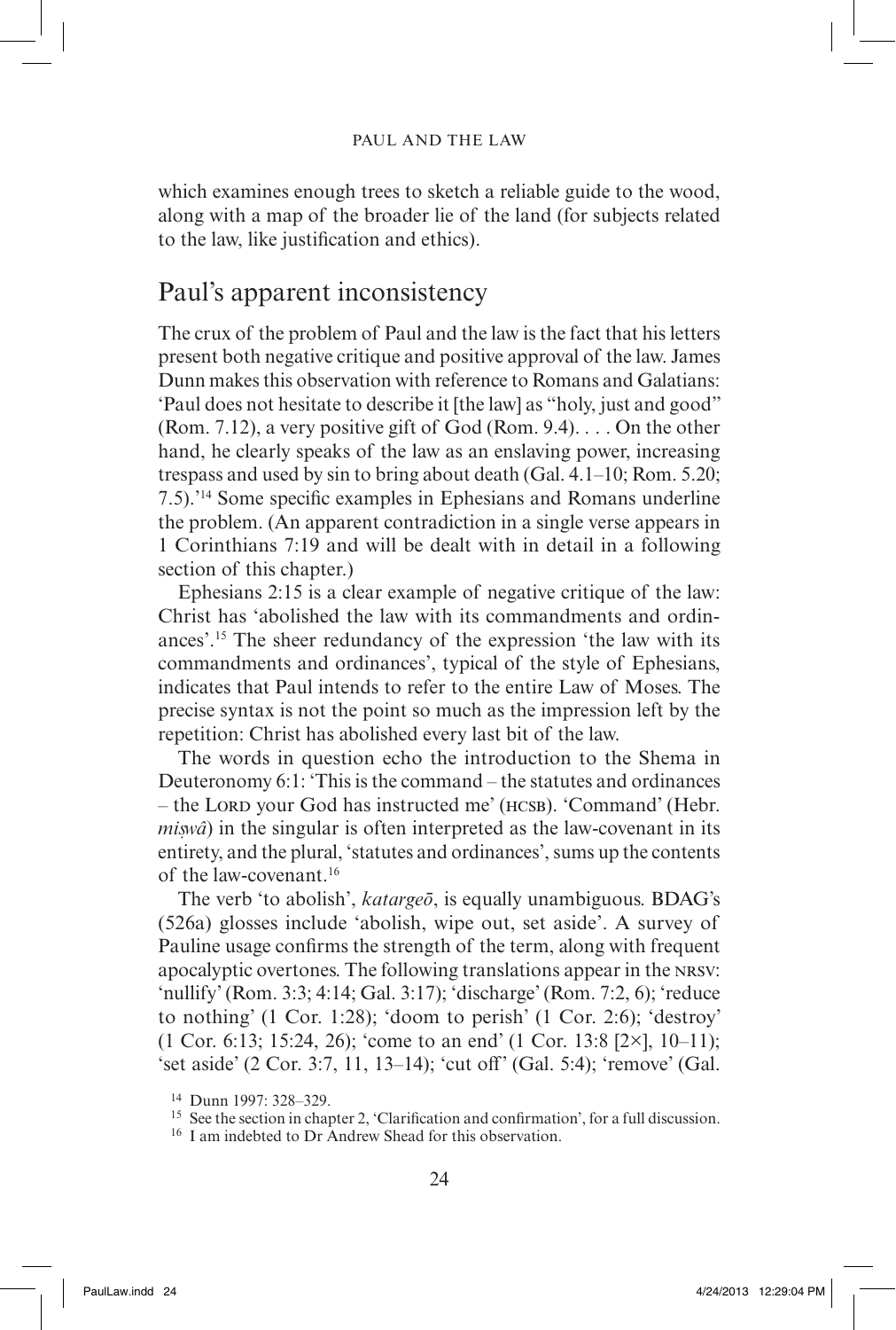5:11); 'annihilate' (2 Thess. 2:8); and 'abolish' (Eph. 2:15; 2 Tim. 1:10). To paraphrase Ephesians, using Louw and Nida's defnition of *katargeō* (13.100), 'Christ has put an end to the law in its entirety.'

Ephesians 2:15 stands in obvious tension with two other verses in Paul's letters, the frst of which is in the same letter. If Ephesians 2:15 typifes negative critique, just a few chapters on, in Ephesians 6:1–2, we fnd positive approval of the law. Paul quotes one of the 'commandments' that Christ had presumably done away with and uses it as an instruction for Christian living: 'Children, obey your parents in the Lord, for this is right. "Honour your father and mother" – this is the frst *commandment* with a promise.' The word 'commandment' in Ephesians 6:2, *entolē*, is the same word used in Ephesians 2:15 to describe what it is that Christ has abolished. Christ has abolished the law and yet the law is still of value for Christian conduct. It is genuinely puzzling how an author could write both things in the same letter.

If Ephesians 6:1–2 stands in tension with Ephesians 2:15, Romans 3:31 is its formal contradiction. There Paul asks whether his teaching about the critical nature of faith abolishes the law: 'Do we then *overthrow* the law by this faith?' Paul answers, 'By no means! On the contrary, we uphold the law.' The verb translated 'overthrow' is *katargeō*, the same word that appears in Ephesians 2:15. If in Romans Paul insists his teaching about Christ and faith by no means abolishes the law, in Ephesians he affirms that Christ has indeed abolished it.

Andrew Errington suggested the following apt and wry analogy:

Discussing Paul and the Law is a bit like being watched while you carve a chicken: it's fairly easy to start well, but you quickly have to make some tricky decisions (about which everyone has an opinion), and it's very easy to end up in a sticky mess with lots of bits left over that no one knows what to do with.<sup>17</sup>

Studies of Paul and the law distinguish themselves by whether they face these unmistakable tensions in his letters and how they explain them.

## Defnition of terms: 'Paul', 'law' and 'believer'

Three terms call for defnition before proceeding with our study of Paul and the law.

<sup>17</sup> Personal communication.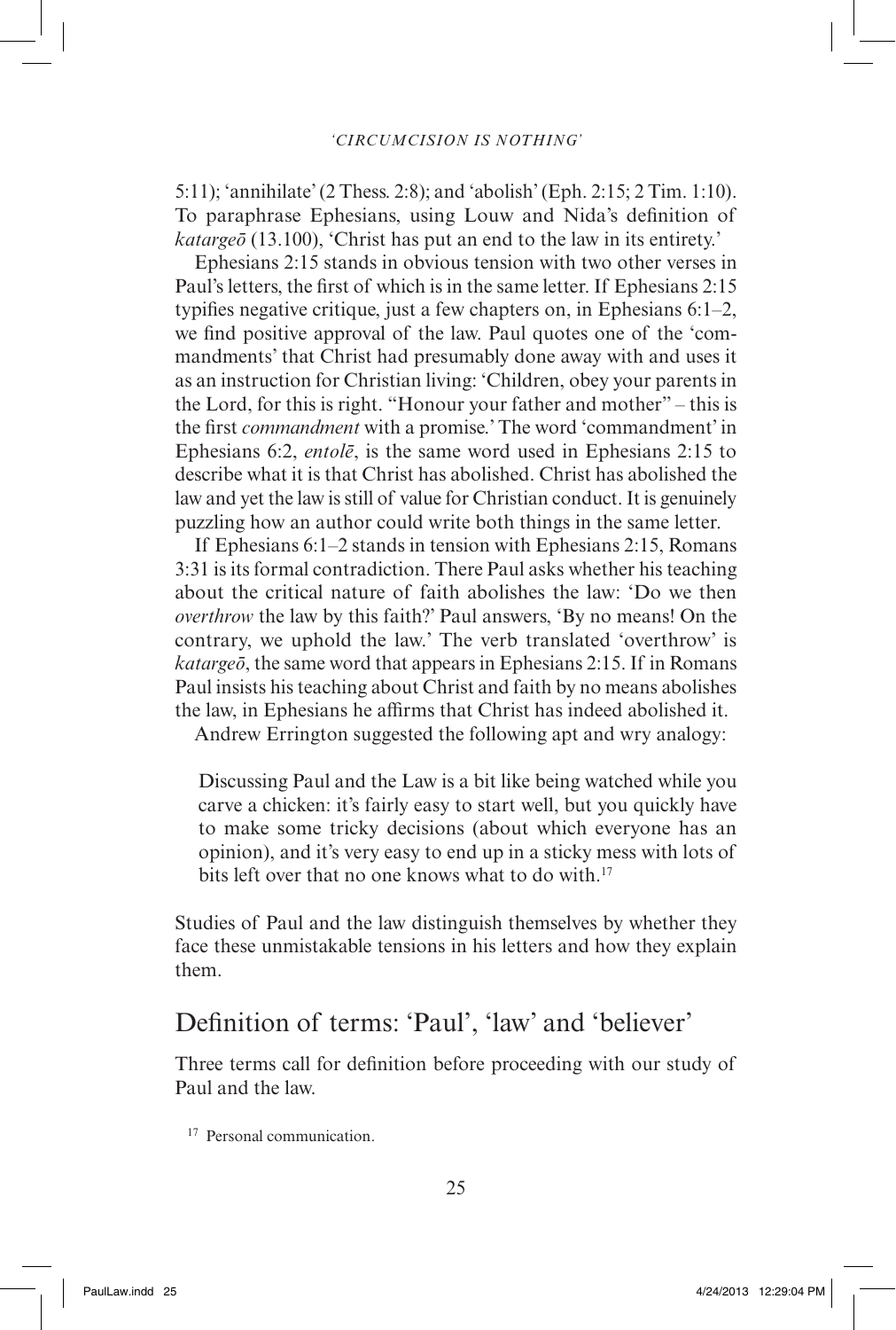### *The apostle Paul*

By *Paul* I mean both the Jew who was seized by Jesus Christ (Phil. 3:12) and became his apostle to the Gentiles and the letters he wrote that are collected in the New Testament. The extent of his corpus is of course a matter of dispute. While I am convinced of the authenticity of all thirteen letters traditionally attributed to Paul, little hangs on this decision for a study of the subject at hand. As already noted, Paul's most sustained discussions of Israel's law and the church's faith are in the undisputed letters. Nonetheless, signifcant evidence in Ephesians (see e.g. 2:15 and 6:1–2 above) and the Pastoral Epistles, for example, should not be ignored and sometimes offers support to one interpretation over another of texts in Romans and Galatians. Even those scholars who work with a truncated Pauline corpus should recognize that if the law is a central concern for Paul, the pseudo-Pauline epistles provide early refections of, or on, his views. It is a mistake to disregard such evidence, even if it is not accorded primary status.

## *The meaning of 'the law'*

What Paul meant by *law* is no less contentious and his use of the term *nomos* may not be univocal. When we study Paul *and the law*, what are we talking about? With respect to the sense of *nomos* in the New Testament, BDAG (677–678) is typical of most lexica in noting three general meanings of the word in the New Testament: 'rule, principle, norm', 'legal system' and 'collection of holy writings'. Most treatments of the subject of Paul and the law take 'law' in the second sense of 'legal system' as their primary, if not exclusive, focus. Westerholm is a clear example: '[T]he "law" in Paul's writings frequently (indeed, most frequently) refers to the sum of specifc divine commandments given to Israel through Moses'.18 This concentration often leads to a tight focus on the law's commandments: 'The law that can be kept, done, fulflled, or transgressed is clearly "the legal parts" of the Pentateuch.'19 Schreiner concurs: 'In the NT . . . the term *law* most often refers to what is commanded in the Mosaic law.'20

<sup>&</sup>lt;sup>18</sup> Westerholm 2004a: 299.<br><sup>19</sup> Ibid. Cf. Winger 1992: 104: *nomos* refers to '[t]hose words given to and possessed by the Jewish people, which guide and control those who accept them and according to which those who accept them are judged.'

<sup>20</sup> Schreiner 2010: 21, italics original.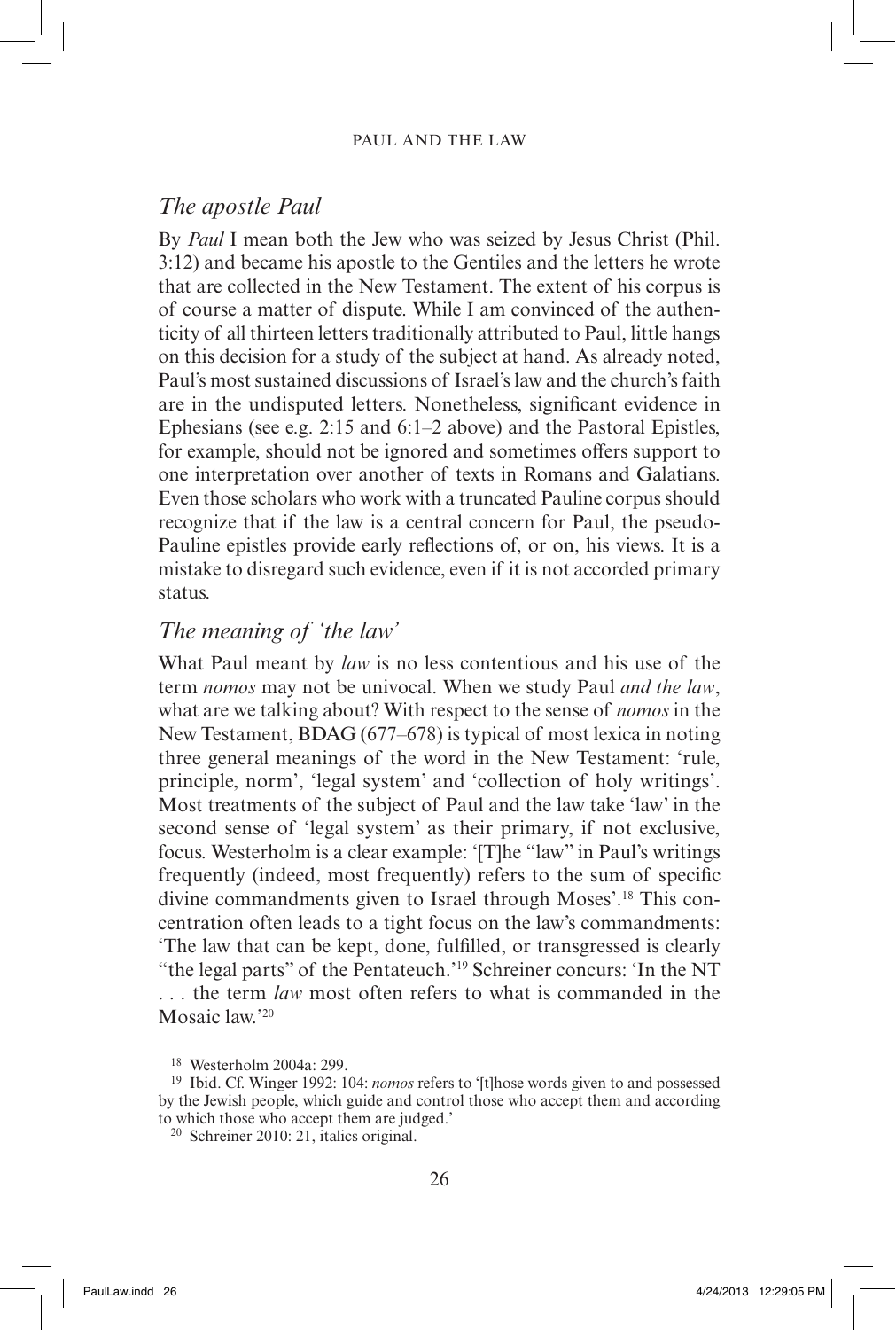#### *'CIRCUMCISION IS NOTHING'*

In favour of this approach we note that on a few occasions Paul may use 'law' to refer to commandments or collections of commandments. Romans 7:7 is a candidate for such a reading, where Paul introduces one of the Ten Commandments as coming from the 'law': 'Yet, if it had not been for the law, I would not have known sin. I would not have known what it is to covet if the law had not said, "You shall not covet." ' The phrase 'the giving of the law [to Israel]' (Rom. 9:4) also points to the law as a body of commandments, most commentators taking it as referring to the divine legislation delivered to Moses at Sinai. Galatians 3:17 is a comparable usage, in that it refers to 'the law, which came four hundred and thirty years later [after the promises to Abraham]'. Parts of the Pentateuch readily ft the description of 'laws', such as the Decalogue, the Covenant Code (Exod. 21 – 23) and the Holiness Code (Lev.  $17 - 26$ ). Similarly, the word 'law' is used frequently in Deuteronomy (e.g. 1:5; 4:8, 44; 17:18; 27:3; etc.; cf. 28:61, 'the book of this law') to refer to itself, as 'the sovereign will of Yahweh, now coded into teaching that is palpably available in scrolls'.21

But to take 'law' exclusively to mean *legal material in the Pentateuch* poses problems. It is certainly true that the fve books of Moses contain a lot more than just laws. Narrative dominates Genesis, the frst half of Exodus and most of Numbers. And Sloane notes that when Deuteronomy intimates that Moses will 'expound this law [MT: *tôrâ* / LXX: *nomos*]' in a series of speeches to Israel, his first speech 'contains no rules or regulations; it consists entirely of a recitation of Israel's history, or, more properly, of Yahweh's great and gracious acts on their behalf and their past response'.22

It is more accurate to say that Torah or 'law' most commonly came to denote not just Deuteronomy, some collection of laws, or even the contents of the Sinai covenant, but rather the frst fve books of the Bible together.<sup>23</sup> According to John P. Meier, the notion of the law being treated as a 'literary whole' can be found throughout the so-called Deuteronomistic history (Joshua  $-2$  Kings), and it is continued in 1–2 Chronicles, Ezra and Nehemiah. In support he cites 2 Kings 23:2 ('the book of the covenant'), Joshua 24:26 ('the Law of God'), 2 Kings 10:31 ('the Law of the Lord') and Joshua 23:6 ('all that is written in the book of the law of Moses').<sup>24</sup> Even if the

<sup>21</sup> Brueggemann 2002: 218. 22 Sloane 2008: 38.

<sup>23</sup> Cf. BDAG's (678d) third defnition of *nomos*, noted above: 'collection of holy writings'.

<sup>24</sup> Meier 2009: 29.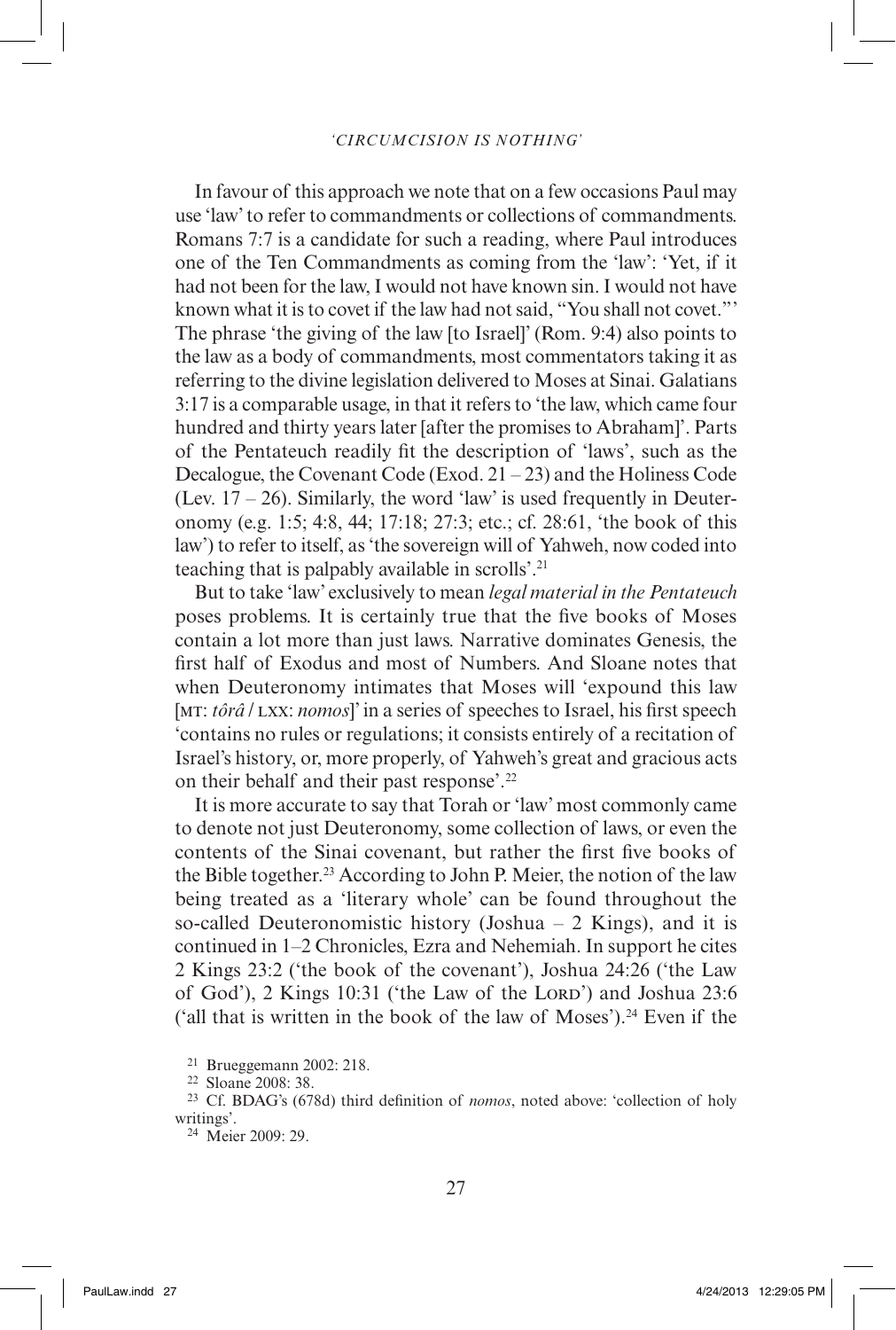references to the 'law' in Deuteronomy are limited to one book (which is predominantly laws, but not exclusively – see Sloane above), the other references point to a broader referent taking in all of the fve books of Moses.

Correspondingly, Paul generally deals with the law as a unity, customarily referring to Mosaic 'law', not 'laws'. This means that, in the main, his responses to the law are not to its various parts, however we may wish to divide it, but to the law as a whole. And he can not only introduce 'laws' from the Pentateuch (see e.g. 'you shall not covet' in Rom. 7:7, noted above) as 'law', but also narrative as 'law', as in Galatians 4:21 (Hagar and Sarah, discussed below).

In terms of referent, both Hebrew *tôrâ* and Greek *nomos* in Jewish and Christian writings frequently denote the frst fve books of the sacred Scriptures attributed to Moses, often labelled the 'Pentateuch' or 'Torah'. Paul can write of 'the law [the Pentateuch] and the prophets', as in Romans 3:2. He can also introduce quotations from the Pentateuch as being found in the law, as in 1 Corinthians 9:8–9 where 'law' and 'law of Moses' are equivalent: 'Do I say this merely on human authority? Doesn't *the Law* say the same thing? For it is written in *the Law of Moses*: [quotation of Deut. 25:4].'25 Watson is correct: 'When Paul speaks of "the law", he has in mind the text known as "the Law of Moses." ' 26

A test case for the meaning of *nomos* for Paul occurs in Galatians, where in a single verse Paul writes of the law in apparently diferent ways: 'Tell me, you who want to be under the law, are you not aware of what the law says?' (Gal. 4:21 tniv).

If the frst part of the verse sums up the dilemma facing the Galatian Christians, the second introduces Paul's allegorical interpretation of the Genesis story of Hagar and Sarah. F. F. Bruce's comments are instructive:

[N]ote the transition in this sentence from *nomos* in the strict sense of 'law' – 'you who wish to be under the law' – to *nomos* in the general sense of the Pentateuch. The patriarchal narrative [of Hagar and Sarah] does not belong to any of the law-codes of the Torah, but it is part of the Torah, and it is doubtful if Paul and his contemporaries made the explicit distinction in their minds between

 $25$  NIV. For further examples where 'law' means the Pentateuch, see Matt. 12:5; Luke 2:23; 24:44; John 8:5, 17; Heb. 9:19.

<sup>26</sup> Watson 2004: 275.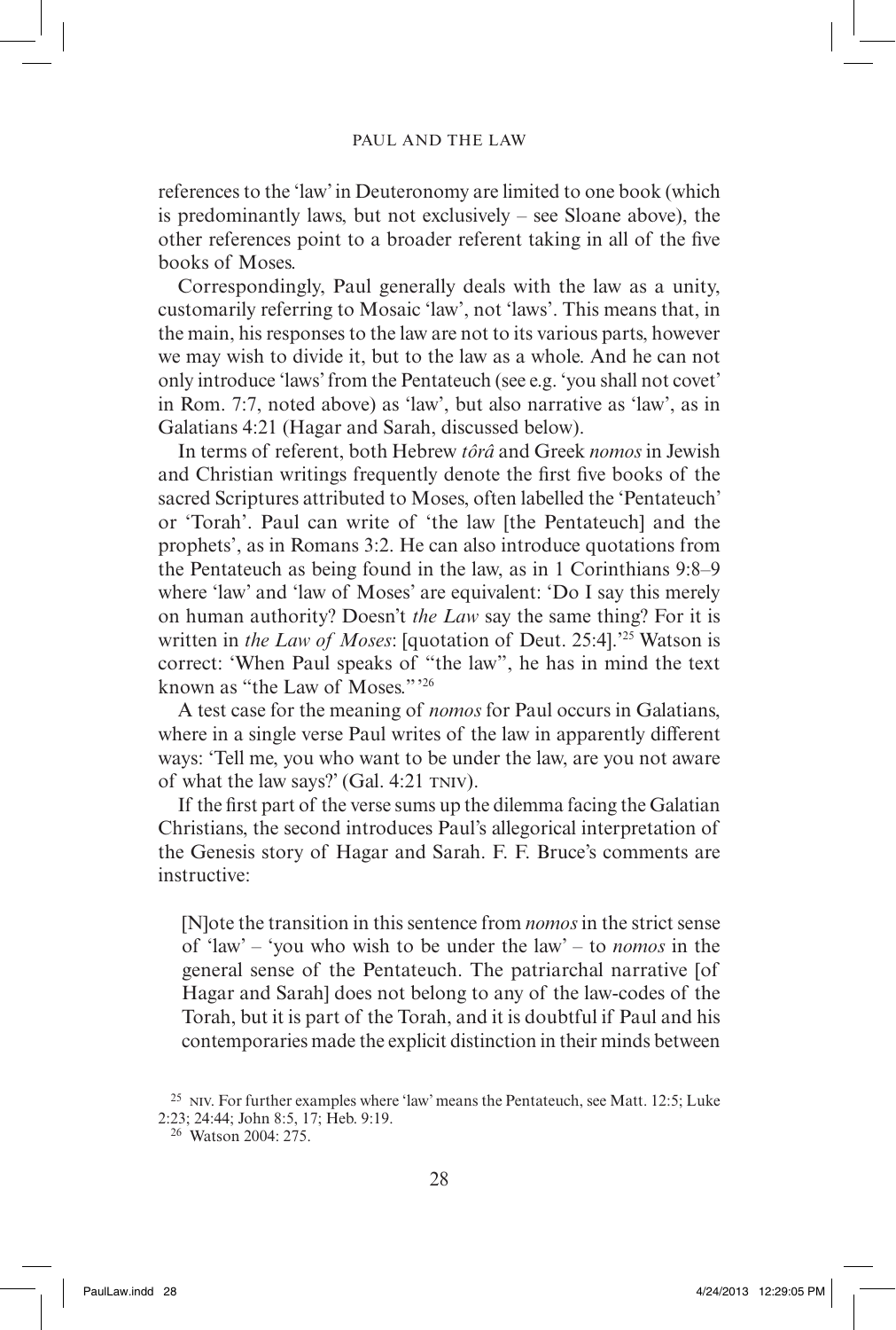#### *'CIRCUMCISION IS NOTHING'*

the narrower and wider senses of the term that modern students readily make.<sup>27</sup>

Galatians 4:21 contains two references to 'the law', one negative and one positive. Many scholars seem to take Paul as saying, 'Tell me, you who want to be under [the legal parts of] the law, are you not aware of what [another bit of] the law says?' (TNIV). But the most straightforward interpretation is to understand Paul as simply referring to the Pentateuch in both cases. As Hays puts it, for Paul *nomos* 'is always the same collection of texts, but the import of those texts shifts dramatically in accordance with the hermeneutical perspective at each stage of the unfolding drama'.<sup>28</sup> It is better to read the two occurrences of *nomos* in the verse in question as referring to diferent functions or, better, construals of the Law of Moses. The following interpretative additions to the verse pre-empt some of my main fndings in this book: 'Tell me, you who want to be under the law [as law-covenant], are you not aware of what the law [as prophecy] says?' (Gal. 4:21 TNIV).

The question is not *which bits* of the law Paul is referring to in a given instance of *nomos*, but the law *as what*. More attention should be paid to the point of view from which Paul is reading the law.

A few other scholars have pointed in this direction for understanding Paul and the law. I will mention these at appropriate points in the book. To cite a couple of examples here, D. A. Carson writes that Paul does not uphold the law for Christians 'as *lex*, as ongoing legal demand', but rather its continuity is sustained in that it points to and anticipates the 'new "righteousness from God" that has come in Christ Jesus'.29 And Donald Hagner, confronted with the problem of negative and positive comments in Paul's letters about the law, recommends that we 'take the negative statements as referring to *nomos* understood *as commandments*, and the positive statements as referring to the broader meaning of *nomos*, namely *as Scripture*'.30 I said much

<sup>30</sup> Hagner 2007: 108, italics added. As it turns out, Westerholm (2004a: 37) is close to this view when he comments, 'The law, *as* law, is meant to be observed' (italics original). Cf. Schreiner 2010: 22: 'the law is conceived as a body of commands summarized in the Mosaic covenant'. My point is that while this conception is the most common in Paul's letters, Paul also 'conceives' of the law as a testimony to the gospel (prophecy) and as instruction for living (wisdom).

<sup>&</sup>lt;sup>27</sup> Bruce 1982: 215.<br><sup>28</sup> Hays 1996b: 164.<br><sup>29</sup> Carson 2004a: 139. In terms of this book's construal, Carson points to law as legal code and prophecy respectively.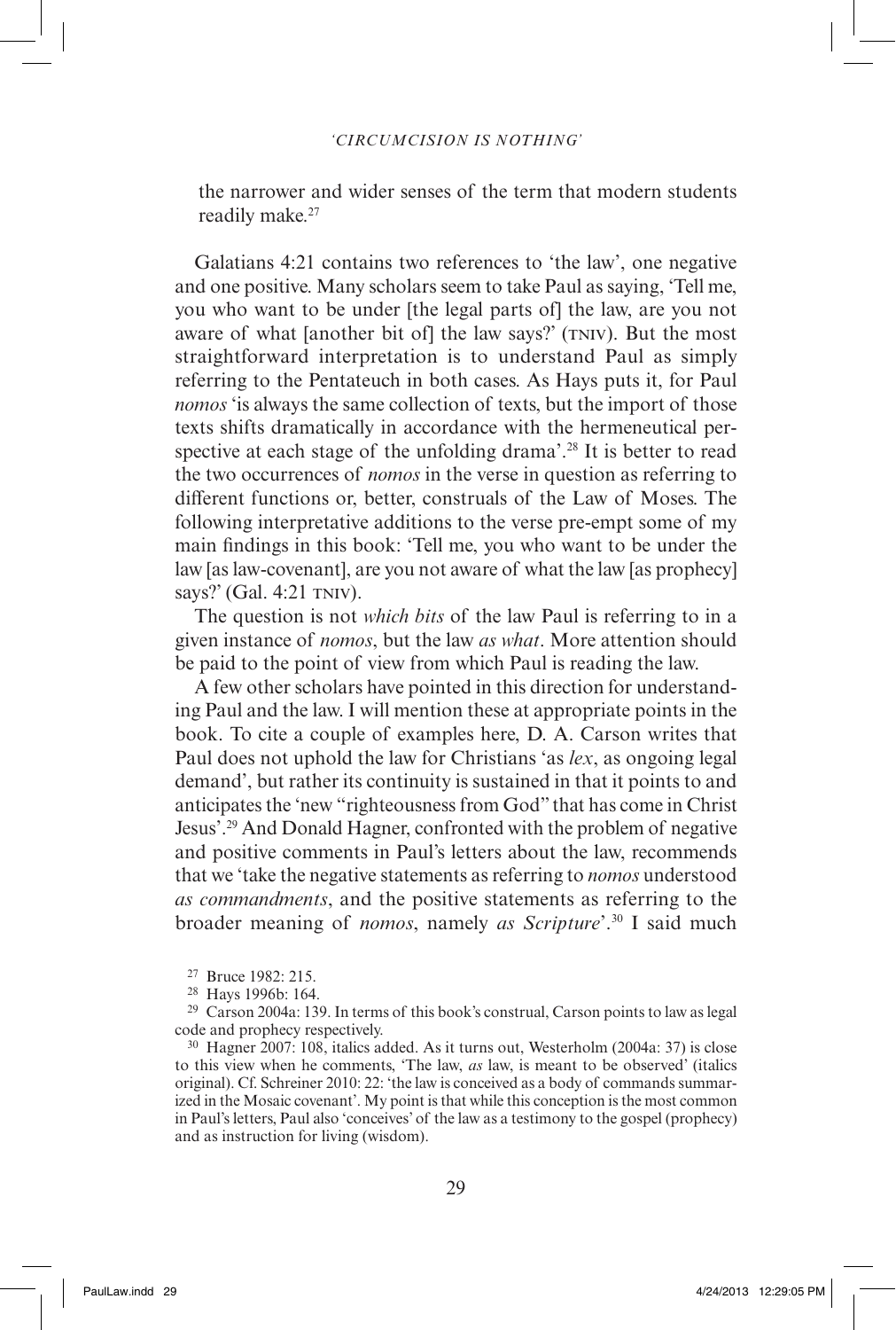the same thing in my 1994 study *Paul, Scripture and Ethics*: 'There is a sense in which the Law *as Mosaic covenant* is abolished, but the Law *as Scripture* has ongoing value for Christians.'31

My aim in this book is to sharpen this point and to develop it more comprehensively, constructing what might be called, to recall Hays's words quoted above, *a hermeneutical solution* to the puzzle of Paul and the law. Rather than studying 'the law's commandments', we are more in tune with Paul when we consider 'the law as commandments', as well as 'the law as prophecy' and 'the law as wisdom'. This is my approach in chapters  $2-3$ , 5 and 6 respectively.<sup>32</sup>

As it turns out, John P. Meier detects the same three categories (legal, prophetic and wisdom) when he describes the dominant Old Testament conception of the Law of Moses:

[T]he word *torah* has clearly come to mean a written document that comes from God to Israel by the hands of Moses, a scroll in which the foundational stories and ordinances of Israel are woven into a literary whole that retains traits of prophetic and sapiential [wisdom] as well as legal *torah*. 33

Meier pinpoints the three attributes of law, prophecy and wisdom in the Pentateuch in Moses' depiction in Deuteronomy: 'In Deuteronomy, Moses is not only lawgiver but also prophet [and] wisdom teacher.'34

A fnal note on the meaning of *nomos* for Paul concerns a couple of exceptions to the rule that *nomos* for Paul refers to the fve books of Moses. Perhaps surprisingly, on two occasions Paul uses *nomos* to refer to Jewish Scripture outside the Pentateuch. In Romans 3:19 he cites a catena of texts from Psalms and Isaiah (Rom. 3:10–18) as evidence of what 'the law says'. And in 1 Corinthians 14:21 he introduces a quotation of Isaiah 28:11–12 with the words 'in the law it is written'.

BDAG suggests (*nomos*, 3b) this 'wider sense' was employed 'on the principle that the most authoritative part gives its name to the whole'. Synecdoche, substituting a part for the whole, is common in many languages and cultures, including those of the Bible. The figure

<sup>31</sup> Rosner 1994: 182, italics added.

<sup>&</sup>lt;sup>32</sup> The word 'as' here is meant in the sense of 'in the capacity of' or 'with the force of'.

<sup>33</sup> Meier 2009: 29. 34 Ibid.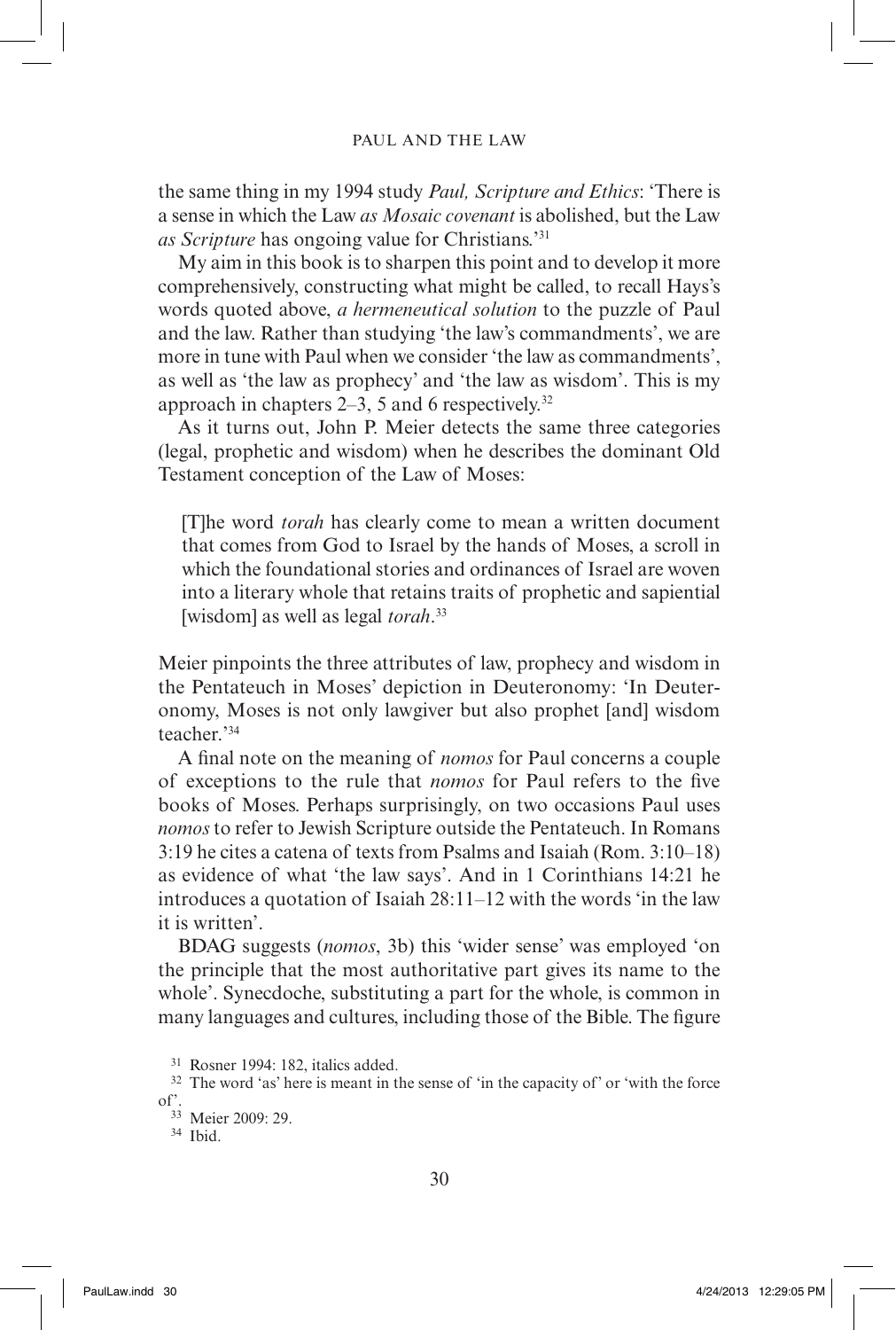of speech is present for example in Romans 3:15, where 'feet' (swift to shed blood) stand for whole persons. The usage of 'law' for the whole Hebrew Bible suggests the latter part was considered to have the same authority as the frst fve books; but clearly the Pentateuch was foundational.

Paul's description of the Scriptures as 'law' is in fact explicable in both of the abovementioned apparent exceptions. The texts quoted in Romans 3 function as the verdict on all of humankind, climaxing Paul's indictment of the whole human race in  $1:18 - 3:9$ , in which the Law of Moses played a prime role in the condemnation of the Jews. To say 'the law says' that no one is righteous and so on is to appeal both to the judgment of the psalter and Isaiah and also to the basis of the judgment in the Law of Moses.

In the citation of Isaiah 28:11–12 in 1 Corinthians 14:21 Paul may not only be identifying the text as a quotation from Scripture, but possibly also be hinting that he locates its primary signifcance within the dispensation of the Mosaic covenant. His argument depends on a contrast between the situation of the Israelites and Jews under the law (in need of the redemption that has come in Christ) and the situation that already holds for those who have now experienced the redemption that was especially associated with part of the prophetic message.

## *The meaning of 'believers in Christ'*

A third term calls for comment when discussing Paul's teaching about the relationship between *believers in Christ* and the Law of Moses. Which believers are we talking about? Paul was a Jewish apostle to the Gentiles and both Acts and his own letters testify to his evangelism among both Jews and Gentiles.

Does Paul distinguish between Jewish believers and Gentile believers when it comes to how they relate to the Law of Moses? The answer is yes and no. The best way to answer the question is in reference to the phrase 'under the law', which I will take up in detail in chapter 2. For now it is worth noting that there is a sense in which all believers, both Jewish and Gentile, are not under the law, and a more limited sense in which Jewish believers may choose to live under the law.

This more limited sense is clearly demonstrated in Romans 14:1 – 15:6, a passage in which Paul addresses the observance or nonobservance of certain laws from the Law of Moses in the Roman churches. Two topics are mentioned directly, namely the restriction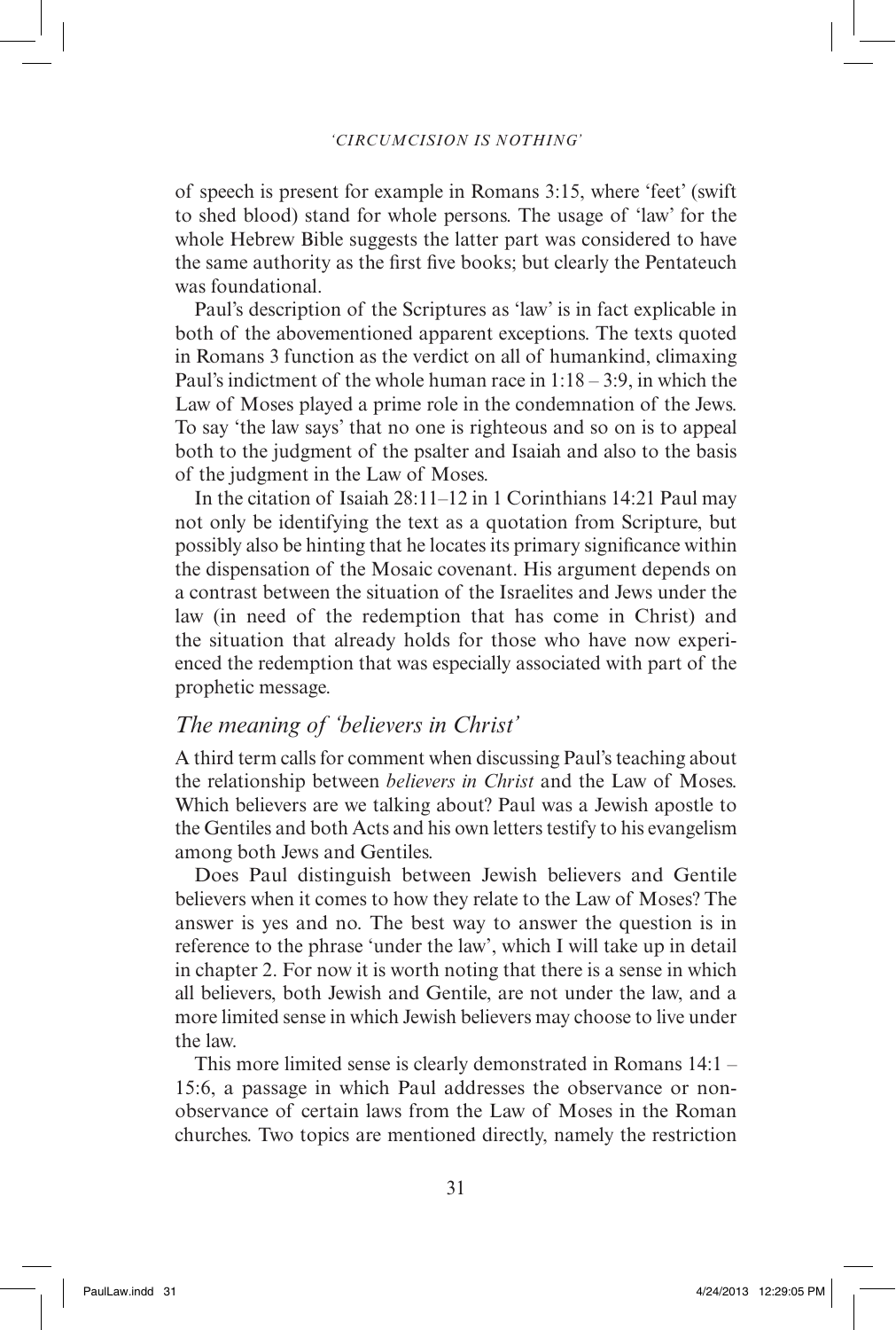of diet (see 14:2, 21) and observing certain days in preference to others (14:5). Barclay summarizes the consensus of commentators: 'In common with many others, I take these verses to refer to Jewish scruples concerning the consumption of meat considered unclean and the observance of the sabbath and other Jewish feasts or fasts.'35 Whereas 'the weak' keep Jewish kosher laws and observe the sabbath, 'the strong' do not.36

Paul counts himself among the strong (see 15:1) and is convinced that the Christian believer may 'eat anything' (14:2); Christians are not under the law (6:14–15; 7:1–6). But while holding his own convictions, 'Paul accepts an element of subjectivity in the defnition of proper conduct relating to diet and calendar.'37 On such matters, individuals are to act in accordance with their own convictions (14:5–6). As Paul states in 14:22, 'The faith that you have, have as your own conviction before God.' In efect, he allows for the expression of Jewish cultural tradition, living under the law's direction, but not its dominion. Chapter 2 of this book, in exploring Paul's use of 'under the law', explains this distinction in greater detail.

As it turns out, the great bulk of Paul's teaching about the law concerns all believers regardless of their ethnic or religious background. Jews in the ancient world conceived of just two categories of people, setting the people of God off against the rest, namely the Gentiles. And at many points Paul's letters refect a similar classifcation. However, Paul identifes believers in Christ, from whatever background, as the people of God, efectively dividing the human race into three groups rather than two. This is seen in 1 Corinthians 10:32, where Paul refers to 'the church of God', 'Jews' and 'Greeks'. It is this new grouping, 'the church of God', that is Paul's main and undiferentiated focus when it comes to his various interactions with the law.

Having dealt with some preliminaries and ofered some preview, an investigation of 1 Corinthians 7:19, a text that gives the subtitle to

<sup>35</sup> Barclay 2011: 39. See his full treatment, 37–59, for an illuminating study that arrives at similar conclusions to my own.

<sup>&</sup>lt;sup>36</sup> The two groups probably did not divide neatly into Jewish Christians and Gentile Christians: 'the weak' may have included some Gentile Christians and 'the strong' may have included some of Paul's Jewish-Christian friends in Rome, such as Prisca and Aquila.

 $37$  Barclay 2011: 51. Barclay (2011: 54) notes that Paul's response to the issue is echoed by Justin, in *Dial.* 46–47, who accepts that Jewish Christians may practise circumcision, keep the sabbath and observe other Jewish laws, but strongly opposes attempts to persuade Gentile Christians to follow suit.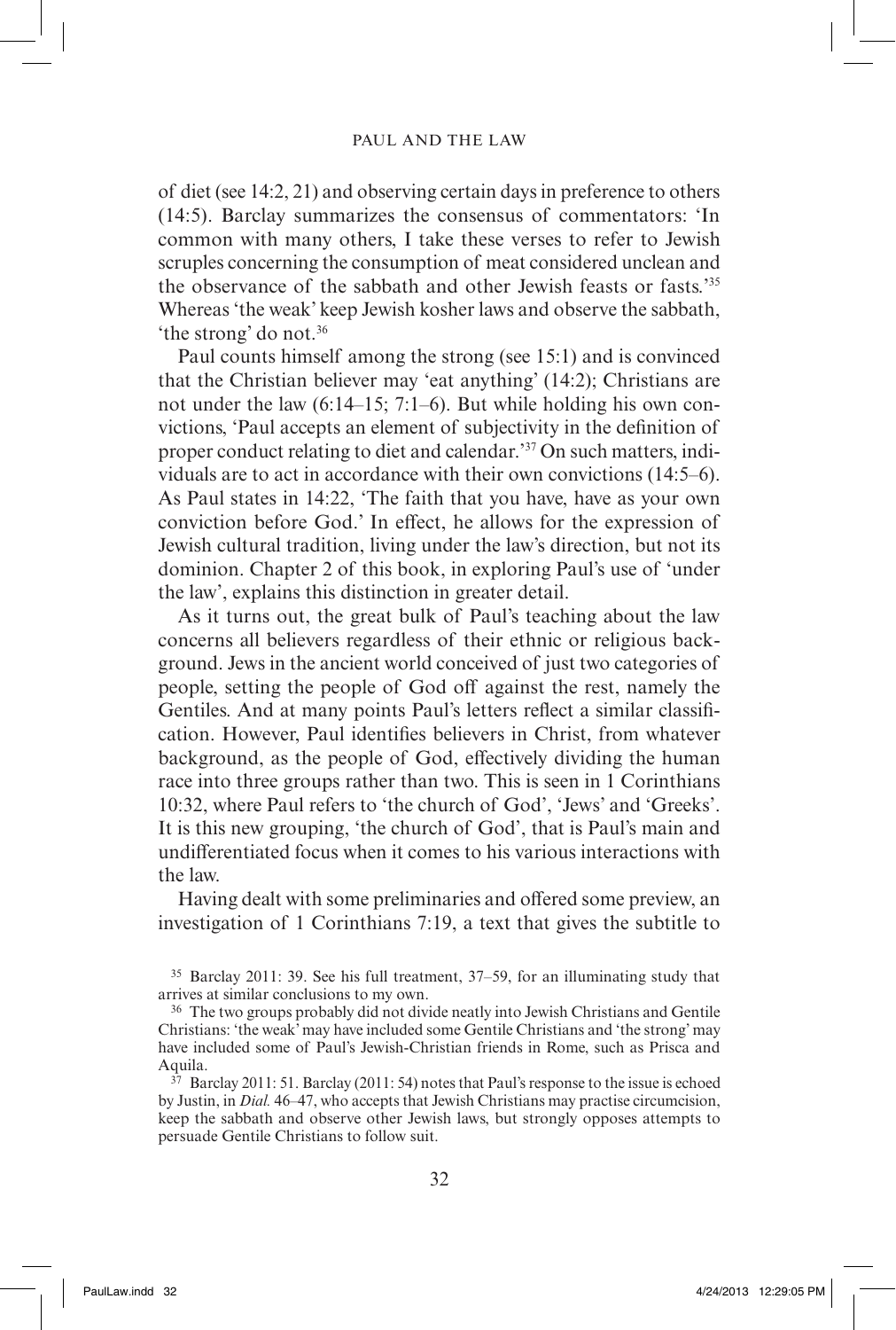this book, will serve to open our discussion of the subject. As Dunn has observed, 'the ways in which 1 Corinthians 7:19 is interpreted by different commentators is very instructive'.<sup>38</sup> Beginning inductively with one text will help us to identify the points of tension and to frame more sharply the questions that the study of Paul and the law must address.

## An initial sounding: 1 Corinthians 7:19

Circumcision is nothing and uncircumcision is nothing, but keeping the commandments of God.39

This verse is properly described by E. P. Sanders as one of the most amazing sentences Paul ever wrote.40 Indeed, it is hard to imagine a more un-Jewish statement than the opening words 'Circumcision is nothing and uncircumcision is nothing'.41 Far from an ill-considered slip, Paul says the same thing in Galatians 5:6 and 6:15. His attitude to circumcision was also borne out in practice: in Galatians 5:2 he tells Gentile believers not to be circumcised.

Circumcision was a sign of membership of the covenant community and virtually all Jews considered it a principal command. When Antiochus Epiphanes wanted to eradicate Judaism, one of the things he did was have all those who circumcised their children killed (1 Macc. 1.60–61). Philo frmly criticizes some who argued that the Mosaic laws (including that regarding circumcision) had merely symbolic signifcance and thus did not need to be literally obeyed (*Migr*. 89–93). *Jubilees* 15.33–34 warns against 'children of Israel . . . [who] will not circumcise their children according to the law'. 1 Maccabees 1.15 denounces Jewish men who remove the marks of circumcision. For a Jew to be selective about the law was tantamount to disobeying it. To abandon circumcision was as good as annulling the law.

The story of Izates from Josephus provides the exception that proves the rule. When the Gentile King Izates pondered whether to get circumcised, the Jewish merchant Ananias advised him 'that he might worship God without being circumcised, even though he did

 $\frac{38}{39}$  My tr.<br> $\frac{40}{39}$  My tr.<br> $\frac{40}{39}$  Sanders 1983: 161–162.

<sup>&</sup>lt;sup>41</sup> Gk. *ouden estin*: 'means nothing, is unimportant' (BDAG 735c). Cf. Matt. 23:16, 18; John 8:54; Acts 21:24.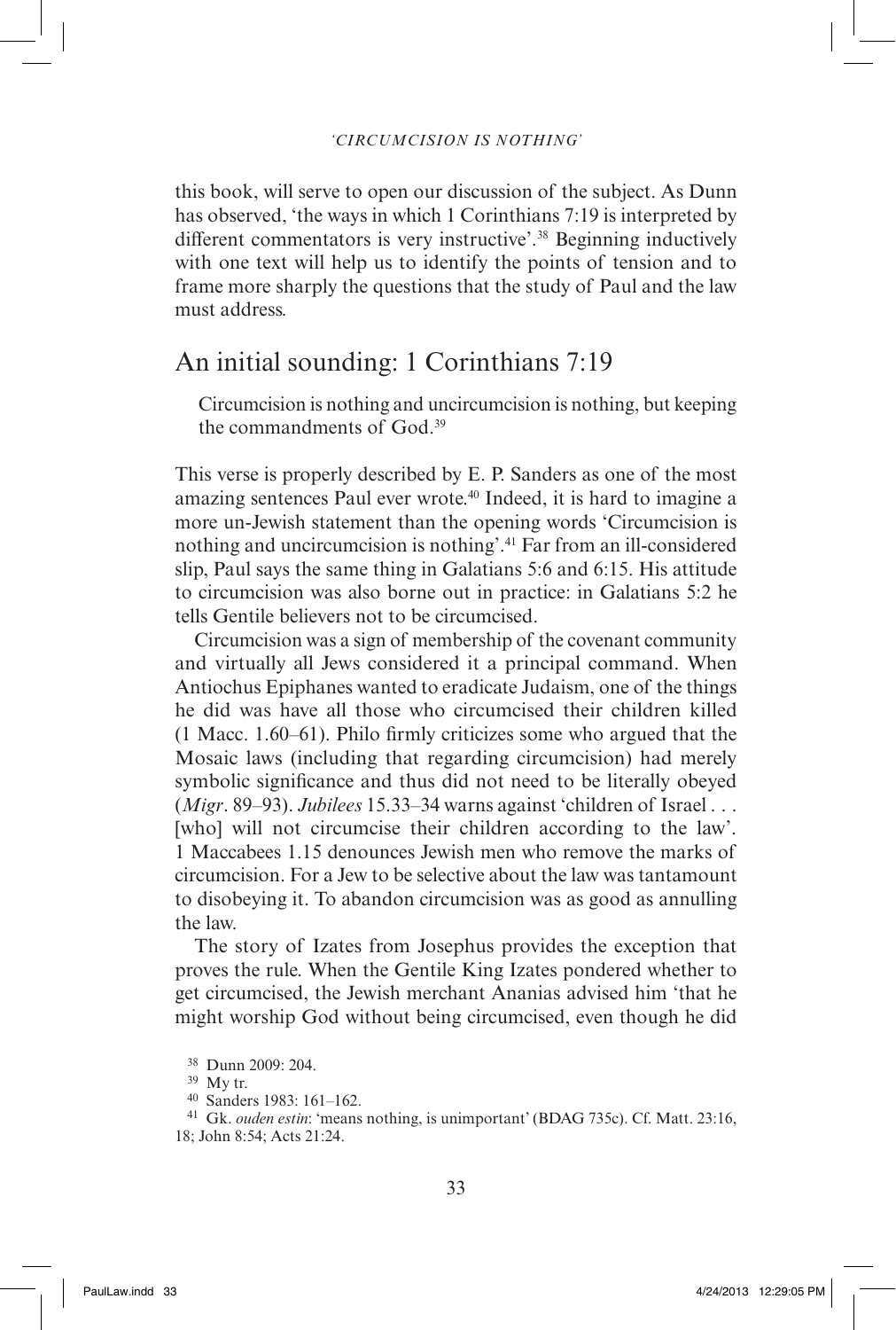resolve to follow the Jewish law entirely' (*Ant*. 20.41b–42). However, the advice of another Jew, Eleazar, underscores Jewish scruples concerning circumcision:

But afterward, as he had not quite abandoned his desire of doing this thing [getting circumcised], a certain other Jew that came out of Galilee, whose name was Eleazar, and who was esteemed very skilful in the learning of his country, persuaded him to do the thing; for as he entered into his palace to greet him, and found him reading the law of Moses, he said to him, 'You do not consider, O king! that you unjustly break the principal of those laws, and are injurious to God himself [by failing to get circumcised]; for you ought not only to read them, but chiefy to practice what they enjoin you. How long will you continue uncircumcised? but if you have not yet read the law about circumcision, and do not know how great impiety you are guilty of by neglecting it, read it now.' (*Ant*. 20.43–45)

How are we to understand Paul's extraordinary words in 1 Corinthians 7:19, 'Circumcision is nothing'? The context in 1 Corinthians 7 is worth reviewing. The paragraph of which it is a part, 1 Corinthians 7:17–24, is the central element in a ring composition or ABA pattern, with 7:1–16 and 7:25–40 being the A elements. The function of 7:17–24 is to reinforce Paul's advice to be content in one's life situation. Paul states repeatedly in the chapter not to seek a change in marital status (7:2, 8, 10–16, 26–27, 37, 40). Then in verses 17–24 he says three times to remain in the situation in which one is called, with reference to the two great social dividers of his day concerning the questions of race and social class (7:17, 20, 24). Whether a Christian is married or single, *circumcised or uncircumcised*, slave or free, makes no diference to God, or more accurately 'before God' (as v. 24 literally says), so there is no need to change.

That Paul chose circumcision and slavery to make his point takes on greater signifcance in the light of Galatians 3:26–28, where Paul lists the same three pairs relevant to 1 Corinthians 7 when he proclaims that 'in Christ Jesus . . . there is neither Jew nor Greek, neither slave nor free, neither male or female' (my tr.). The great divisions of the ancient world are redundant in the light of the new creation. What matters in Galatians 3 is being 'children of God through faith' (Gal. 3:26). The more we recognize the imminence of the fnal transition to the fullness of the new creation, the greater our indiference to the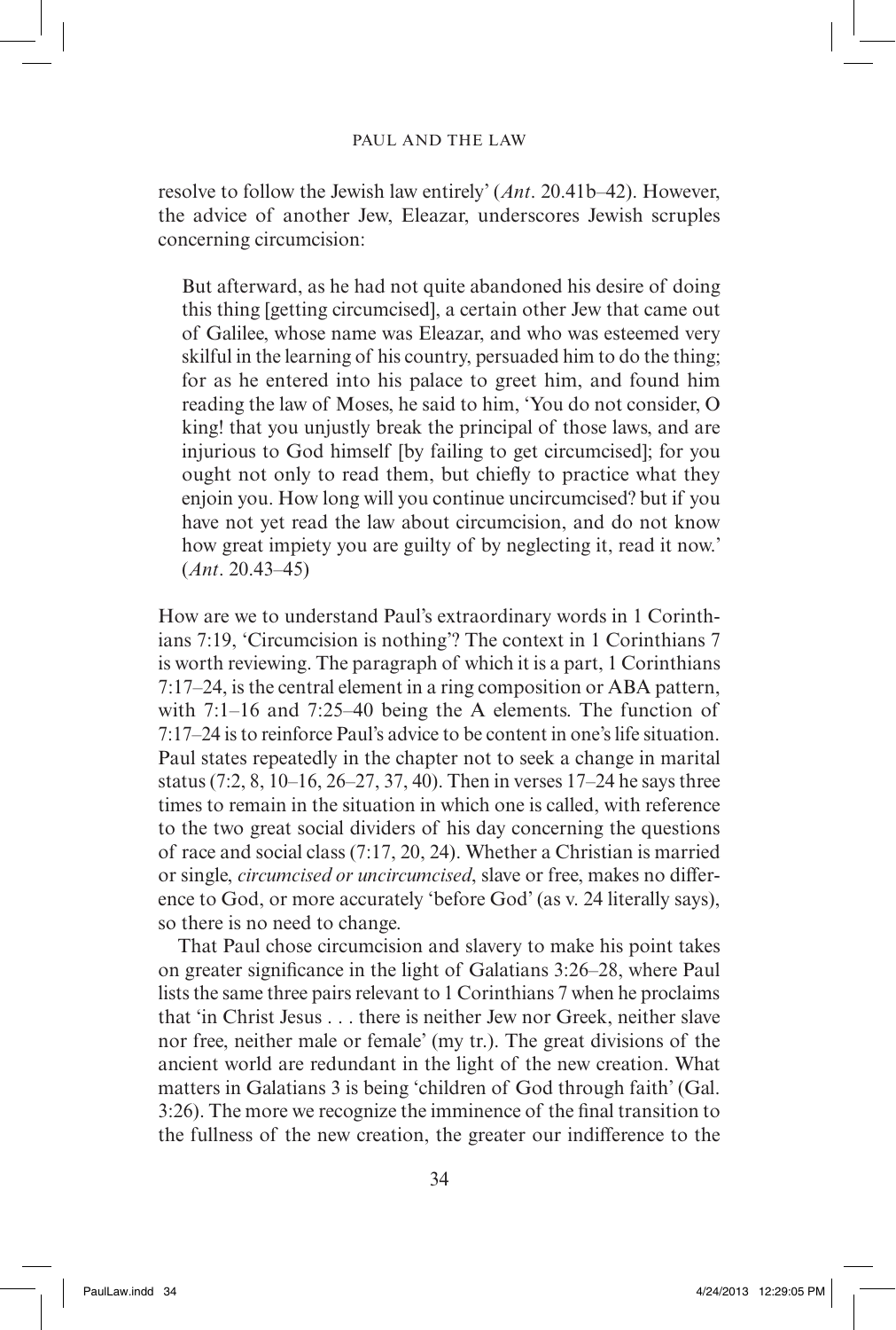distinctions and distinctive concerns of life in this present age (cf. 1 Cor. 7:29–31). The tension and relationship between the 'already' and 'not-yet' aspects of Christian eschatology must inform the moral and ethical thinking and behaviour of the believer. Only in this light can Paul say that circumcision is nothing.

In one sense, Paul's sentiments in verses 18–19 concerning the relative irrelevance of circumcision, despite the obvious contradiction of Genesis 17:10–14, and other texts, fnds some sympathy in passages like Deuteronomy 10:16 and Jeremiah 4:4, where membership in the covenant community is a matter of the heart, not an outward sign. Other fgurative uses of circumcision (see Exod. 6:30, Jer. 6:10, 9:26, which speak of uncircumcised lips, ears and heart respectively) also point in Paul's direction. Nonetheless, 1 Corinthians 7:19a is radical by comparison with these Old Testament attitudes. It is one thing to say circumcision has a deeper signifcance, but quite another to say it has no signifcance. Paul's opinion here with respect to the Law of Moses could not be more negative. In Acts 21:21 refusing circumcision is equated with 'apostasy [*apostosia*] from the teaching of Moses' (my tr.).

However, Paul's next words (1 Cor. 7:19b) come as even more of a surprise and apparently create a confusing paradox: literally, 'but [or instead] keeping God's commands', an idiom well translated as, 'Keeping God's commands is what counts' (TNIV). Translations differ on whether the relationship between the clauses suggests simply that while (un)circumcision does not matter, keeping God's commandments does, or if opposites are implied, such that while (un)circumcision means nothing, keeping God's commandments means everything. Other translations say keeping God's commandments 'matters'(nab, nase) or is 'what counts' (NET, NIV), is 'what is important' (NJB, NLT) or 'is everything' (nrsv). Either way, if the frst half of 1 Corinthians 7:19 assaults the law, the second half seems to contradict this, saying something strongly in its favour.

Both the main terms 'keeping' and 'commands' seem to point to Paul's saying that what is paramount is observing the Law of Moses. Apart from here in verse 19, the noun 'commandments' or 'commandment'42 is used thirteen times in Paul's letters. In the majority, ten times, it refers unambiguously to the Jewish Law (Rom. 13:9; Eph. 2:15; 6:2; Titus 1:14; and six times in Rom. 7). In the other three occurrences of the word (1 Cor. 14:37; Col. 4:10; 1 Tim. 6:14) it refers

<sup>42</sup> Gk. *entolē*.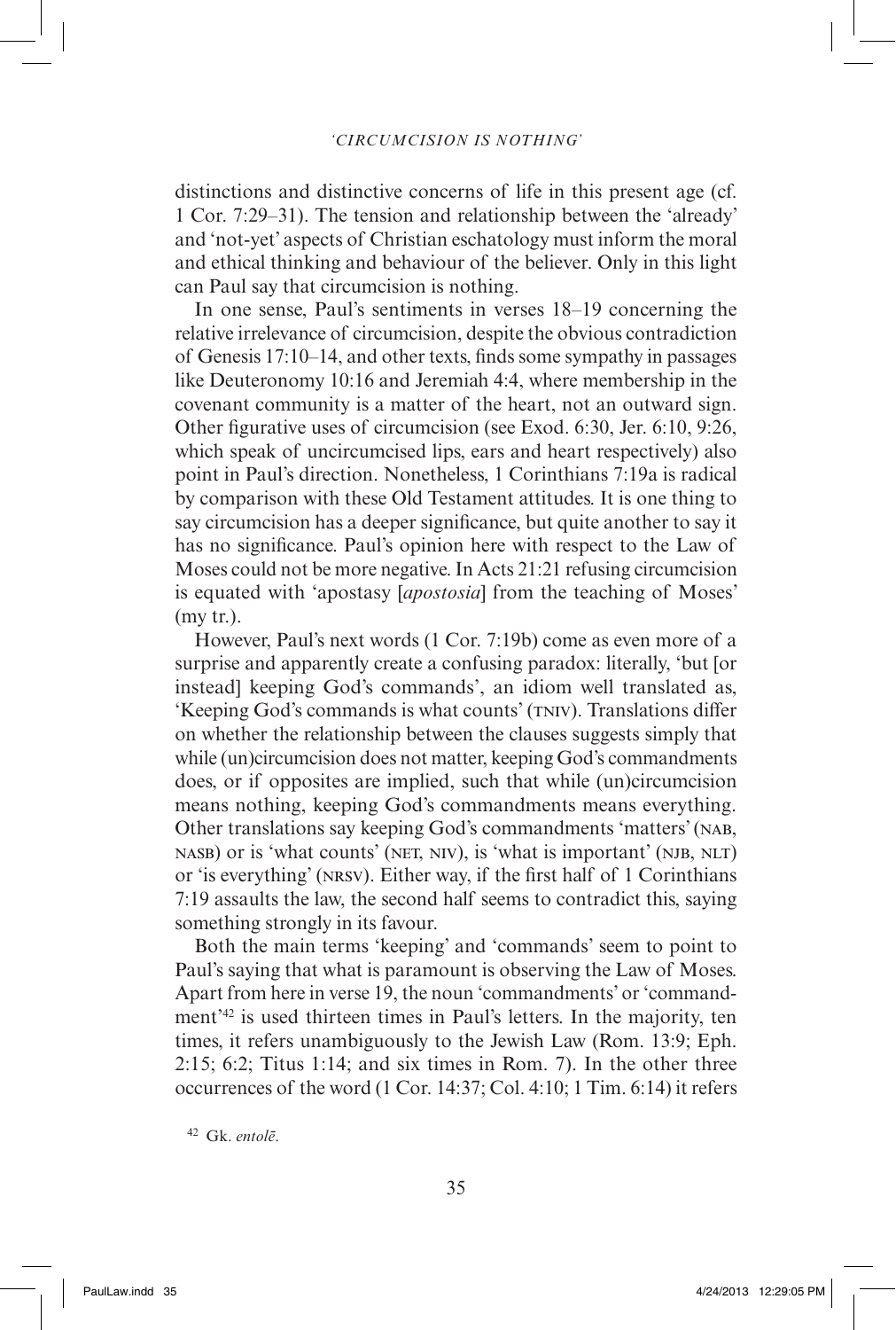to Paul's own instructions. The verb 'to keep'43 can mean 'obey' in the New Testament and is used regularly with reference to keeping the Law of Moses, namely 'God's commandments' (Rev. 12:17; 14:12), the 'commandments' (of Moses; Matt. 19:17), 'the Law of Moses' (Acts 15:5), the sabbath commandment (John 9:16) and 'the whole [Jewish] law' (Jas 2:10).<sup>44</sup> In 1 Corinthians 7:19 the related noun is used,<sup>45</sup> which refers to 'persisting in obedience' (BDAG 1002d). Thielman is right to observe that 'keeping the commandments/laws' in Jewish and Christian literature regularly referred to obeying the Mosaic law (Sir. 29.1; 32.23; Wis. 6.18; Matt. 19:17; Josephus, *Ant*. 8.120, 395; 17.159).<sup>46</sup> Since circumcision was an essential part of the law (Gen. 17:10–14, 23–27), what could Paul possibly have meant when he said that 'circumcision is nothing' but the important thing was 'keeping God's commands'? How is this paradox to be resolved? 47

A common way forward is to draw on the venerable distinction between diferent parts of the law (civil, ceremonial and moral), dating back, in part at least, to the time of Origen.<sup>48</sup> According to Thielman, for example, Paul distinguishes between parts of the law that count and parts that do not count. Circumcision falls squarely into the latter category.49 But most of the rest of the law is still valid as 'the commandments of God'.

The problem with this explanation is threefold. First, while the distinction between moral, ceremonial and civil law may be a useful heuristic in a limited sense, and it does acknowledge the salvationhistorical distinctions between Israel as a theocracy in the land and the church, scholars rightly judge it to be anachronistic. Paul K. Jewett explains with reference to the Old Testament:

It should always be remembered, however, that the distinctions Christians make between 'moral' and 'ceremonial' laws in the Old Testament, was hardly perspicuous to the Hebrew mind. In the Old Testament, cultic and ethical, moral and ceremonial, religious and civil enactments are all worked together, with no sense of

<sup>43</sup> Gk. *tere<sup>ō</sup>*. 44 The other 'commandments' to be 'kept' are those of Jesus in John 14:15, 21; 15:10; 1 John 2:3–4; 3:22, 24; 5:3.

<sup>45</sup> Gk. *terēsis*; cf. Wis. 6.18 and Sir. 32.23.

<sup>46</sup> Thielman 1992: 237–240.

<sup>47</sup> N. T. Wright 1996: 137: 'Paul is expressing a sharp paradox.'

<sup>48</sup> See C. J. H. Wright 1992a: 102; 1992b: 205.

<sup>49</sup> Thielman 1992: 237–240.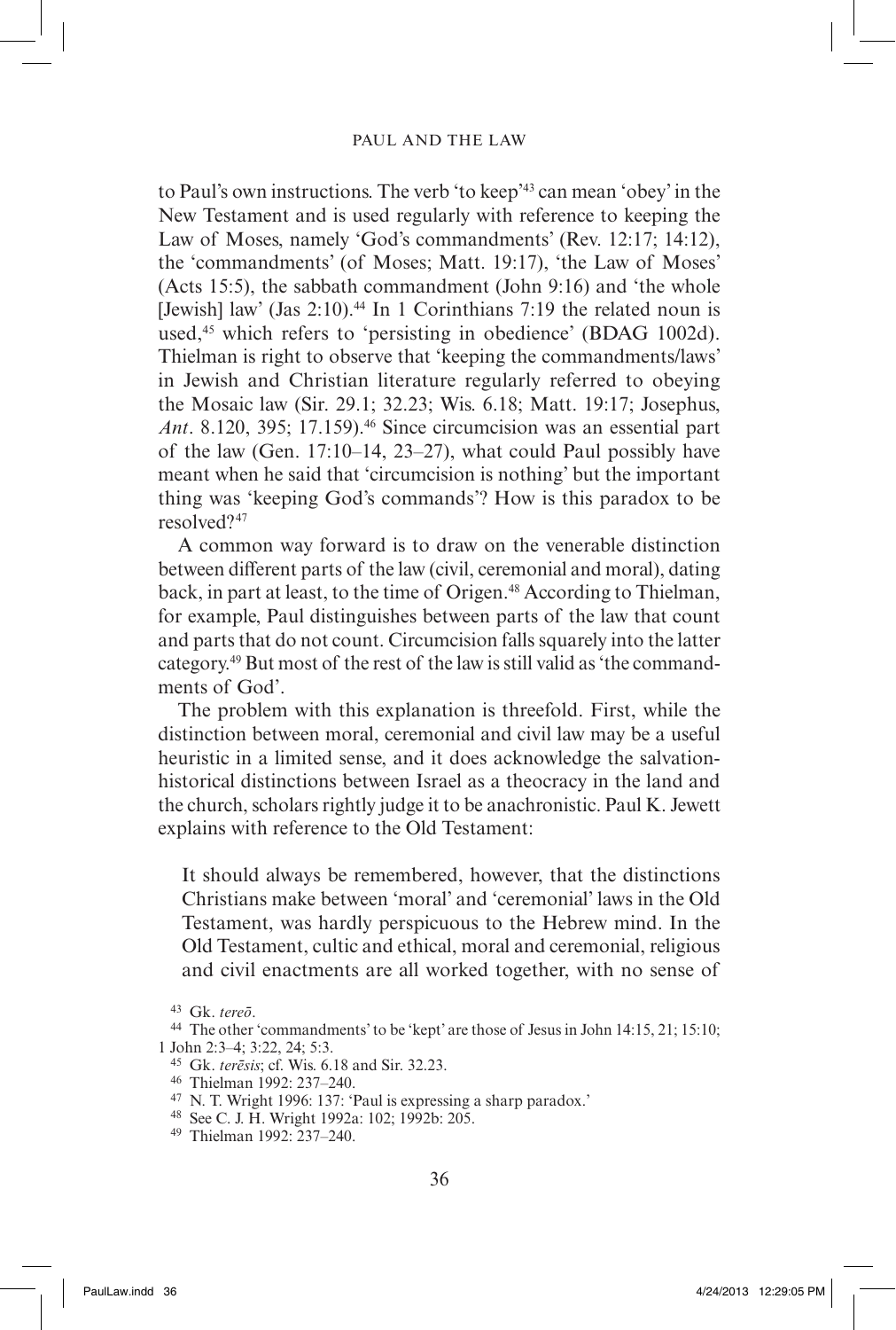impropriety, since they all express the will of Yahweh for his covenant people Israel.50

Hermann N. Ridderbos makes the related point in relation to Paul's letters: 'In the epistles that have been preserved to us, nowhere is a distinction made explicitly between the moral and ceremonial, particularistic parts of the law.'51 Paul, Jews contemporary with him, and early Christians make no such distinctions.

Secondly, the distinction is also impractical, with many laws defying classifcation. Schreiner writes, 'Many of the so-called ceremonial laws have a moral dimension that cannot be jettisoned.<sup>'52</sup> The same goes for the civil laws, such as in Deuteronomy 25:4, which speaks of not muzzling an ox while treading out the grain, a law from which Paul (in 1 Cor. 9:9 and 1 Tim. 5:18) and many Jews contemporary with Paul derive a moral lesson.<sup>53</sup>

The third problem for the resort to moral, ceremonial and civil categories of law is that such a strategy ultimately proves unsuccessful in explaining the tensions in Paul's thought on the law. It fails to do justice to the absolute nature of Paul's negative statements about the law (see chapter 2) and misses the rhetorical function of the other statements.

Two parallel texts in Galatians undermine further treating 1 Corinthians 7:19 as a paradox expressing both negative and positive assessments of the Law of Moses. In both cases the thing contrasted with the irrelevance of circumcision is not part of the law that remains (contra Thielman et al.) but something that replaces the law entirely:

For in Christ Jesus neither circumcision nor uncircumcision counts for anything; the only thing that counts is *faith working through love*. (Gal. 5:6)

For neither circumcision nor uncircumcision is anything; but *a new creation* is everything! (Gal. 6:15)

The complement to the repudiation of circumcision in both Galatians 5:6 and 6:15 is a substitute for the law. Since 'faith through love' and 'a new creation' cannot be understood as the Law of Moses in part

<sup>&</sup>lt;sup>50</sup> P. K. Jewett 1971: 118.<br><sup>51</sup> Ridderbos 1975: 284.<br><sup>52</sup> Schreiner 2010: 94.

<sup>53</sup> See Ciampa and Rosner 2010: 403–408.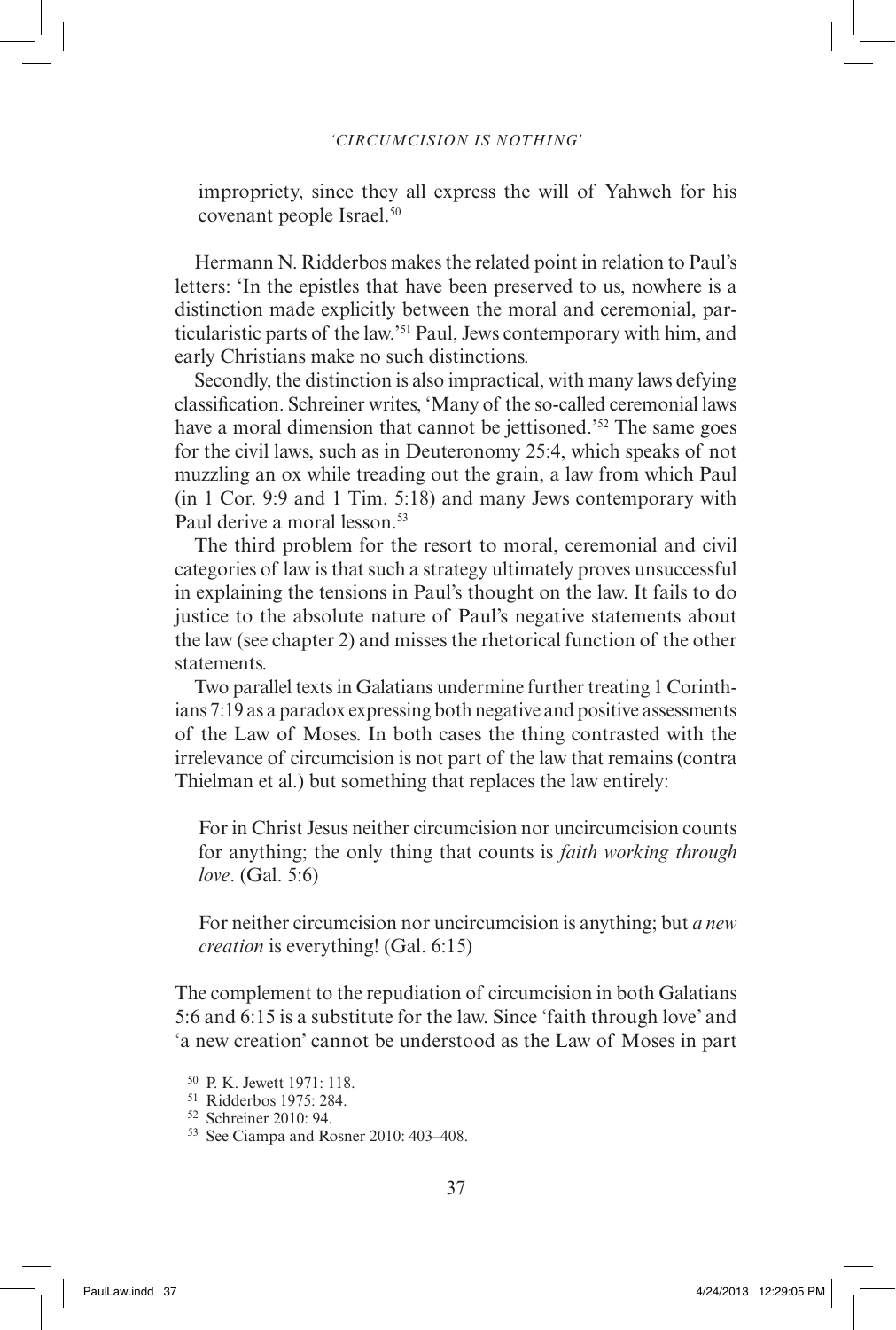or in any sense,<sup>54</sup> it seems only reasonable that neither should 'keeping the commandments of God' in 1 Corinthians 7:19 be taken that way.

A fourth example of Paul's contrasting law observance with something far more important appears in Romans 14:17. There, in the context of discussing Jewish laws of diet and sabbath, he concludes that such laws are not determinative of Christian community or character: 'For the kingdom of God is not food and drink but righteousness and peace and joy in the Holy Spirit.' Paul regularly puts something in the place of the law (see further chapter 4).

In this light 1 Corinthians 7:19 thus turns out to be not a paradox, marking off one part of the law from another, but polemic. Instead of obeying the law, Paul says the important thing is to obey 'the commandments of God', which, I believe, the Corinthians would have understood as Paul's own instructions in the letter. The only other place where 'command' appears in 1 Corinthians is in 14:37: 'what I am writing to you is a *command* of the Lord'.55 Furthermore, if 'God's commands' in 1 Corinthians 7:19 refer to the Law of Moses, in whole or in part, this would be the only place in his letters where Christians are instructed to 'keep' them. Christians do not 'keep' the commands of the Law of Moses, but instead 'keep' some other commands (that are nonetheless from God). When Paul speaks of Christians positively vis-à-vis the law, he does not say that they 'keep' or 'obey' it but rather that they 'fulfil' it.<sup>56</sup> Paul's words in 7:19 are formulated in a deliberately polemical fashion.

What, then, is the precise referent of the divine *commandments* Paul expects the Corinthians to *keep* in 1 Corinthians 7:19b? Barrett suggests Paul has in mind 'an obedience to the will of God as disclosed in his Son [which is] far more radical than the observance of any code, whether ceremonial or moral, could be'.<sup>57</sup> Can we be more specific than saying Paul is referring to God's will? Furnish looks for a more contextual defnition of 'God's commands' in this text, taking the phrase to mean 'leading one's life in accordance with God's call  $(v 17a)$ , as one who belongs to Christ  $(v 22)$ <sup>'.58</sup> Without developing the thought, Garland suggests that verse 19b might be a reference to avoiding *porneia*: 'What matters is keeping the commandments of

<sup>&</sup>lt;sup>54</sup> On the meaning of these phrases see the section in chapter 4, "Circumcision is nothing" complements'.

<sup>55</sup> Cf. Col. 4:10 and 1 Tim. 6:14, where 'command' likewise refers to apostolic instruction.

 $56$  See further chapter 3 in this book.<br> $57$  Barrett 1968: 169.

<sup>&</sup>lt;sup>58</sup> Furnish 1999: 62.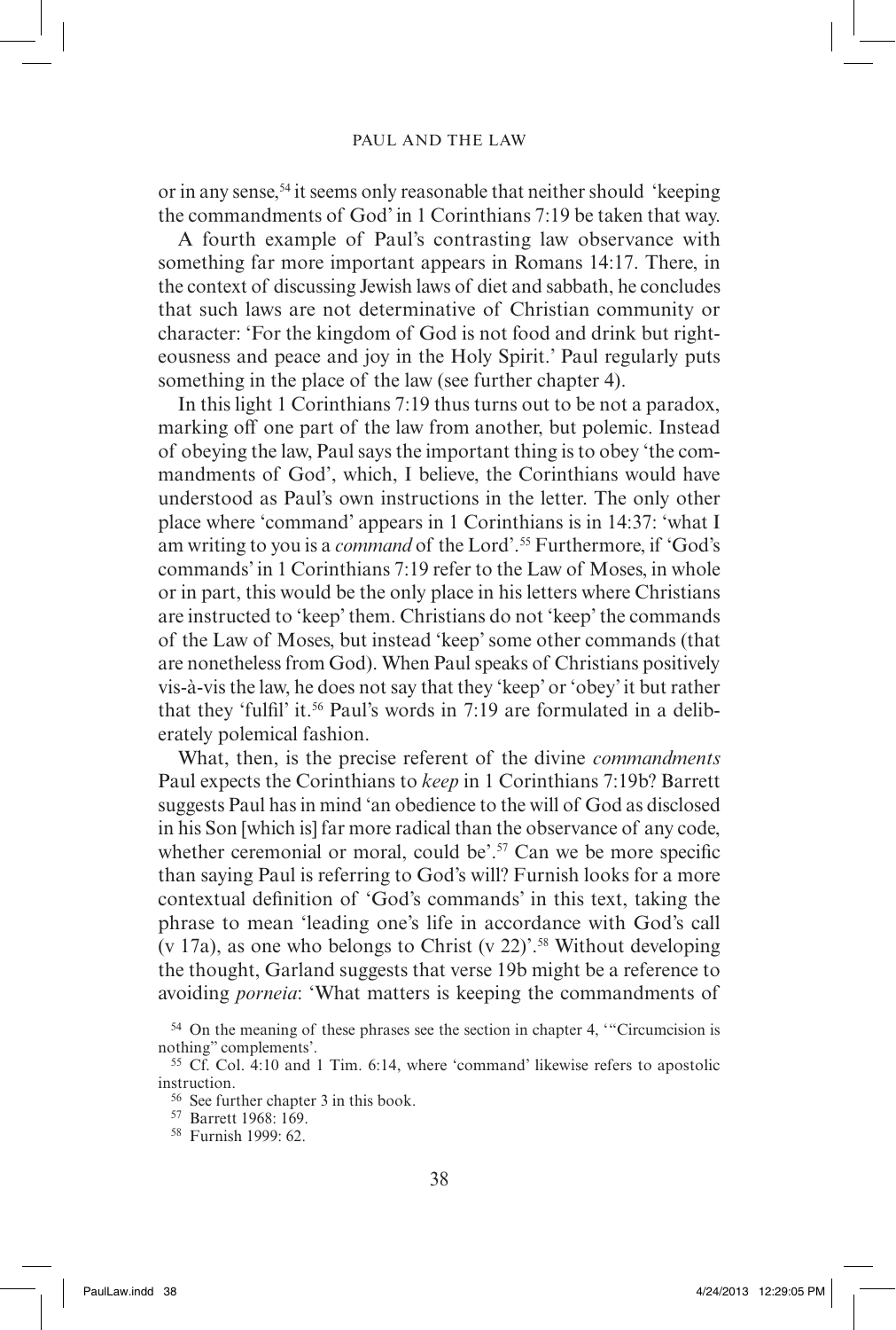God (7:19), in particular, avoiding fornication (7:2) . . . Paul implies that the important distinction is not between those who are married and those who are celibate but between those who avoid fornication and those who fall prey to it.'59 The context supports Garland's reading of the text.<sup>60</sup>

As I have argued elsewhere (with Roy Ciampa), the commands to 'fee sexual immorality' (net) in 6:18 and 'glorify God with your body' (NET) in 6:20 dominate chapters  $5-7$  and are never far from view.<sup>61</sup> As it turns out, from 6:12 to 7:16 Paul uses ten imperative mood verbs. Interestingly, six of these refer either directly or indirectly to keeping away from sexual immorality: 6:18, 20; 7:2-3, 5,  $9^{62}$  And it would certainly not be unlike Paul to give this command prominence, as 1 Thessalonians 4:3, penned by Paul in Corinth, demonstrates: 'It is God's will that you should be sanctifed: that you avoid sexual immorality [ *porneia*]' (my tr.). In its broader context, then, 1 Corinthians 7:19 resonates with Paul's argument in chapter 7 and its signifcance would not have been lost on the Corinthians. The better readers would have seen its relevance to the main message in the chapter and 'connected the dots' to conclude that not only is circumcision nothing, but marriage and singleness are also nothing, and keeping God's commandments is what counts, especially avoiding sexual immorality.

## Three moves

In my view Paul does three things with the law and each one must be fully heard without prejudicing the others: (1) polemical repudiation; (2) radical replacement; and (3) whole-hearted reappropriation (in two ways). These respectively correspond to treating the law as *legal code*, *theological motif* and *source for expounding the gospel and for doing ethics*. When describing Paul's view of the law, too often scholars notice only one or at best two of these impulses and minimize, ignore or deny the other(s).<sup>63</sup> All three moves occupy a vital place in what Paul says about and does with the law.

<sup>59</sup> Garland 2003: 299, 306.

<sup>60</sup> In the broader context of the whole letter, perhaps a second basic command of God that Paul would have the Corinthians think of is the avoidance of idolatry (cf. 10:14 and 10:31).<br><sup>61</sup> Ciampa and Rosner 2006, 2010.

 $62$  The other four consist of commands concerning divorce: 7:11–13, 15.

<sup>63</sup> Davies (1982: 4) was right when he noted in 1982 that 'Paul's view of *Torah* [the law] has led interpreters, concentrating on one aspect to the exclusion of others, to oversimplify his response to it' (italics original).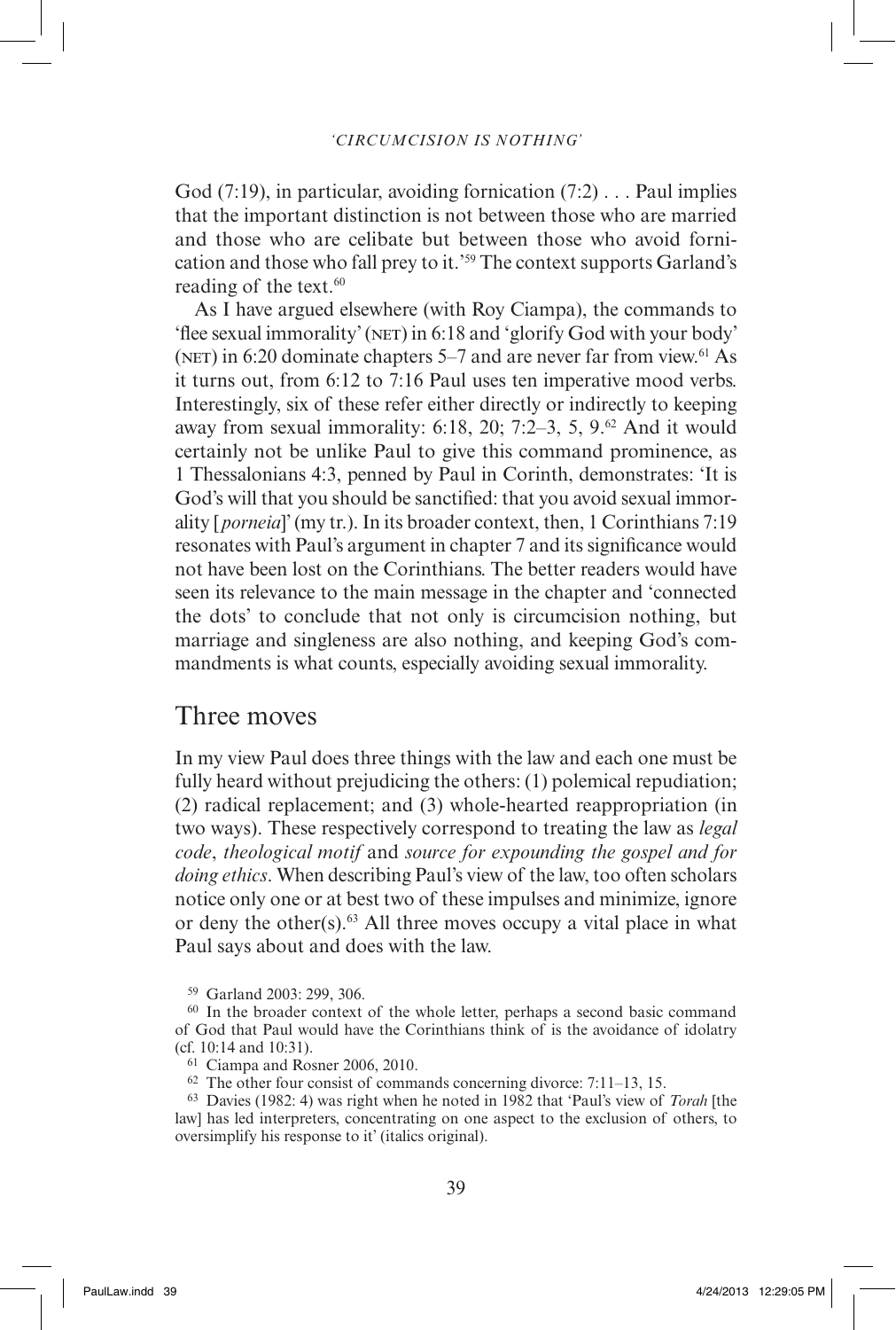The three moves are evident in 1 Corinthians.

1. The frst move, of repudiation, can be seen in the negation of circumcision in 1 Corinthians 7:19a. Another instance is in 1 Corinthians 9:20, where Paul says simply 'I myself am not under the law'.

2. The second, replacement, is evident in 7:19b with the call to keep God's commandments, that is, apostolic instructions. Elsewhere in 1 Corinthians replacement of the Law of Moses can be seen clearly in 9:21, where Paul says, 'but am under Christ's law'.64

3a. The frst form of the third move, the reappropriation of the law as prophecy, as a witness to the gospel of Jesus Christ, can be seen in 8:5–6, where the language of Deuteronomy 6:4 governs Paul's wording and argument.<sup>65</sup> Alluding to Israel's Shema, Paul reaffirms strict Jewish monotheism along with fnding Christ embedded within the very definition of that one God/Lord of Israel.<sup>66</sup> It is also evident in 15:45, where Paul uses Genesis 2:7, 'the frst man, Adam, became a living being', to point to the signifcance of Jesus Christ, who is of equally universal bearing as our first ancestor.<sup>67</sup>

3b. The second form of the reappropriation of the law, using the law for questions of conduct, can be seen at various points. For example, Paul closes 1 Corinthians 5 and his call to exclude the incestuous man with the words 'Expel the wicked person from among you' (5:13b niv), a quotation of a frequent expression of the lxx of Deuteronomy, where it is used on six occasions to signal the execution of a variety of ofenders (13:5; 17:7; 19:19; 21:21; 22:21; 24:7; cf. Judg. 20:13).<sup>68</sup> In 9:24 Paul asserts that Deuteronomy 25:4, the call not to 'muzzle the ox', 'was written for us', helping to establish that ministers of the gospel deserve to be supported fnancially. And in 10:11 Paul asserts that the events of the exodus and wilderness wanderings 'were written down as warnings for us', supporting his warning against sexual immorality and idolatry.

Evidently, Paul does not think his utter repudiation and radical replacement of the Law of Moses entail its complete redundancy. The question to ask in these cases is not *which bits* of the law are still useful,

<sup>64</sup> The interpretation of not being 'under the law' and 'the law of Christ' receives more detailed attention in chapters 2 and 4 respectively.

<sup>65</sup> Chapters 5 and 6 take up these and many other examples from Paul's letters of law as prophecy and wisdom respectively.<br><sup>66</sup> See Ciampa and Rosner 2007: 717–718; and Rosner 2007: 127–128.

<sup>&</sup>lt;sup>67</sup> See Ciampa and Rosner 2007: 746–777.<br><sup>68</sup> The Greek word for 'expel', *exairō*, occurs only here in the NT, suggesting Paul's intentional and explicit use of the formula from Deuteronomy. See Ciampa and Rosner 2007: 709–710.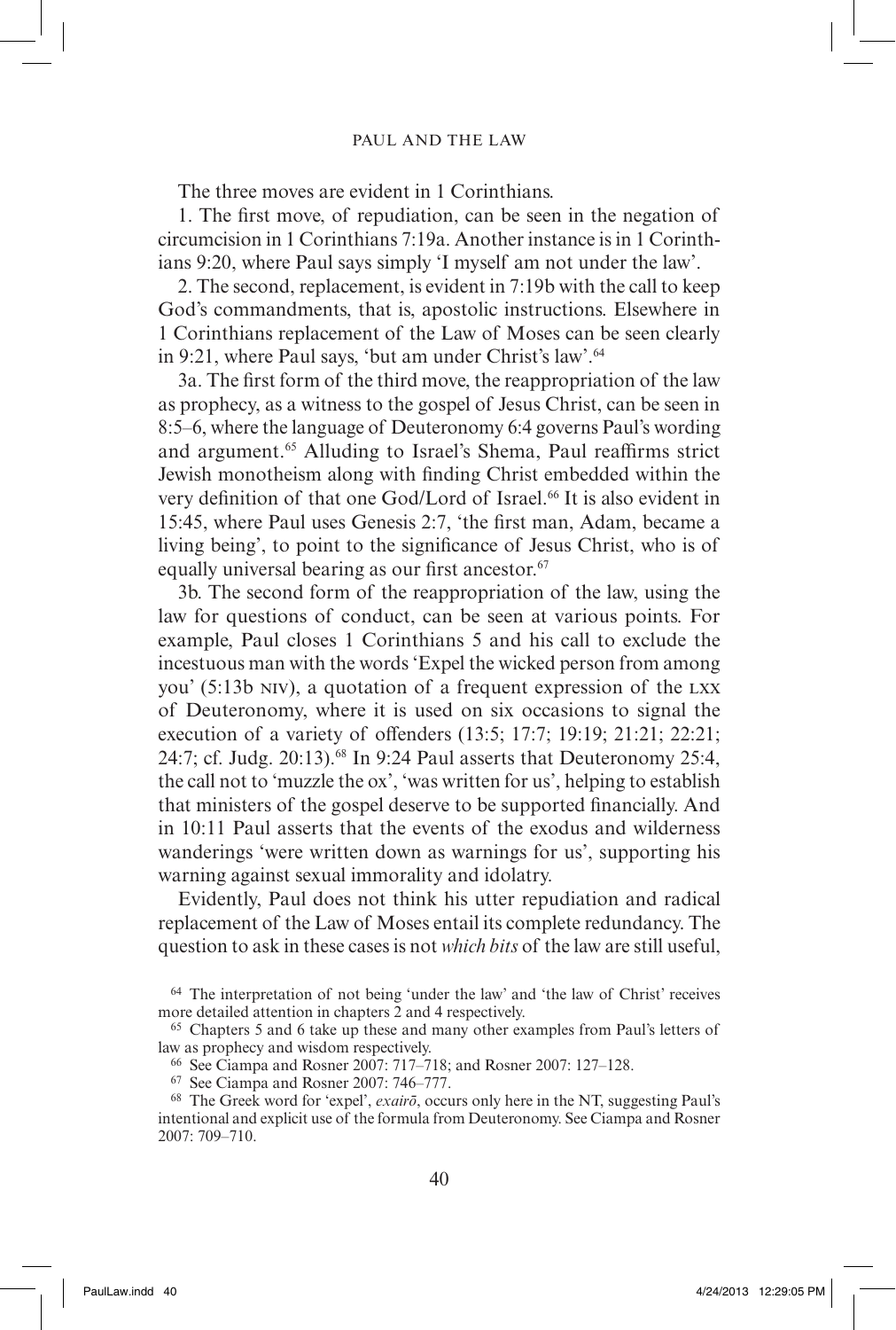#### *'CIRCUMCISION IS NOTHING'*

but *in what sense* is the law valuable for Christians. In short, Christians are instructed by the law, but not as Jewish law. Instead, Paul models reading the Law of Moses as prophecy and as wisdom.

The subtle infuence of Scripture in 1 Corinthians 7:17–24 itself points indirectly to a rejuvenated role for the law in determining Christian conduct. Paul conceives of conduct as 'walking' (in v. 17) 'before God' (v. 24), appeals to a saving event as forming the identity of the people of God in verse 23a (reminiscent of the exodus), possibly alludes to Leviticus 25:42 in verse 23b and gives the 'call of God' a key place in everyday life throughout the paragraph. All these show that Paul continues to draw on the Hebrew Bible, including the law, when he formulates moral teaching and seeks moral guidance.

To summarize, the table overleaf suggests Paul's approach to the law in 1 Corinthians consists of three moves. As we will see in the following chapters, the same pattern can be observed in most of Paul's other letters (see chapter 7 for seven more summary tables).

## The way forward

In terms of method, three guidelines steer the solution to the puzzle of Paul and the law that I am defending and expounding in this book.

## *Look at all of the evidence*

As already mentioned, in my view too many studies of the subject limit the investigation to the undisputed Pauline epistles and concentrate on texts using the word *nomos*. Along with widening the net to the traditional Pauline corpus, we need to take into account four classes of evidence: (1) what Paul says about the law; (2) what he does with the law; (3) what he does not say about the law (that one might have expected him to say); and (4) what he says about other things (that one might have expected him to say about the law).

The Jewish context of Paul's interactions with the law must also be kept in mind. The question of Paul and the law is a subset of the larger question of the relationship between Paul and Judaism. Critical evidence in this connection includes Paul's use of certain Old Testament texts, such as Leviticus 18:5 (see chapter 2), the character of the Pentateuch itself and the use of the law in the Psalms. And intertestamental Jewish texts that bear on the subject of the Law of Moses supply critical background to Paul's teaching on the law and often set it in sharp relief.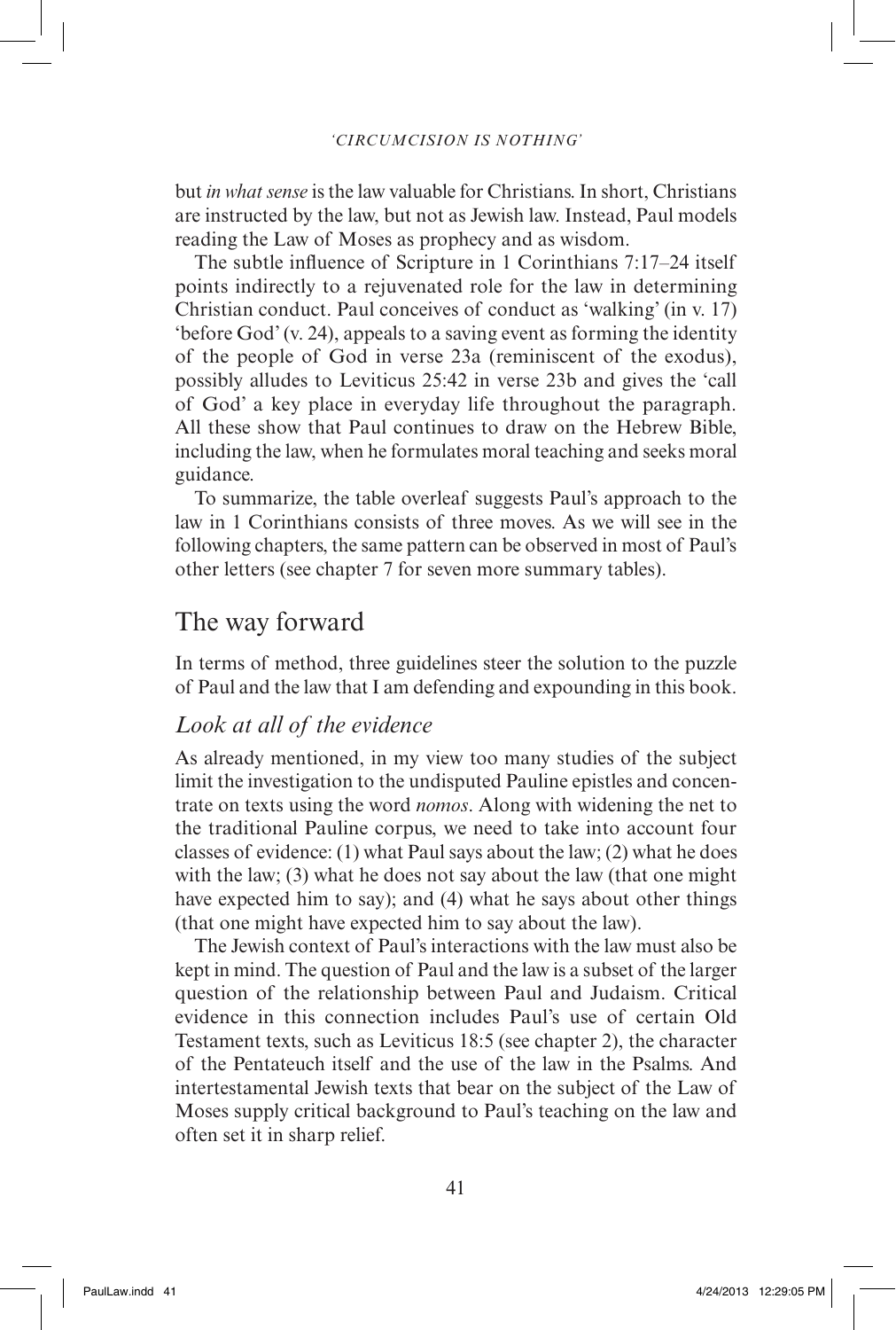| Text        | Repudiation                         | Replacement                                            | Reappropriation<br>as Prophecy                                                                                                           | Reappropriation<br>as Wisdom                                                                                            |
|-------------|-------------------------------------|--------------------------------------------------------|------------------------------------------------------------------------------------------------------------------------------------------|-------------------------------------------------------------------------------------------------------------------------|
| 7:19        | 'circumcision is<br>nothing'        | 'Keeping God's<br>commands is what<br>counts' (my tr.) |                                                                                                                                          |                                                                                                                         |
| $9:20 - 21$ | I am not under<br>the law' (my tr.) | 'I am under the<br>law of Christ'<br>(my tr.)          |                                                                                                                                          |                                                                                                                         |
| $8:5-6$     |                                     |                                                        | Allusion to Deut.<br>$6:4$ – 'there is but<br>one Lord' (my tr.),<br>establishing Christ<br>as Lord                                      |                                                                                                                         |
| 15:45       |                                     |                                                        | Use of Gen. 2:7,<br>'the first Adam<br>became a living<br>being' (my tr.), to<br>underscore the<br>universal signifi-<br>cance of Christ |                                                                                                                         |
| 5:13b       |                                     |                                                        |                                                                                                                                          | Words from<br>Deuteronomy<br>quoted to enforce<br>the expulsion of<br>the incestuous<br>man                             |
| 9:9         |                                     |                                                        |                                                                                                                                          | Deut. 25:4, 'do<br>not muzzle the ox<br>$\ldots$ (my tr.),<br>quoted to support<br>the argument for<br>paying ministers |
| 10:11       |                                     |                                                        |                                                                                                                                          | The exodus and<br>wilderness<br>wanderings 'were<br>written down for<br>our moral instruc-<br>tion' (my tr.)            |

Table 1.1 Paul and the law in 1 Corinthians

## *Use the biblical-theological method*

The subject of Paul and the law can be investigated from many angles. It is, for example, a topic in New Testament exegesis, Christian ethics, church history and systematic theology. While not disputing the legitimacy of such work, the present study is a biblical-theological investigation. This means that as far as possible I seek to adopt the terms and categories Paul himself uses and take seriously the way in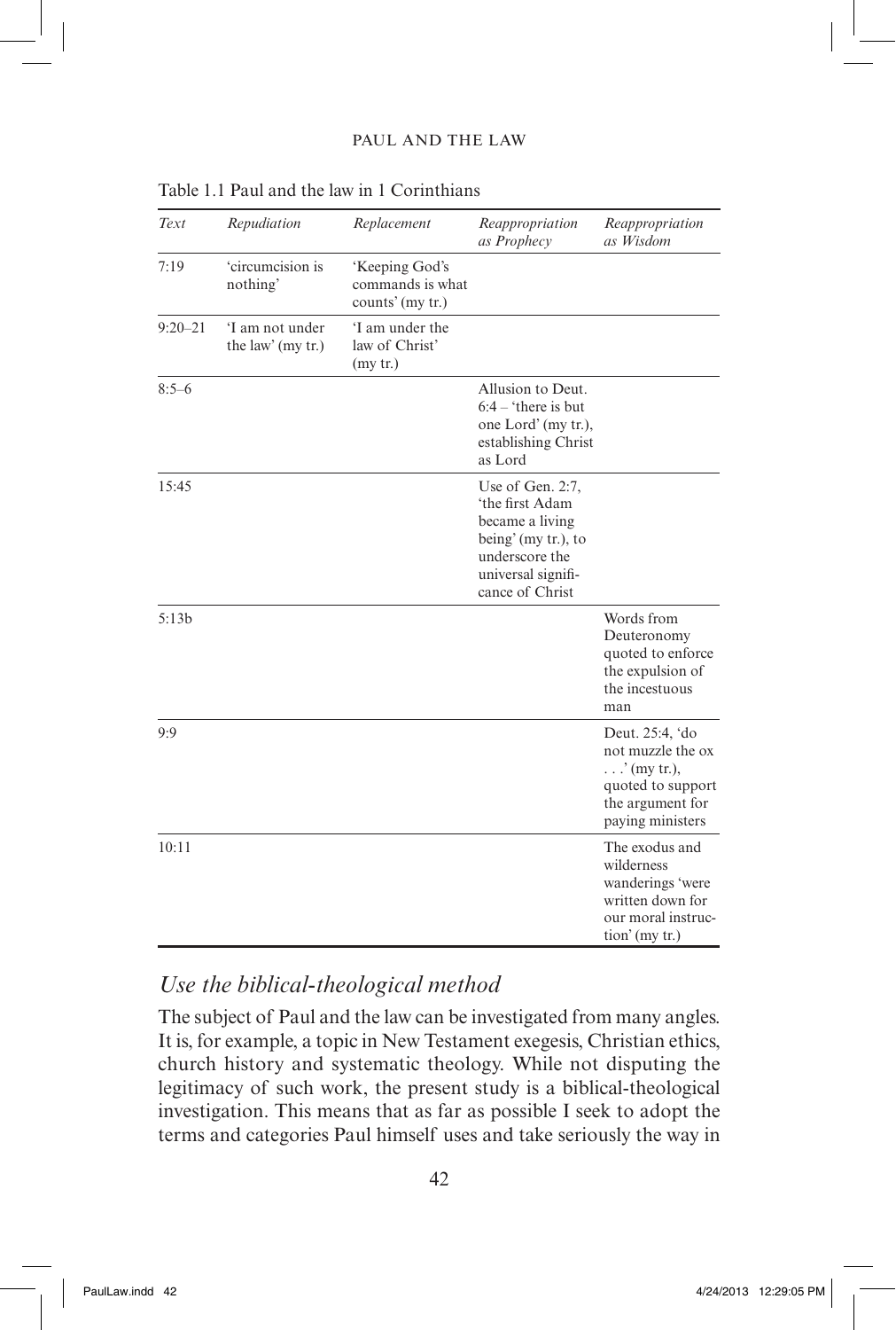which he frames the question in terms of salvation history. Many studies impose categories of thought and terminology that are alien to Paul's historical context and consequently skew the results of the investigation. The best biblical theology comes from patient, inductive enquiry. To signal my intention, Paul's own words form the chapter titles of this book and each chapter closes with a section 'In Paul's own words (a summary and paraphrase)'.

In connection with Paul and the law, impatience leads, for example, to not allowing Paul to say just one thing (or at most two things) at a time. According to my understanding, in 1 Corinthians 7:19 Paul says something negative about the law, efectively rejecting and replacing it. Keen to fnd a synthesis in Paul's thought that allows for a positive view of the law, many scholars seem unwilling to consider this possibility. Paul's full understanding of this complex subject is not in view in any single text or even chapter. The genre of Paul's letters and his forceful style of communication mean that his discussions of the law, which usually appear as a supporting point in a larger discussion, supply only part of the picture.

## *Treat the law as a unity*

As noted in my discussion of the meaning of 'law' earlier in this chapter, Paul generally deals with the law as a unity. If his letters are marked by negative and positive statements about the law, the question to ask is not 'which bits' of the law he refers to in each case, but the hermeneutical question of 'in what sense', or 'as what'? In my view asking the question of 'the capacity in which' or 'the force with which' the law meets the Christian resolves the tension between the negative and positive material.

In developing a hermeneutical solution to the puzzle of Paul and the law I am seeking to apply the widely held view that early Jews and Christians treat the law as a unity. I am also following the lead of a number of scholars who have on occasion responded to the question of Paul and the law in this light, even if in most cases only in passing. These include F. F. Bruce, D. A. Carson, Roy E. Ciampa, Donald Hagner, Richard B. Hays, Markus Bockmuehl, P. T. O'Brien and, at points, Thomas Schreiner and Stephen Westerholm.

## A hermeneutical solution

In his letters Paul undertakes a polemical rereading of the Law of Moses, which involves not only a repudiation and rejection of the law